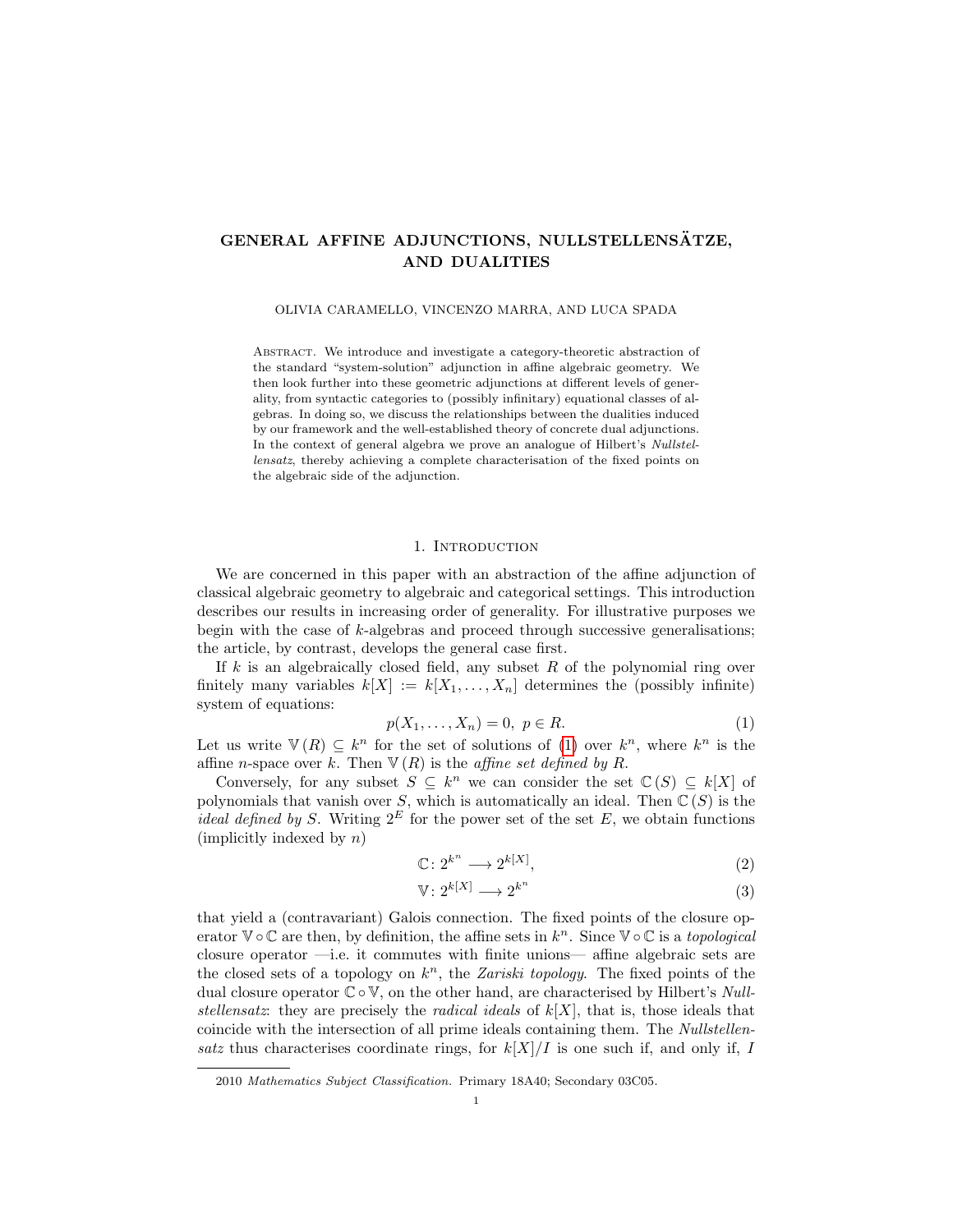is radical. Since radical ideals may in turn be elementarily characterised as those ideals I such that  $k[X]/I$  has no non-zero nilpotents, coordinate rings are precisely the finitely presented nilpotent-free (or reduced) k-algebras.

The Galois connection given by the pair  $(\mathbb{C}, \mathbb{V})$  in  $(2-3)$  $(2-3)$  can be made functorial. On the algebraic side we consider the category of finitely presented  $k$ -algebras with their homomorphisms. On the geometric side we take sets  $S$  equipped with a specific embedding  $S \hookrightarrow k^n$ , as n ranges over the natural numbers. It is important not to blur the distinction between  $S$  and its embedding into  $k<sup>n</sup>$ , because arrows in the geometric category are to be defined *affinely*, i.e. by restriction from  $k<sup>n</sup>$ . An arrow from  $S \hookrightarrow k^n$  to  $T \hookrightarrow k^m$  is a regular map  $S \to T$ , that is, the equivalence class of a polynomial function  $f: k^n \to k^m$  such that f throws S onto T; two such functions are equivalent if, and only if, they agree on S. There is a functor that associates to each regular map  $S \to T$  a contravariant homomorphism of the (automatically presented) coordinate rings of  $\mathbb{V} \circ \mathbb{C}(T)$  and  $\mathbb{V} \circ \mathbb{C}(S)$ . And there is a companion functor that associates to each homomorphism of presented  $k$ -algebras  $k[X]/I \to k[Y]/J$ , with  $Y = \{Y_1, \ldots, Y_m\}$  and J an ideal of  $k[Y]$ , a contravariant regular map  $\mathbb{V}(J) \to \mathbb{V}(I)$ . The two functors yield a contravariant adjunction; upon restricting each functor to the fixed points in each domain, one obtains the classical duality (=contravariant equivalence) between affine algebraic varieties and their coordinate rings. Compare<sup>[1](#page-1-0)</sup> e.g.  $[22,$  Corollary 3.8.

The classical affine adjunction above can be generalised to any variety of algebras, whether finitary or infinitary. For background on Birkhoff's theory of general, or "universal", algebra, see e.g. [\[5,](#page-32-1) [15,](#page-32-2) [23,](#page-32-3) [7\]](#page-32-4). Henceforth, variety (of algebras) means "possibly infinitary variety (of algebras)" in the sense of Słominsky [\[39\]](#page-33-0) and Linton [\[28\]](#page-32-5) (after Lawvere [\[27\]](#page-32-6)). In a general variety the free algebras play the same rôle as the ring of polynomials in the above correspondence. Congruences of free algebras replace ideals of rings of polynomials. The ground field  $k$  is replaced by an arbitrary but fixed algebra  $A$  in the variety. Beginning with Section [4](#page-14-0) we show that the classical affine adjunction for k-algebras extends verbatim to this general algebraic setting.

**Remark 1.1.** By definition, the coordinate rings  $k[X]/I$  are presented, that is, they come with a specific defining ideal I. For our purposes here the presented and the *presentable* objects are to be kept distinct. If  $V$  is a variety, we indicate by  $V_p$ the category of presented algebras in the variety. Then  $V$  and  $V_p$  are equivalent categories; cf. Remark [4.7](#page-18-0) below.

For any V-algebra A, in Corollary [4.8](#page-18-1) we obtain an adjunction between  $V_p^{\rm op}$ , the opposite of the category of presented V-algebras, and the category of subsets of  $A^{\mu}$ , as  $\mu$  ranges over all cardinals, with definable maps as morphisms. Here, the definable maps are those that are term-definable. The functors that implement the adjunction act on objects by taking a subset  $R \subseteq \mathscr{F}(\mu) \times \mathscr{F}(\mu)$  (where  $\mathscr{F}(\mu)$ ) is "the" free V-algebra on  $\mu$  generators) —that is, a "system of equations in the language of  $V''$ — to its solution set  $V(R) \subseteq A^{\mu}$ , where  $V(R)$  is the set of elements of  $A^{\mu}$  such that each pair of terms in R evaluate identically over it, and a subset  $S \hookrightarrow A^{\mu}$  to its "coordinate V-algebra", namely,  $\mathscr{F}(\mu)/\mathbb{C}(S)$ , where  $\mathbb{C}(S)$  is the

<span id="page-1-0"></span><sup>1</sup>Terminology: Hartshorne's corollary is stated for irreducible varieties, which he calls varieties tout court.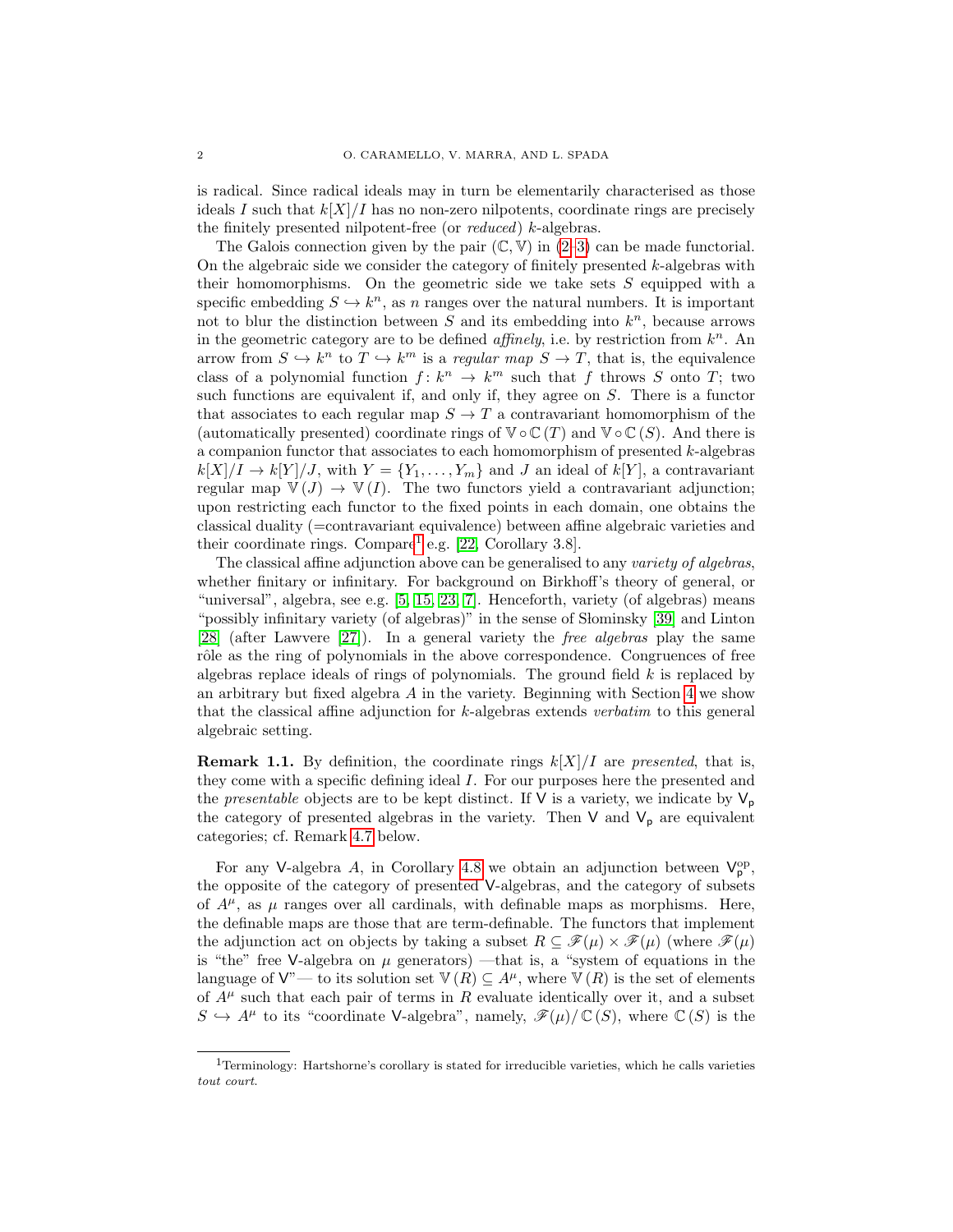congruence on  $\mathscr{F}(\mu)$  consisting of all pairs of terms that evaluate identically at each element of S.

The identification of the fixed points of this adjunction on the algebraic side leads to a result formally analogous to the ring-theoretic *Nullstellensatz*. The final result is stated as Theorem [4.15.](#page-21-0) Additionally, the identification of an appropriate type of representation for those V-algebras that are fixed under the adjunction (in part (iii) of the theorem) leads to a result reminiscent of Birkhoff's subdirect representation theorem. The notorious failure of the latter for infinitary varieties is irrelevant for our purposes here. In fact, while our Theorem [4.15](#page-21-0) may be conceived of as a version of the subdirect representation theorem that is "relative to the ground algebra  $A$ ", it is formally incomparable to Birkhoff's result: neither statement entails the other, in general; we return to this important point in Remark [4.17.](#page-22-0) We also discuss, in Section [6.1,](#page-26-0) the problem of characterising the fixed points of the adjunction on the topological side, establishing some partial results which we subsequently use for deriving 'presented versions' of Stone and Gelfand dualities from our framework.

At the beginning of the paper, starting from Section [2,](#page-4-0) we show how to lift the adjunction of Corollary [4.8](#page-18-1) from the algebraic setting to a more general categorical context. See Table [1](#page-3-0) for a short summary of the correspondence between concepts in the three settings. Conceptually, the key ingredient in the algebraic construction sketched above is the functor  $\mathscr{I}_A = \text{hom}_{\mathsf{V}}(-, A)$ : T  $\rightarrow$  Set from the opposite T of the category of free V-algebras to Set. In our categorical abstraction, the basic datum is any functor  $\mathscr{I} : \mathsf{T} \to \mathsf{S}$ , which we conceive as the *interpretation* of the "syntax"  $\top$  into the "semantics" S, along with a distinguished object  $\triangle$  of  $\top$ . (In the algebraic specialisation,  $\Delta$  is  $\mathscr{F}(1)$ , the free singly generated V-algebra.) Here T and S are arbitrary (locally small<sup>[2](#page-2-0)</sup>) categories, and S is well-powered.<sup>[3](#page-2-1)</sup> Out of these ingredients we construct two categories D and Q of subobjects and quotients, respectively. The category D abstracts that of sets affinely embedded into  $A^{\mu}$ ; here, sets are replaced by objects of S, the powers  $A^{\mu}$  are replaced by objects  $\mathcal{I}(t)$  as t ranges over objects of T, and the morphisms of S that are "definable" are declared to be those in the range of  $\mathscr I$ . The category Q abstracts the category of quotients of the free V-algebras  $\mathcal{F}(\mu)$  by congruences; its objects are quotients of the hom-set hom<sub>T</sub> $(t, \triangle)$ , as t ranges over objects of T, by equivalence relations on them. It is possible to define the operator V in this setting under the hypothesis that S has enough limits (Assumption [1](#page-4-1) below), because "solutions" to "systems of equations" are computed by intersecting solutions to "single equations". The pair  $(\mathbb{C}, \mathbb{V})$  yields a Galois connection (Lemma [2.3\)](#page-5-0) that satisfies an appropriate abstraction of the Nullstellensatz, as we show in Theorem [2.14.](#page-10-0) Moreover, the Galois connection lifts to an adjunction between  $D$  and  $Q$  (see Theorem [2.7\)](#page-7-0), provided we assume (Assumption [2](#page-7-1) below) that  $\triangle$  be an  $\mathscr I$ -coseparator; see Definition [2.5.](#page-7-2) We also introduce an abstract notion of  $\triangle$ -congruence (relative to a class  $\mathcal Z$  of sets I such that the power  $\Delta^I$  exists in T) which specializes to the usual one in the algebraic setting, and show that, under a natural assumption on the functor  $\mathscr I$  (that of being  $Z$ -canonical), the adjunction of Theorem [2.7](#page-7-0) restricts to an adjunction between D and the full subcategory  $\mathsf{Q}_{\mathcal{Z}}$  of  $\mathsf{Q}$  on the quotients by  $\triangle$ -congruences relative to  $\mathcal{Z}$ .

This category-theoretic generalisation indicates that one can construct general affine adjunctions well beyond the standard setting of universal algebra investigated

<span id="page-2-0"></span><sup>&</sup>lt;sup>2</sup>All categories in this paper are assumed to be locally small.

<span id="page-2-1"></span><sup>3</sup>That is, each object of S has a small poset of subobjects.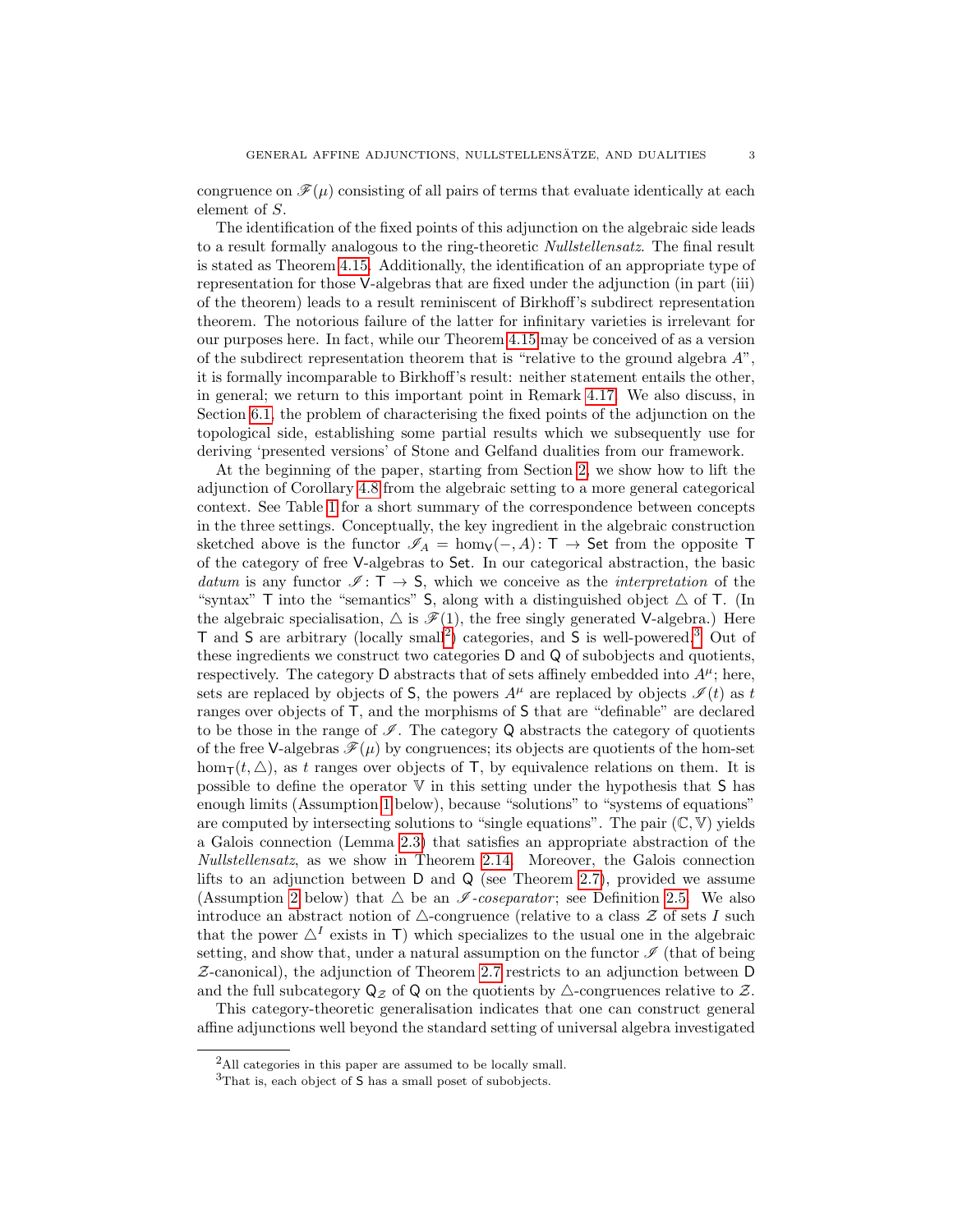| Algebraic geometry              | Universal algebra                                 | Categories                                       |
|---------------------------------|---------------------------------------------------|--------------------------------------------------|
| Ground field $k$                | Any algebra $A$ in $V$                            | Functor $\mathscr{I}: \mathsf{T} \to \mathsf{S}$ |
| Class of $k$ -algebras          | Any variety V                                     | Category Q                                       |
| $k X_1,\ldots,X_n $             | Free algebras $\mathcal{F}(\mu)$                  | Objects in T                                     |
| Polynomial                      | Element of $\mathcal{F}(\mu)$                     | T-arrow $t \to \triangle$                        |
| Ideal                           | Congruence on of $\mathcal{F}(\mu)$               | $\triangle$ -congruence                          |
| $\overline{\text{Regular map}}$ | Term-definable map                                | Definable map                                    |
| Co-ordinate algebra of $S$      | Algebra presented by $\mathbb{C}(S)$              | Pair $(t, \mathbb{C}(S))$ in Q                   |
| Affine variety                  | $\mathbb {V} \circ \mathbb {C}\text{-closed set}$ | Pair $(t, \mathbb{V}(R))$ in D                   |

<span id="page-3-0"></span>

|                       | TABLE 1. Corresponding concepts in the geometric, algebraic, and |  |  |  |
|-----------------------|------------------------------------------------------------------|--|--|--|
| categorical settings. |                                                                  |  |  |  |

in Section [4;](#page-14-0) see Section [5](#page-23-0) for a discussion of possible applications in the context of syntactic categories and theories of presheaf type.

In Section [3](#page-11-0) we undertake the task of comparing our theory with the wellestablished theory of concrete dual adjunctions, through a number of constructions, results, and comments that help clarifying the relationship between the two theories. We postpone the relevant bibliographic references to that section. Here, on the other hand, we mention some further literature that relates to our paper.

In [\[18\]](#page-32-7) Diers develops a framework that abstracts the classical ring-theoretic adjunction recalled above to (possibly infinitary) varieties of algebras. For any given algebra  $L$  in a variety he establishes an adjunction between a category of "affine" subsets" over  $L$  and a category of "algebraic systems", as well as an adjunction between a category of "affine algebraic sets" and the category of algebras of the given sort. This second adjunction restrict to a duality between the former category and a category of "functional algebras" over L. Diers does not focus on presented algebras, as we do with the intent of providing a direct abstraction of the notion of polynomial. Diers' affine (algebraic) sets amounts to pairs  $(X, A(X))$  consisting of a set X and a subalgebra  $A(X)$  of the algebra  $L^X$ , and thus differ from ours. They also differ in another, more general respect, in that they do not come with an explicit embedding into an ambient space, as ours do.

In [\[17\]](#page-32-8) and in subsequent and related papers by these and other authors (see e.g. also [\[37\]](#page-33-1)), various elements of algebraic geometry are developed for finitary varieties of algebras. Extensions of the theory to more expressive languages, such as Horn or full first-order languages, are also considered. The authors' main starting point is a circle of significant results in group theory (please see the introduction to [\[17\]](#page-32-8) for details). Their objective is to obtain a theory that affords the application and extension to other algebraic structures of the methods successfully applied in that group-theoretic context. The more general portions of the theory relate closely, at least in spirit, to what we try to do here. However, we are primarily concerned with gaining a deeper understanding of the basic adjunction at hand, and of its relation to the theory of concrete dual adjunctions. From this point of view, [\[17\]](#page-32-8) and the related papers we know are uninformative. Theorem 5.6 in [\[17\]](#page-32-8) does prove a dual equivalence between a category of "algebraic sets over an algebra" and a category of "coordinate algebras" for those algebraic sets; and, unlike the case of Diers' paper, these notions do coincide with ours in the case of finitary varieties. However, the authors' equivalence is not shown to descend from a more general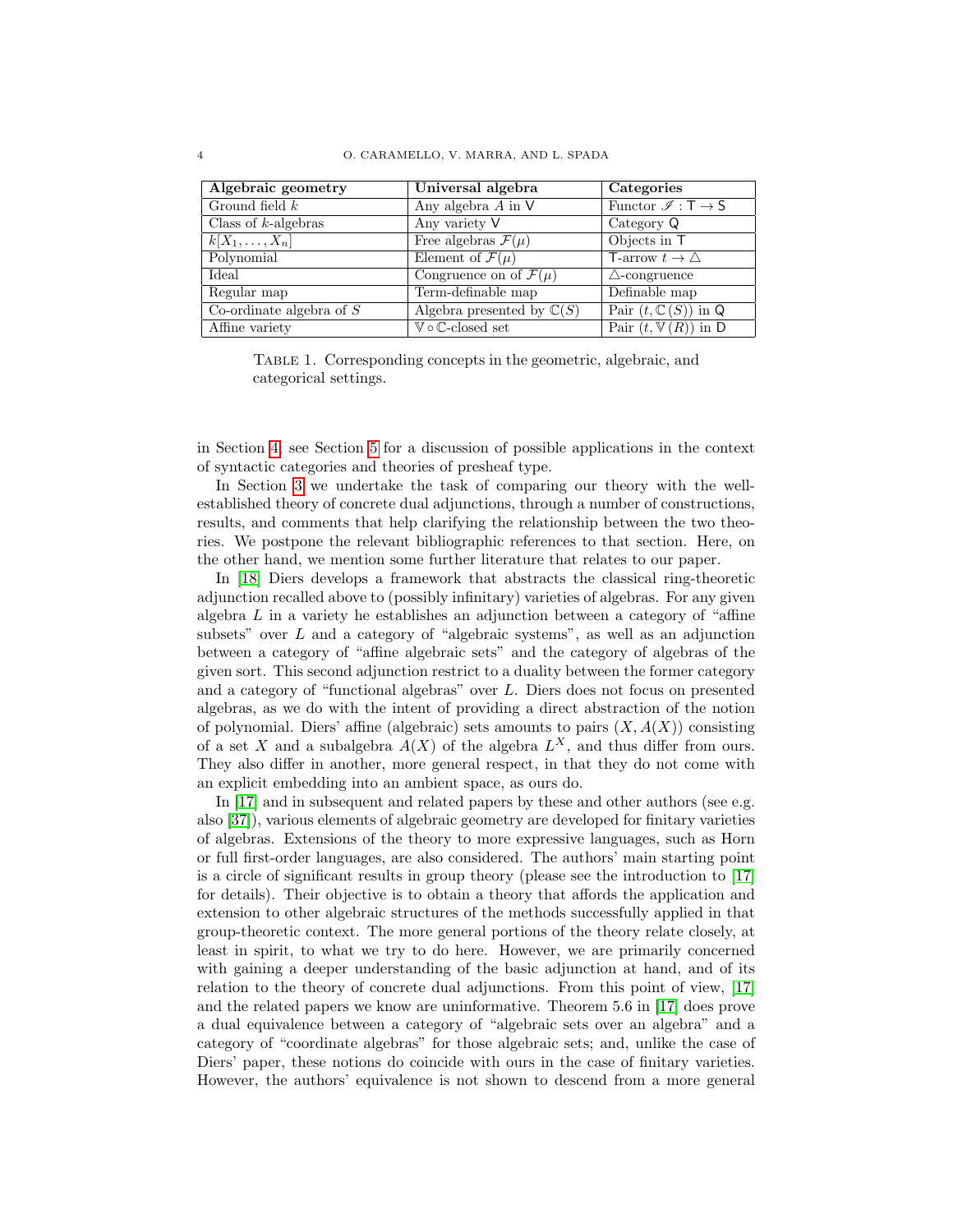dual adjunction, nor is the adjoint to the functor inducing the dual equivalence described: the authors prove their theorem showing that the functor is fully faithful and essentially surjective. No mention of the theory of concrete dual adjunctions is made. Parts of our paper may thus be seen as a deepening and an extension of some of the more general results of [\[17\]](#page-32-8).

A number of classical Stone-type dualities may be obtained by applying the theory developed in this paper. In Section [6](#page-26-1) we outline the method in the prototypical cases of Boolean algebras and commutative unital  $C^*$ -algebras. A detailed proof of a duality theorem along the lines of the theory developed in Section [4](#page-14-0) can be found in [\[32\]](#page-33-2), where semisimple MV-algebras are shown to be equivalent to closed subspaces of Tychonoff cubes with appropriate continuous maps. (On various aspects of the duality theory of MV-algebras the interested reader can also see [\[8,](#page-32-9) [31,](#page-33-3) [33\]](#page-33-4).)

Finally, we point out that the connection between general *Nullstellensätze* and Birkhoff's subdirect representation theorem is addressed in [\[40\]](#page-33-5).

### 2. The affine adjunction

<span id="page-4-0"></span>If x and y are objects in a category C, and  $f: x \to y$  is an arrow in C, we write hom<sub>C</sub>  $(x, y)$  to denote the collection of arrows in C from x to y, and dom f to denote the domain  $x$  of  $f$ .

We consider the following:

- Two categories T and S, with S well-powered.
- A functor  $\mathcal{I}: T \to S$ .
- An object  $\triangle$  of T.

2.1. The Galois connection given by the operators  $\nabla$  and  $\mathbb{C}$ . For an object t, by a  $\triangle$ -relation on t, or simply relation on t, we mean a binary relation on the set hom<sub>T</sub>  $(t, \triangle)$  of T-morphisms from t to  $\triangle$ . Along with relations, we consider subobjects in S defined by  $\mathscr I$ . That is, we consider pairs  $(t, s)$  where t is a T-object and s: dom  $s \to \mathscr{I}(t)$  is an S-subobject. For a given T-object t, we write

<span id="page-4-3"></span>
$$
\operatorname{Sub}\mathscr{I}(t)
$$

for the set of all S-subobjects of  $\mathcal{I}(t)$ .

<span id="page-4-4"></span>**Definition 2.1.** Given  $s \in \text{Sub }\mathscr{I}(t)$ , we set

$$
\mathbb{C}(s) \coloneqq \left\{ (p,q) \in \text{hom}^2_{\mathsf{T}}(t,\Delta) \mid \mathscr{I}(p) \circ s = \mathscr{I}(q) \circ s \right\}. \tag{4}
$$

To define a V-operator corresponding to C, we need:

<span id="page-4-1"></span>Assumption 1. The category S has equalisers of pairs of parallel arrows, and intersections of arbitrary families of subobjects. We denote the intersection of a family  $\{E_i\}_{i\in I}$  of S-subobjects by  $\bigwedge_{i\in I} E_i$ .

**Definition 2.2.** For any relation R on hom<sub>T</sub>  $(t, \triangle)$ , with t an object of T, we set

<span id="page-4-2"></span>
$$
\mathbb{V}(R) := \bigwedge_{(p,q)\in R} \text{Eq}(\mathscr{I}(p), \mathscr{I}(q)),\tag{5}
$$

where, for  $(p, q) \in R$ , Eq $(\mathcal{I}(p), \mathcal{I}(q))$  denotes the S-subobject of  $\mathcal{I}(t)$  given by the equaliser in S of the S-arrows  $\mathscr{I}(p), \mathscr{I}(q) : \mathscr{I}(t) \rightrightarrows \mathscr{I}(\triangle)$ .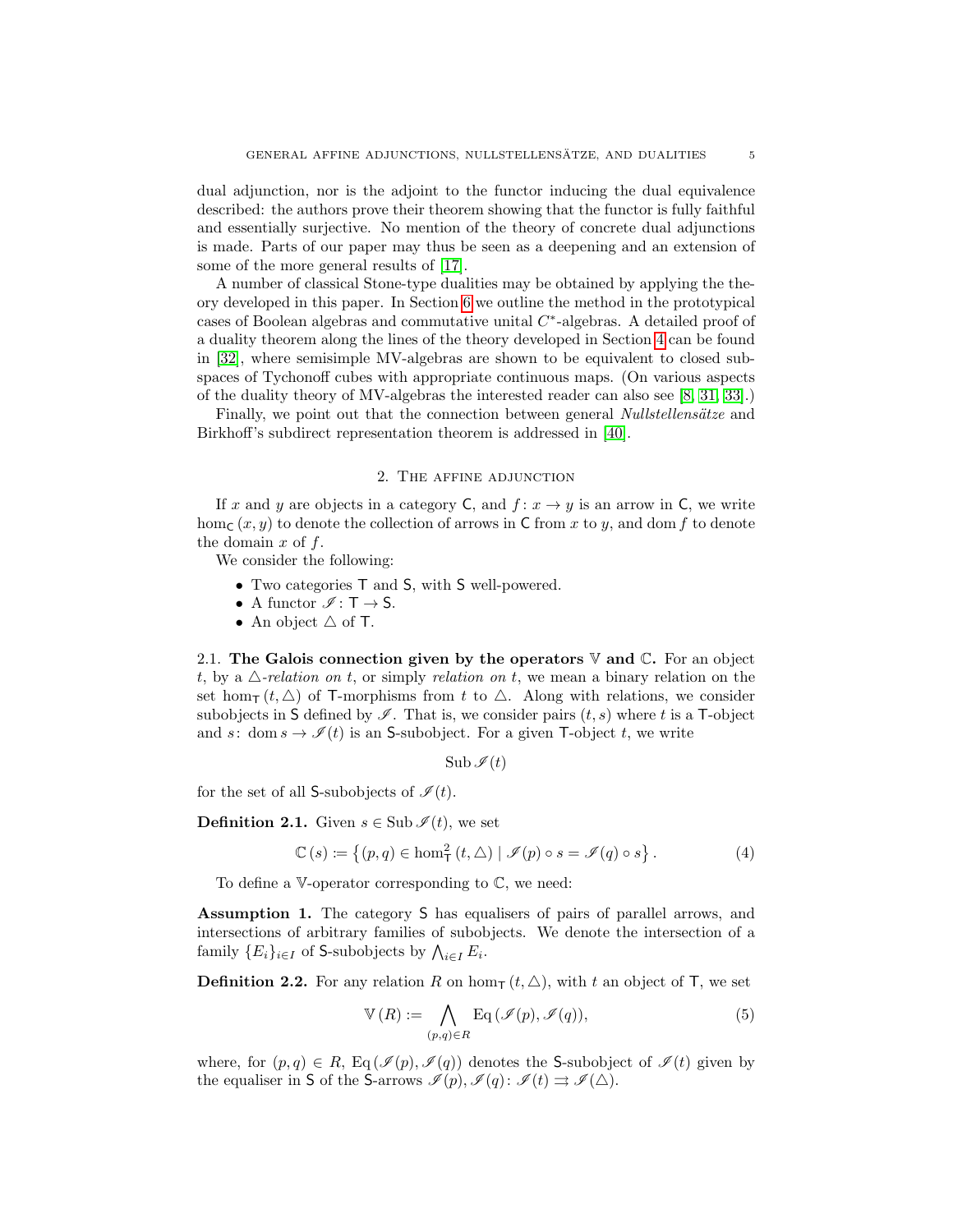Writing  $2^E$  for the power set of the set E, we obtain functions (implicitly indexed by  $t$ )

$$
\mathbb{C}: \operatorname{Sub} \mathscr{I}(t) \longrightarrow 2^{\operatorname{hom}_{\mathsf{T}}^2(t,\triangle)},
$$
  

$$
\mathbb{V}: 2^{\operatorname{hom}_{\mathsf{T}}^2(t,\triangle)} \longrightarrow \operatorname{Sub} \mathscr{I}(t)
$$

that yield (contravariant) Galois connections. Here, the power set is ordered by inclusion, and Sub  $\mathcal{I}(t)$  is ordered by the usual partial order on subobjects,<sup>[4](#page-5-1)</sup> which we denote  $\leq$ .

<span id="page-5-0"></span>**Lemma 2.3** (Galois connection). For any T-object t, any relation R on hom<sub>T</sub>  $(t, \triangle)$ , and any S-subobject s: dom  $s \to \mathscr{I}(t)$ , we have

$$
R \subseteq \mathbb{C} \left( s \right) \qquad \text{if, and only if,} \qquad s \leqslant \mathbb{V} \left( R \right). \tag{6}
$$

*Proof.* We have  $R \subseteq \mathbb{C}(s)$  if, and only if, for any  $(p,q) \in R$  it is the case that  $\mathcal{I}(p) \circ s = \mathcal{I}(q) \circ s$ . On the other hand,  $s \leqslant V(R)$  if, and only if, there is an **S**-arrow m: dom  $s \to$  dom  $\mathbb{V}(R)$  with  $s = \mathbb{V}(R) \circ m$ . Now, if the former holds then s must factor through  $V(R)$  because the latter is defined in [\(5\)](#page-4-2) as the intersection of all Ssubobjects of  $\mathcal{I}(t)$  that equalise some pair in R. Conversely, if the latter holds then for each  $(p, q) \in R$  we obtain, composing both sides of  $\mathcal{I}(p) \circ \mathbb{V}(R) = \mathcal{I}(q) \circ \mathbb{V}(R)$ with m, that  $\mathscr{I}(p) \circ s = \mathscr{I}(q) \circ s$ .

<span id="page-5-4"></span>2.2. The category Q of quotients modulo  $\triangle$ -relations. We next define the category Q. Objects in Q are quotient sets

<span id="page-5-3"></span>
$$
\frac{\hom_{\mathsf{T}}\left( t,\triangle\right) }{R},
$$

where t is a T-object and R is a  $\triangle$ -relation on hom<sub>T</sub>  $(t, \triangle)$  that is an equivalence relation. Sometime, we more succinctly indicate objects in  $Q$  as pairs  $(t, R)$ . To define morphisms, let us first note that arrows in T may or may not preserve relations, in the following sense. Let  $f: t \to t'$  be a T-arrow. Given  $\triangle$ -relations R and  $R'$  on t and  $t'$ , respectively, if the function

$$
- \circ f : \text{hom}_{\mathsf{T}} (t', \triangle) \to \text{hom}_{\mathsf{T}} (t, \triangle)
$$

satisfies the property

$$
\text{if} \quad (p', q') \in R' \quad \text{then} \quad (p' \circ f, q' \circ f) \in R,\tag{7}
$$

we say that f preserves  $R'$  (with respect to R). By definition, there is an arrow

<span id="page-5-2"></span>
$$
(t,R) \xrightarrow{g^{\text{op}}} (t',R')
$$

in Qop precisely when there is a function

$$
\frac{\hom_{\mathsf{T}}\left(t',\triangle\right)}{R'}\stackrel{g}{\longrightarrow}\frac{\hom_{\mathsf{T}}\left(t,\triangle\right)}{R}
$$

<span id="page-5-1"></span><sup>&</sup>lt;sup>4</sup>Thus, explicitly, if x and y are subobjects of z,  $x \leq y$  if there is an arrow m: dom  $x \to$  dom y such that  $x = y \circ m$ .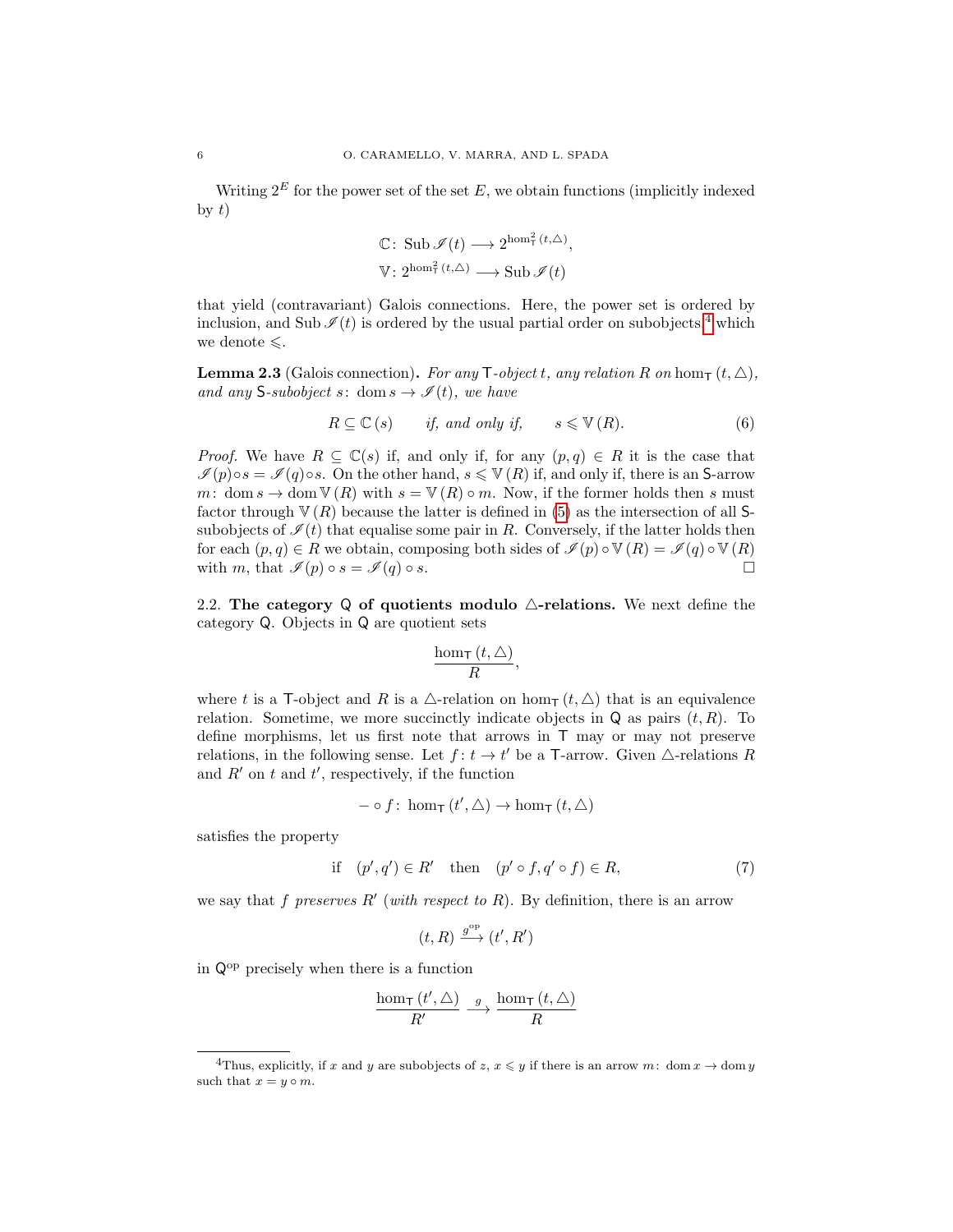such that there exists an R'-preserving T-arrow  $f: t \to t'$  making the diagram

$$
\operatorname{hom}_{\mathsf{T}}(t', \triangle) \xrightarrow{\phantom{a}\frown\quad f \to \phi} \operatorname{hom}_{\mathsf{T}}(t, \triangle)
$$
\n
$$
\downarrow \qquad \qquad \downarrow \qquad \qquad \downarrow
$$
\n
$$
\operatorname{hom}_{\mathsf{T}}(t', \triangle)/R' \xrightarrow{\phantom{a}\frown \phi} \operatorname{hom}_{\mathsf{T}}(t, \triangle)/R
$$

commute, where the vertical arrows are the natural quotient functions. We then say that f induces  $g^{\rm op}$  (and g).

<span id="page-6-2"></span>2.3. The category D of subobjects and definable morphisms. Objects of D are all pairs  $(t, s)$  where t is T-object and s: dom  $s \to \mathscr{I}(t)$  is an S-subobject. If  $(t, s)$ ,  $(t', s')$  are objects in D and g: dom  $s \to \text{dom } s'$  is an S-arrow, then g is a D-arrow from  $(t, s)$  to  $(t', s')$  if there exists a T-arrow  $f: t \to t'$  such that the diagram below



commutes. We then say that  $f$  induces  $g$ .

2.4. The functor  $\mathscr{C} : \mathsf{D} \to \mathsf{Q}^{\mathrm{op}}$ . For any D-object  $(t, s)$ , we set

$$
\mathscr{C}(t,s) := \frac{\hom_{\mathsf{T}}(t,\triangle)}{\mathbb{C}(s)}.
$$

If  $g: (t, s) \to (t', s')$  is a D-arrow induced by  $f: t \to t'$ , we let

$$
\mathscr{C}(f) \colon \frac{\hom_{\mathsf{T}}(t', \triangle)}{\mathbb{C}(s')} \longrightarrow \frac{\hom_{\mathsf{T}}(t, \triangle)}{\mathbb{C}(s)}
$$

be the Q-arrow induced by  $f$ .

**Lemma 2.4.** The functor  $\mathscr C$  is well-defined.

*Proof.* We keep the notation used above in the definition of  $\mathscr{C}$ . We first check that f preserves  $\mathbb{C}(s')$  with respect to  $\mathbb{C}(s)$ , i.e., the function

$$
- \circ f : \text{hom}_{\mathsf{T}}(t', \triangle) \to \text{hom}_{\mathsf{T}}(t, \triangle)
$$

satisfies  $(p' \circ f, q' \circ f) \in \mathbb{C}(s)$  for any  $(p', q') \in \mathbb{C}(s')$  as required by [\(7\)](#page-5-2). Indeed,

<span id="page-6-1"></span><span id="page-6-0"></span>
$$
\mathscr{I}(f) \circ s = s' \circ g , \qquad (8)
$$

because g is induced by f. Now, given  $p', q' \in \text{hom}_{\mathsf{T}}(t', \triangle)$ , assume  $(p', q') \in \mathbb{C}(s')$ , that is

$$
\mathcal{I}(p') \circ s' = \mathcal{I}(q') \circ s'.\tag{9}
$$

Composing both sides of [\(9\)](#page-6-0) with g, and applying [\(8\)](#page-6-1), we obtain  $\mathcal{I}(p' \circ f) \circ s =$  $\mathscr{I}(q' \circ f) \circ s$ , which shows  $(p' \circ f, q' \circ f) \in \mathbb{C}(s)$ . Finally, the definition does not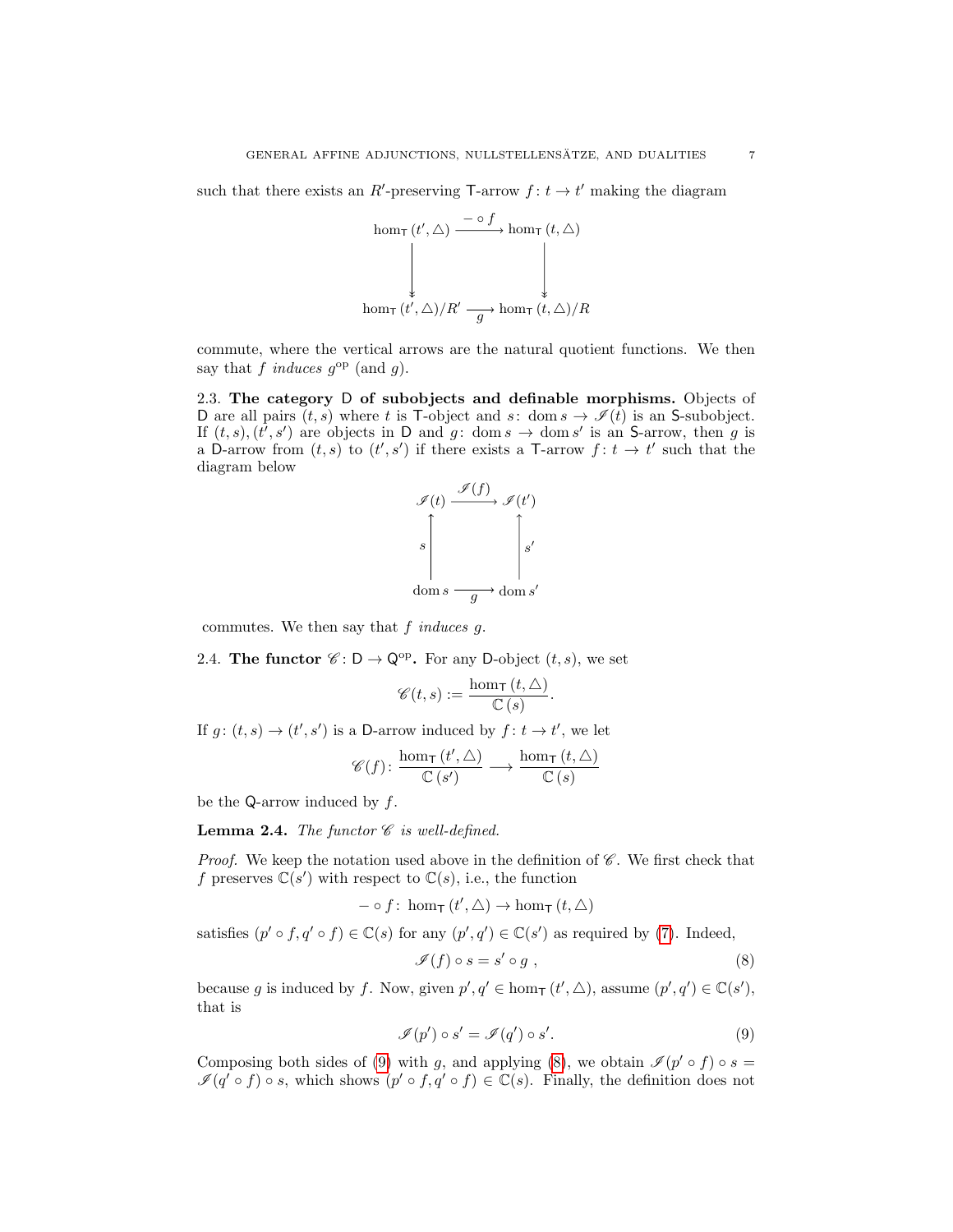depend on the choice of the arrow inducing  $g$ . Indeed, if  $f$  and  $f'$  induce the same D-arrow  $g$ , then

<span id="page-7-3"></span>
$$
\mathcal{I}(f) \circ s = \mathcal{I}(f') \circ s . \tag{10}
$$

We need to show that the factorisations of  $-\circ f, -\circ f'$ : hom<sub>T</sub>  $(t', \triangle) \rightrightarrows \text{hom}_{\mathsf{T}}(t, \triangle)$ through the quotient sets hom<sub>T</sub>  $(t', \triangle)/ \mathbb{C}(s')$  and hom<sub>T</sub>  $(t, \triangle)/ \mathbb{C}(s)$  are equal. That is, for all  $\varphi \in \text{hom}(t', \triangle)$  the equality  $(\varphi \circ f)/\mathbb{C}(s) = (\varphi \circ f')/\mathbb{C}(s)$  holds, or equivalently,  $((\varphi \circ f), (\varphi \circ f')) \in \mathbb{C}(s)$ . The latter means by definition, cf. [\(4\)](#page-4-3), that  $\mathscr{I}(\varphi \circ f) \circ s = \mathscr{I}(\varphi \circ f') \circ s$ , which can be obtained from [\(10\)](#page-7-3) above by composing both sides with  $\mathcal{I}(\varphi)$ .

2.5. The functor  $\mathscr{V} : \mathbb{Q}^{op} \to \mathsf{D}$ . For any Q-object  $(t, R)$ , we set

 $\mathscr{V}(t,R) := (t, \mathbb{V}(R)).$ 

For a Q-arrow  $g^{\rm op}$ : hom<sub>T</sub>  $(t', \triangle)/R' \to \text{hom}_{\text{T}}(t, \triangle)/R$  induced by a T-arrow  $f: t \to$  $t'$ , we define  $\mathcal{V}(g^{\text{op}})$  to be the D-arrow induced by f.

For the definition of  $\mathscr V$  to make sense an assumption on  $\triangle$  is needed. Let us introduce a generalisation of the classical notion of coseparator.

<span id="page-7-2"></span>**Definition 2.5.** Given a functor  $F: X \rightarrow Y$  and an X-object  $x_1$ , we say that  $x_1$  is an F-coseparator if for any X-object  $x_2$  and any pair of distinct Y-arrows  $g_1 \neq g_2 : y \to F(x_2)$  there is an X-arrow  $f : x_2 \to x_1$  such that

$$
F(f) \circ g_1 \neq F(f) \circ g_2.
$$

Observe that if  $1_X: X \to X$  is the identity functor, a  $1_X$ -coseparator is just a coseparator in X.

**Lemma 2.6.** If  $\triangle$  is an  $\mathscr{I}$ -coseparator, then the functor  $\mathscr{V}$  is well-defined.

*Proof.* We first need to show that  $\mathcal{I}(f) \circ \mathbb{V}(R)$  factors through  $\mathbb{V}(R')$ . Indeed, let  $p', q' \in \text{hom}_{\mathsf{T}}(t', \triangle)$ , and assume  $(p', q') \in R'$ . Then  $(p' \circ f, q' \circ f) \in R$  because f induces a Q-arrow, and therefore  $\mathscr{I}(p') \circ (\mathscr{I}(f) \circ \mathbb{V}(R)) = \mathscr{I}(q') \circ (\mathscr{I}(f) \circ$  $V(R)$  for all  $(p', q') \in R'$ . By the universal property of the pullback  $V(R') :=$  $\bigwedge_{(p',q')\in R} \mathrm{Eq}\left(\mathscr{I}(p'),\mathscr{I}(q')\right)$  it follows that  $\mathscr{I}(f)\circ\mathbb{V}(R)$  factors through  $\mathbb{V}(R').$ 

To see that the definition does not depend on the choice of the arrow inducing  $g^{\rm op}$  suppose that f and f' induce the same  $g: (t, R) \to (t', R')$ . This happens if, and only if, for all  $\varphi: t' \to \Delta$  we have  $(\varphi \circ f, \varphi \circ f') \in R$ , which in turn entails  $\mathscr{I}(\varphi \circ f) \circ \mathbb{V}(R) = \mathscr{I}(\varphi \circ f') \circ \mathbb{V}(R)$ , by the definition [\(5\)](#page-4-2) of  $\mathbb{V}(R)$  as an intersection of equalisers. Since  $\triangle$  is assumed to be an  $\mathscr I$ -coseparator we conclude that  $\mathscr{I}(f) \circ \mathbb{V}(R) = \mathscr{I}(f') \circ \mathbb{V}(R)$ . But  $\mathbb{V}(R') \circ \mathscr{V}(f) = \mathscr{I}(f) \circ \mathbb{V}(R)$  and  $\mathbb{V}(R') \circ \mathbb{V}(R)$  $\mathscr{V}(f') = \mathscr{I}(f') \circ \mathbb{V}(R)$  so,  $\mathbb{V}(R') \circ \mathscr{V}(f) = \mathbb{V}(R') \circ \mathscr{V}(f')$  and since  $\mathbb{V}(R')$  is monic we finally obtain  $\mathscr{V}(f) = \mathscr{V}(f')$ ).

<span id="page-7-1"></span>**Assumption 2.** We henceforth assume that the T-object  $\triangle$  is an  $\mathscr I$ -coseparator.

2.6. The dual adjunction. The Galois connection [\(6\)](#page-5-3) lifts to an adjunction.

<span id="page-7-0"></span>**Theorem 2.7** (Affine adjunction). The functor  $\mathscr{C} : D \to Q^{\text{op}}$  is left adjoint to the functor  $\mathcal{V}: \mathsf{Q}^{op} \to \mathsf{D}.$  In symbols,  $\mathscr{C} \dashv \mathscr{V}.$ 

*Proof.* Let us show that for any D-object  $(t, s)$  and any  $\mathsf{Q}^{\mathrm{op}}$ -object  $(t', R')$  we have a natural bijective correspondence between the  $\mathsf{Q}^{\mathrm{op}}$ -arrows  $\mathscr{C}(t,s) = (t,\mathbb{C}(s)) \to$  $(t', R')$  and the D-arrows  $(t, s) \rightarrow (t', \mathbb{V}(R')) = \mathcal{V}(t', R').$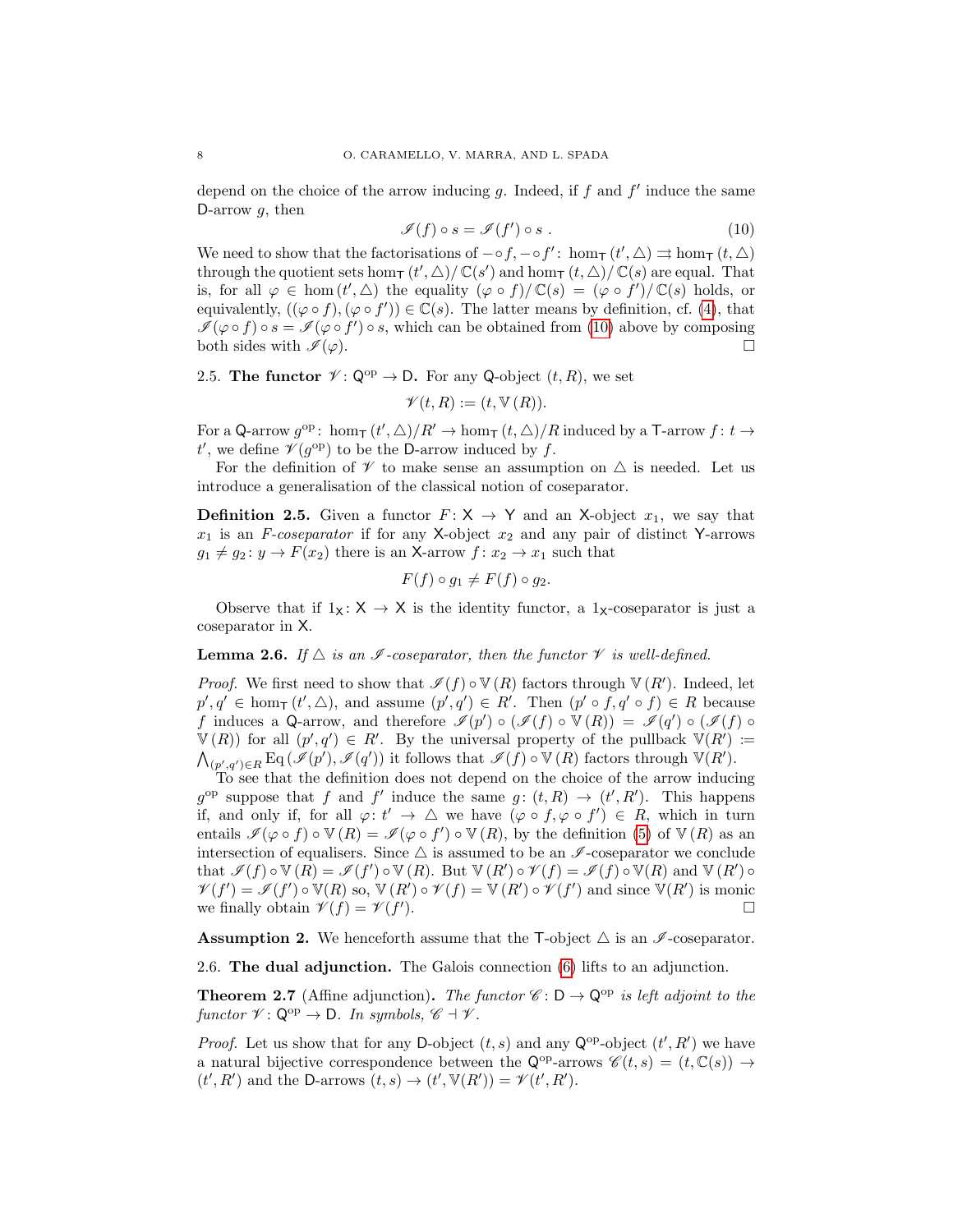On the one hand,  $(t, \mathbb{C}(s)) \to (t', R')$  is a  $\mathbb{Q}^{op}$ -arrow if, and only if, it is induced by a T-arrow  $f: t \to t'$  such that for any  $p', q' \in \text{hom}_{\mathsf{T}}(t', \triangle)$ , if  $(p', q') \in R'$  then  $\mathscr{I}(p') \circ \mathscr{I}(f) \circ s = \mathscr{I}(q') \circ \mathscr{I}(f) \circ s$ . On the other hand, f defines a D-arrow  $(t, s) \rightarrow (t', \mathbb{V}(R'))$  in D if, and only if,  $f \circ s$  factors through  $\mathbb{V}(R')$ , i.e. for any  $p', q' \in \text{hom}_{\mathsf{T}}(t', \triangle), \text{ if } (p', q') \in R' \text{ then } \mathscr{I}(p') \circ \mathscr{I}(f) \circ s = \mathscr{I}(q') \circ \mathscr{I}(f) \circ s.$  It is thereby clear that  $\mathscr{C} \dashv \mathscr{V}$ .

<span id="page-8-4"></span>2.7. From relations to congruences. If the category  $\top$  contains certain powers of the object  $\Delta$  (as will be the case, for instance, in the algebraic setting), it is natural to define a notion of congruence for  $\triangle$ -relations.

**Definition 2.8.** A class Z of sets is called *admissible* if for each  $I \in \mathcal{Z}$  the product  $\Delta^I$  exists in T. For an object t of T, by a  $\Delta$ -congruence (relative to the admissible class  $\mathcal{Z}$ ) we mean a  $\triangle$ -relation—i.e., a binary relation R on hom<sub>T</sub>  $(t, \triangle)$ —that is an equivalence relation and moreover satisfies the following property:

For any  $I \in \mathcal{Z}$ , T-arrow  $g: \triangle^I \to \triangle$  and *I*-indexed family of pairs  $\{(p_i, q_i) \mid i \in \mathcal{Z}\}$  $I\}$  we have:

<span id="page-8-0"></span>if, for any 
$$
i \in I
$$
,  $(p_i, q_i) \in R$  then  $(g \circ \Pi_{i \in I} p_i, g \circ \Pi_{i \in I} q_i) \in R$ ,  $(11)$ 

where  $\Pi_{i\in I}p_i$  and  $\Pi_{i\in I}q_i$  are the arrows  $t\to\Delta^I$  induced respectively by the  $p_i$ 's and the  $q_i$ 's.

In the Galois connection of Lemma [2.3](#page-5-0) the relation  $\mathbb{C}(s)$  always is an equivalence relation. To guarantee that it is also a  $\triangle$ -congruence, we need the functor  $\mathscr I$  to satisfy the following property.

**Definition 2.9.** Given an admissible class  $\mathcal{Z}$ , the functor  $\mathcal{I}$  is called  $\mathcal{Z}$ -canonical if the canonical arrow  $\mathscr{I}(\Delta^I) \to \mathscr{I}(\Delta)^I$  is monic for each  $I \in \mathcal{Z}$ .

<span id="page-8-3"></span>**Lemma 2.10.** For any T-object t, any  $s \in \text{Sub }\mathscr{I}(t)$ , and any admissible class  $\mathscr{Z}$ . if the functor I is Z-canonical then the set  $\mathbb{C}(s)$  defined in [\(4\)](#page-4-3) is a  $\triangle$ -congruence relative to  $\mathcal Z$  on hom $\tau$   $(t, \triangle)$ .

*Proof.* It is straightforward to check that  $\mathbb{C}(s)$  is an equivalence relation, so we only show that [\(11\)](#page-8-0) holds. Fix I in Z, and let  $(p_i, q_i) \in \mathbb{C}(s)$ . By Definition [2.1](#page-4-4) the latter is equivalent to saying that  $\mathscr{I}(p_i) \circ s = \mathscr{I}(q_i) \circ s$  for every  $i \in I$ . We claim that

<span id="page-8-2"></span><span id="page-8-1"></span>
$$
\left(\prod_{i\in I} p_i, \prod_{i\in I} q_i\right) \in \mathbb{C}\left(s\right),\tag{12}
$$

Indeed, by hypothesis the canonical arrow  $\iota \colon \mathscr{I}(\Delta^I) \to \mathscr{I}(\Delta)^I$  is monic, so [\(12\)](#page-8-1) is equivalent to

$$
\iota \circ \mathscr{I}\left(\prod_{i \in I} p_i\right) \circ s = \iota \circ \mathscr{I}\left(\prod_{i \in I} q_i\right) \circ s. \tag{13}
$$

Both sides in [\(13\)](#page-8-2) are arrows into the product  $\mathcal{I}(\triangle)^I$ , so, by the universal property of the product, checking that they are equal is equivalent to checking that so are their compositions with the canonical projections  $\rho_i$ .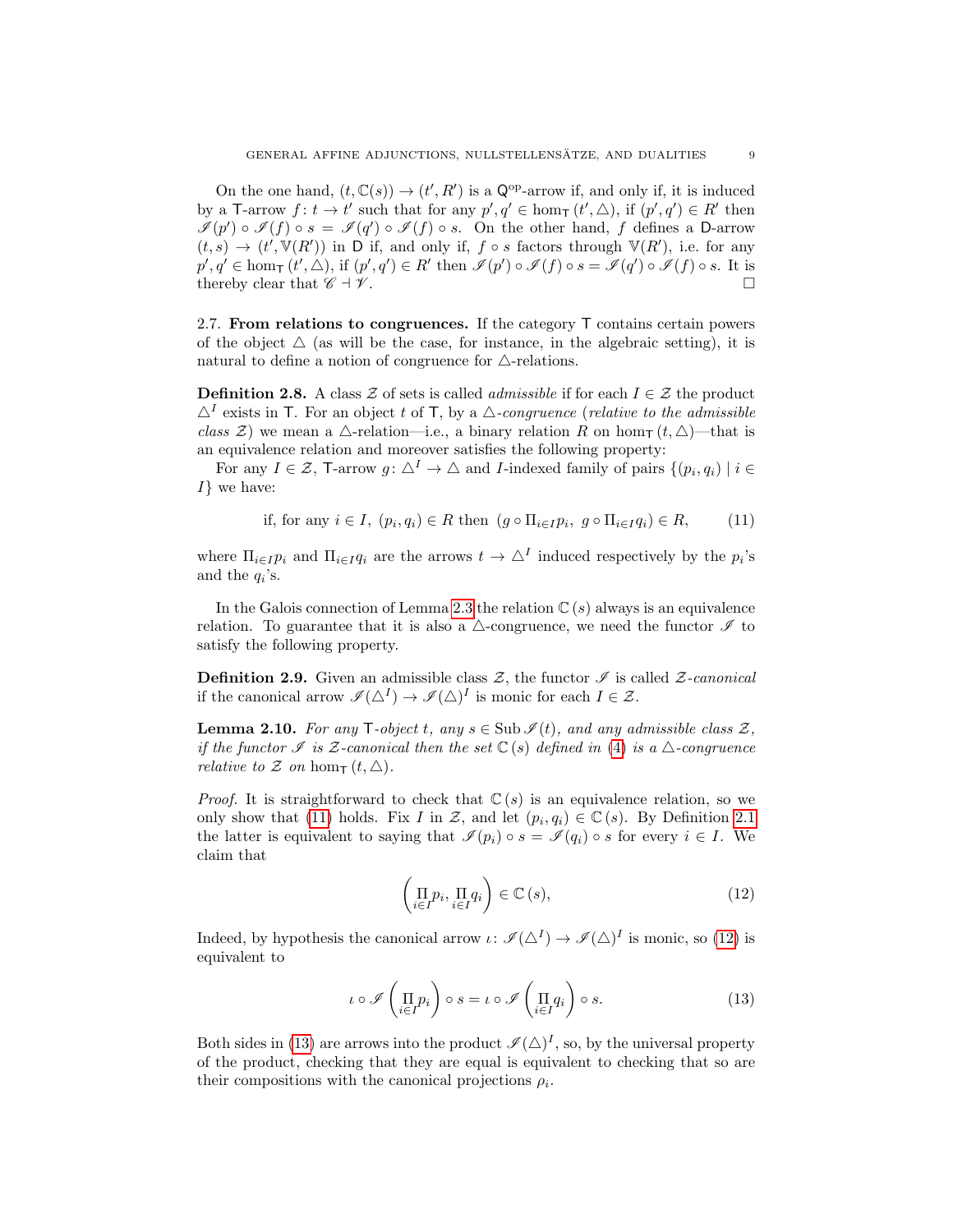

We calculate:

$$
\rho_i \circ \iota \circ \mathscr{I}\left(\prod_{i \in I} p_i\right) \circ s = \mathscr{I}\left(\pi_i\right) \circ \mathscr{I}\left(\prod_{i \in I} p_i\right) \circ s
$$

$$
= \mathscr{I}\left(\pi_i \circ \prod_{i \in I} p_i\right) \circ s =
$$

$$
= \mathscr{I}\left(p_i\right) \circ s.
$$

Similar calculations hold for  $q_i$ ; since by hypothesis  $\mathscr{I}(p_i) \circ s = \mathscr{I}(q_i) \circ s$ , we conclude

$$
\mathscr{I}\left(\prod_{i\in I}p_i\right)\circ s=\mathscr{I}\left(\prod_{i\in I}q_i\right)\circ s \quad \text{ for each } i\in I.
$$

Hence our claim in [\(12\)](#page-8-1) is settled. To complete the proof, for a T-arrow  $g: \triangle^I \to \triangle$ we have

$$
\mathscr{I}\left(g \circ \prod_{i \in I} p_i\right) \circ s =
$$
  

$$
\mathscr{I}(g) \circ \mathscr{I}\left(\prod_{i \in I} p_i\right) \circ s = \mathscr{I}(g) \circ \mathscr{I}\left(\prod_{i \in I} q_i\right) \circ s
$$
  

$$
= \mathscr{I}\left(g \circ \prod_{i \in I} q_i\right) \circ s
$$

for each  $i \in I$ . In light of Definition [2.1](#page-4-4) this entails  $(g \circ \Pi_{i \in I} p_i, g \circ \Pi_{i \in I} q_i) \in \mathbb{C}(s)$ , and the lemma is proved.

<span id="page-9-0"></span>**Definition 2.11.** If  $\mathcal Z$  is a class of admissible sets, we write  $\mathsf Q_{\mathcal Z}$  for the full subcategory of Q on the quotients by  $\triangle$ -congruences relative to  $\mathcal{Z}$ .

**Lemma 2.12.** For any admissible class  $\mathcal{Z}$ , if  $\mathcal{I}$  is  $\mathcal{Z}$ -canonical then the adjunction of Theorem [2.7](#page-7-0) restricts to an adjunction between the category D and the opposite of  $Q_{\mathcal{Z}}$ .

*Proof.* This is an immediate consequence of Lemma [2.10,](#page-8-3) which shows that if  $\mathscr I$  is  $\mathcal{Z}$ -canonical, then the functor  $\mathscr C$  takes values in  $\mathsf{Q}_{\mathcal{Z}}$ .

The algebraic affine adjunction established in Section [4](#page-14-0) will be an instance of this restricted adjunction.

The special case when  $\mathcal Z$  is a class of singletons will play a special rôle in Section [3.1.](#page-11-1) In this case the property of a  $\triangle$ -relation R being a  $\triangle$ -congruence relative to  $Z$  reduces to the following.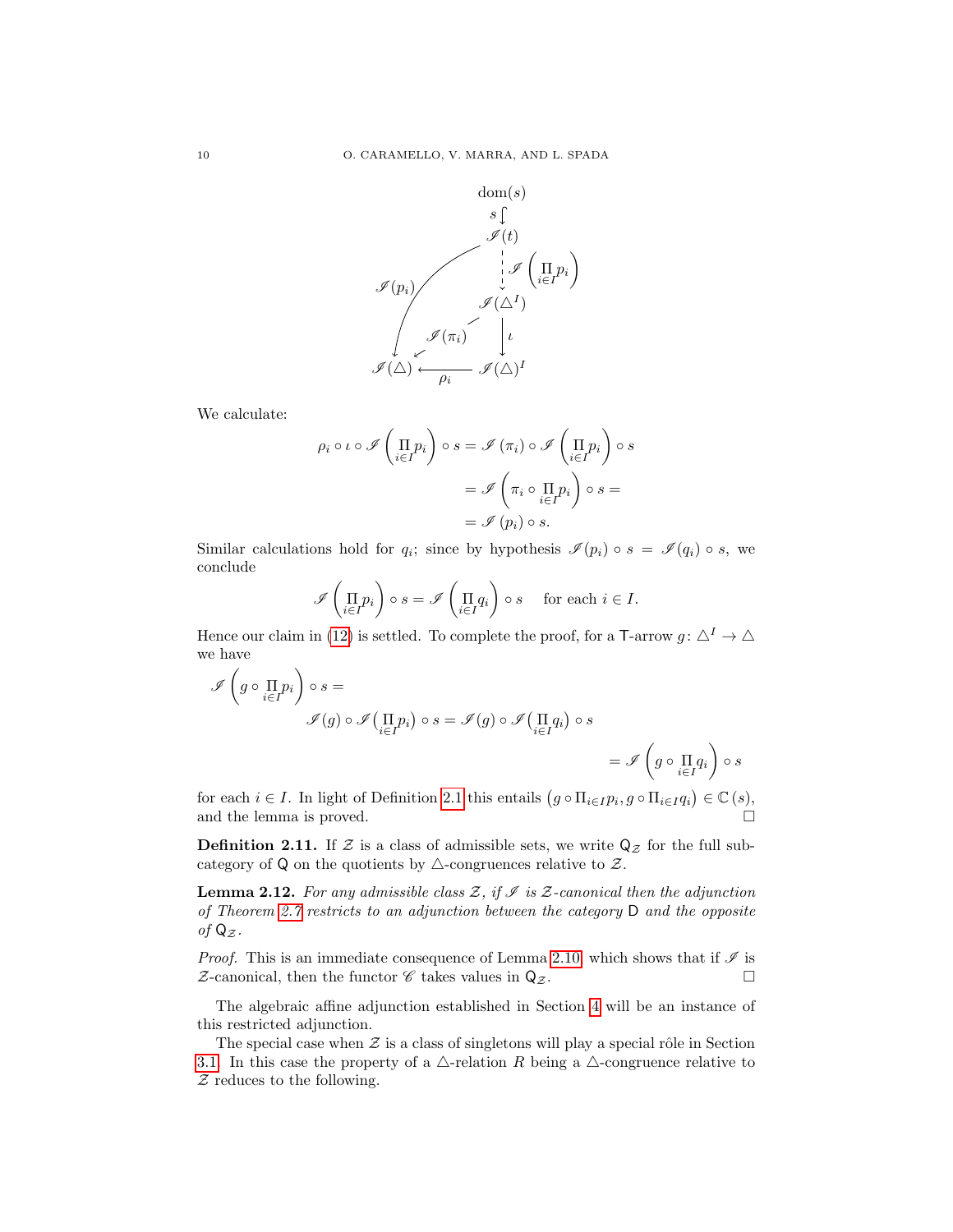<span id="page-10-3"></span>**Definition 2.13.** We call  $\triangle$ -stable a  $\triangle$ -relation R that satisfies the following property:

for any 
$$
g : \triangle \to \triangle
$$
, if  $(f, f' \in R)$  then  $(g \circ f, g \circ f') \in R$ 

If Z is a class of singletons we will denote by  $Q_s$  the category  $Q_z$ .

2.8. A *Nullstellensatz* for the affine adjunction. Recall that, in a category X, a collection A of X-arrows with common codomain  $y$  is *jointly epic* if whenever  $f_1, f_2 : y \rightrightarrows z$  are X-arrows with  $f_1 \circ g = f_2 \circ g$  for all  $g \in A$ , then  $f_1 = f_2$ .

<span id="page-10-0"></span>**Theorem 2.14.** Fix a Q-object  $(t, R)$ . For any family  $\Sigma = {\{\sigma_i\}}_{i \in I}$  of subobjects of  $\mathscr{I}(t)$  such that for each  $\sigma_i$  there exists  $m_i$  with  $\sigma_i = \mathbb{V}(R) \circ m_i$  (i.e.  $\sigma_i \leq \mathbb{V}(R)$ ) and the family of S-arrows  $\{m_i\}_{i\in I}$  is jointly epic in S, the following are equivalent. (i)  $R = \mathbb{C}(\mathbb{V}(R))$ , i.e. R is fixed by the Galois connection [\(6\)](#page-5-3).

(*ii*)  $R = \bigcap_{i \in I} \mathbb{C}(\sigma_i)$ .

*Proof.* First observe that the Galois connection  $(6)$  in Lemma [2.3](#page-5-0) implies the expansiveness of  $\mathbb{C} \circ \mathbb{V}$ , i.e.

<span id="page-10-2"></span>
$$
R \subseteq \mathbb{C}\left(\mathbb{V}\left(R\right)\right). \tag{14}
$$

Further, since each  $\sigma_i \leqslant \mathbb{V}(R)$ , again by general properties of Galois connections, it follow that

<span id="page-10-1"></span>
$$
R \subseteq \bigcap_{i \in I} \mathbb{C}(\sigma_i) . \tag{15}
$$

(i)⇒(ii) As by hypothesis  $R = \mathbb{C}(\mathbb{V}(R))$ , by [\(15\)](#page-10-1) above, it is enough to prove

$$
\bigcap_{i\in I}\mathbb{C}(\sigma_i)\subseteq \mathbb{C}(\mathbb{V}(R))\ .
$$

If  $(p, q) \in \bigcap_{i \in I} \mathbb{C}(\sigma_i)$ , then for every  $\sigma_i \in \Sigma$ ,  $\mathscr{I}(p) \circ \sigma_i = \mathscr{I}(q) \circ \sigma_i$ . By hypothesis, the latter can be rewritten as  $\mathscr{I}(p) \circ \mathbb{V}(R) \circ m_i = \mathscr{I}(q) \circ \mathbb{V}(R) \circ m_i$ . Now, the family of factorisations  $\{m_i\}_{i\in I}$  is jointly epic in S, hence we obtain  $\mathscr{I}(p) \circ \mathbb{V}(R) =$  $\mathscr{I}(q) \circ \mathbb{V}(R)$ , which proves  $(p, q) \in \mathbb{C}(\mathbb{V}(R))$ .

 $(ii) \Rightarrow (i)$  By [\(14\)](#page-10-2) above and the hypothesis (ii), it is enough to prove

$$
\mathbb{C}\left(\mathbb{V}\left(R\right)\right) \subseteq \bigcap_{i\in I} \mathbb{C}(\sigma_i).
$$

Suppose that  $(p, q) \in \mathbb{C}(\mathbb{V}(R))$ , i.e.  $\mathcal{I}(p) \circ \mathbb{V}(R) = \mathcal{I}(q) \circ \mathbb{V}(R)$ . By composing on the right with  $m_i$  we obtain, for all  $\sigma_i \in \Sigma$ ,  $\mathscr{I}(p) \circ \mathbb{V}(R) \circ m_i = \mathscr{I}(q) \circ \mathbb{V}(R) \circ m_i$ . Applying the above commutativity of  $\sigma_i$  one obtains  $\mathscr{I}(p) \circ \sigma_i = \mathscr{I}(q) \circ \sigma_i$ . The latter entails that, for all  $i \in I$ ,  $(p, q) \in \mathbb{C}(\sigma_i)$ , whence  $(p, q) \in \bigcap_{i \in I} \mathbb{C}(\sigma_i)$ .

**Remark 2.15.** Notice that a family  $\Sigma$  satisfying the hypotheses of Theorem [2.14](#page-10-0) always exists, namely the singleton dom  $\nabla(R)$  with the arrow  $\nabla(R)$ . In this case the theorem has no actual content. By contrast, when the category  $S$  is Set, one can chose as  $\Sigma$  the family of maps with domain the singleton  $\{*\}$ . The family  $\Sigma$  is obviously jointly surjective, and Theorem [2.14](#page-10-0) can be restated in a more concrete form as follows.

**Theorem 2.16.** Suppose  $S = Set$ . For any Q-object  $(t, R)$  the following are equivalent.

- (i)  $R = \mathbb{C}(\mathbb{V}(R)),$
- (ii)  $R = \bigcap_{\sigma \leqslant V(R)} \mathbb{C}(\sigma)$ , where  $\sigma$  ranges over all S-subobjects  $\{*\} \to \mathscr{I}(t)$ .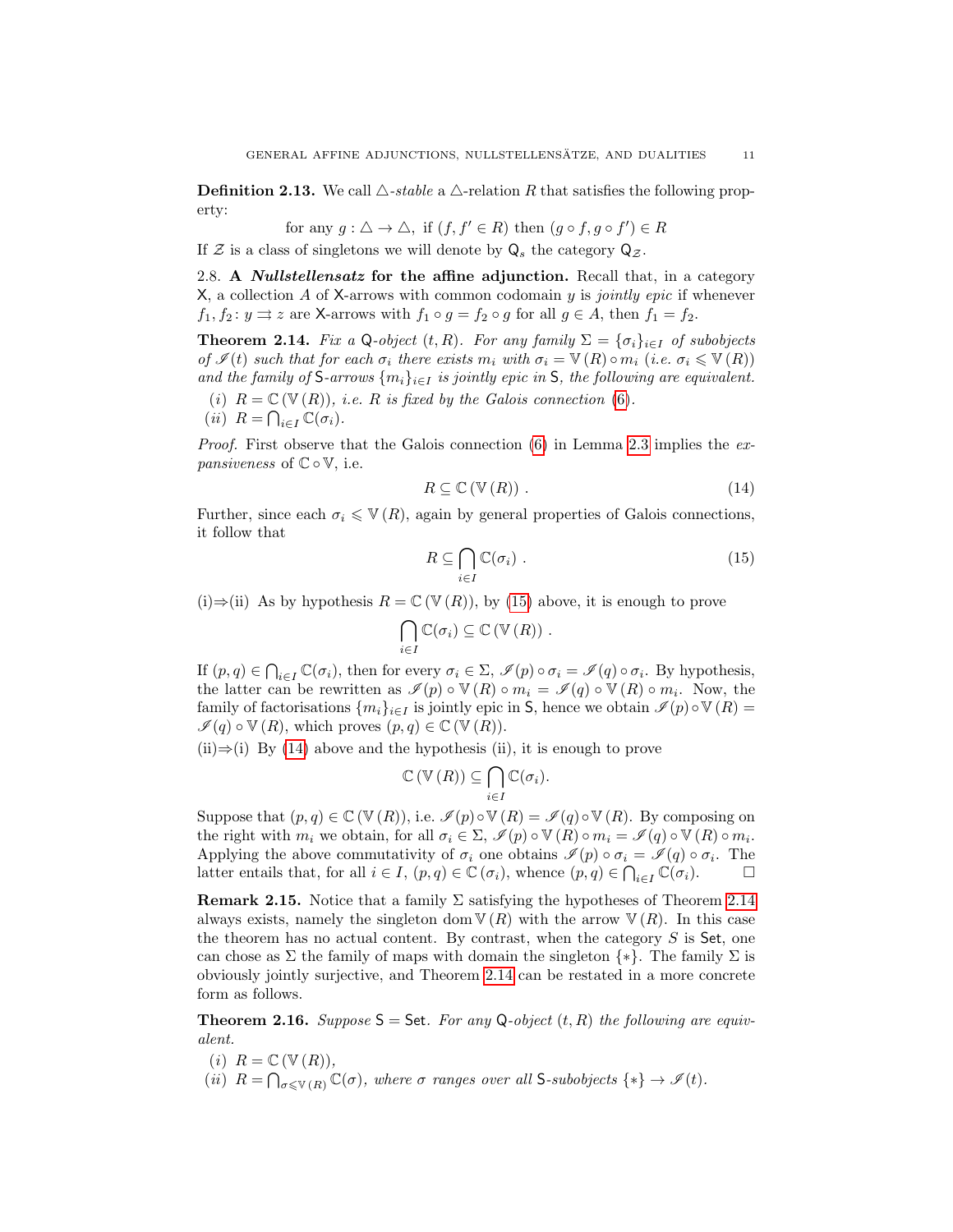### <span id="page-11-0"></span>12 O. CARAMELLO, V. MARRA, AND L. SPADA

#### 3. Concreteness and representability

We would like to compare the adjunction of Theorem [2.7](#page-7-0) to the theory of dual adjunctions induced by a dualising object. The literature on the latter topic is considerable. The monographs [\[24,](#page-32-10) [14\]](#page-32-11) contain extensive bibliographies. The general theory is concisely but comprehensively developed in [\[19\]](#page-32-12) and [\[38\]](#page-33-6). It will be convenient for our purposes to use [\[38\]](#page-33-6) as main reference in this section.

Recall from Definition [2.13](#page-10-3) that  $Q_s$  is the full subcategory of Q on the quotients by  $\triangle$ -stable relations.

## <span id="page-11-1"></span>3.1. Concreteness of  $Q_s$ . There is an obvious faithful functor

<span id="page-11-2"></span>
$$
U_{\mathsf{Q}_s} : \mathsf{Q}_s \longrightarrow \mathsf{Set},\tag{16}
$$

namely, the forgetful functor from  $Q_s$  into Set. Thus,  $Q_s$  comes equipped with the structure of a concrete category.

<span id="page-11-6"></span>**Proposition 3.1.** The faithful functor  $U_Q: Q_s \longrightarrow$  Set in [\(16\)](#page-11-2) is represented by the object

$$
\frac{\hom_{\mathsf{T}}\left(\triangle,\triangle\right)}{\mathrm{id}_{\triangle}}
$$

of  $Q_s$ , where  $id_{\triangle}$  denotes the identity relation on the set hom<sub>T</sub> ( $\triangle$ ,  $\triangle$ ).

Proof. We need to provide a set-theoretical bijection

 $hom_{\mathsf{Q}_{s}}((\triangle, id_{\triangle}), (t, R)) \cong hom_{\mathsf{T}}(t, \triangle)/R$ 

naturally in  $(t, R) \in \mathbb{Q}_s$ . By definition, the arrows  $(\triangle, id_\triangle) \to (t, R)$  in  $\mathbb{Q}_s$  are the arrows  $f: t \to \Delta$  in T (as all of them preserve  $\mathrm{id}_{\Delta}$ ), modulo the equivalence relation  $\sim$  given by:  $f \sim f'$  if, and only if, the factorisations of  $-\circ f, -\circ f'$ through hom $\tau(\Delta, \Delta)/ \mathrm{id}_{\Delta}$  and hom $\tau(t, \Delta)/R$  (which by an abuse of notation we still indicate by  $-\circ f$  and  $-\circ f'$  are equal. This latter condition is equivalent to saying that  $(f, f') \in R$ . Indeed, if  $-\circ f = -\circ f'$  then  $(- \circ f)(1_{\triangle}) = (-\circ f')(1_{\triangle})$ in hom $_{\mathsf{T}}(t, \triangle)/R$ , i.e.  $(f, f') \in R$ . For the other implication, we observe that if  $(f, f') \in R$  then, R being  $\triangle$ -stable, for any arrow  $g \in \hom_{\mathsf{T}}(\triangle, \triangle)$ ,  $(g \circ f, g \circ f') \in R$ , whence  $(-\circ f)(g)$  is equal to  $(-\circ f')(g)$  in  $\hom_{\mathsf{T}}(t, \triangle)/R$ . This proves that sending a  $\mathsf{Q}_s$ -arrow from  $(\triangle, id_\triangle)$  to  $(t, R)$  into its R-equivalence class in hom $\tau(t, \triangle)$  gives a bijection, which is clearly natural.

3.2. (Lack of) concreteness of D. Contrary to what we just saw for  $Q_s$ , it is not clear how to equip D with the structure of a concrete category. On the other hand, more can be said if we restrict to the case<sup>[5](#page-11-3)</sup>  $S =$  Set. There is then a forgetful functor

<span id="page-11-4"></span>
$$
U_{\mathsf{D}}\colon \mathsf{D}\longrightarrow \mathsf{Set} \tag{17}
$$

that sends the object  $(t, s)$  of D to dom(s), and acts on arrows accordingly. Although we do not have a complete characterisation of when  $U_D$  is representable, nor do we know whether one is feasible, we can at least relate the representability of  $U_D$  to that of the functor  $\mathscr{I}$ , as follows.

<span id="page-11-5"></span>Proposition 3.2. The following conditions are equivalent:

(i) The functor  $\mathscr I$  is representable.

<span id="page-11-3"></span> $5$ We mention that, *mutatis mutandis*, we could develop some of the considerations that follow under the more general assumption that S has itself the structure of a concrete category.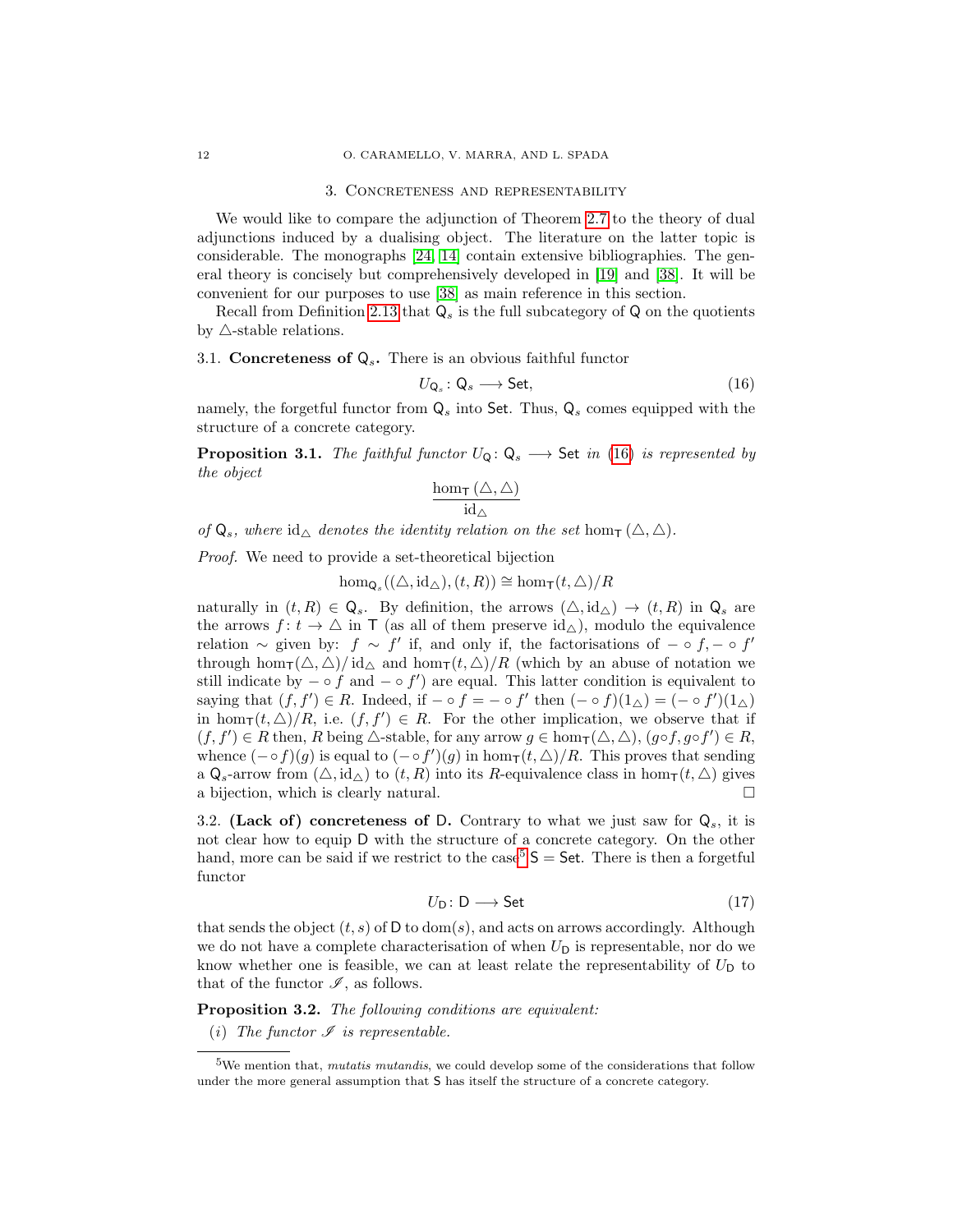(ii) The functor  $U_{\text{D}}$  in [\(17\)](#page-11-4) is representable by an object of the form  $(\nabla, 1)$  where 1:  $\{*\} \to \mathscr{I}(\nabla)$  and the element  $1(*) \in \mathscr{I}(\nabla)$  satisfies the property that the arrows  $f: \nabla \to t$  in T are in bijection with the elements of  $\mathcal{I}(t)$  via the assignment  $f \mapsto \mathscr{I}(f)(1(*)).$ 

*Proof.* Suppose that the functor  $\mathcal I$  is representable and that  $\bigtriangledown$  is the object representing it. Let us prove that the functor  $U_D$  is represented by the object  $(\nabla, 1)$ , where 1 is the subobject  $\{*\} \to \mathscr{I}(\nabla) \cong \text{hom}_{\mathsf{T}}(\nabla, \nabla)$  picking out the identity on  $\bigtriangledown$ . Clearly, the element 1(\*) will satisfy the condition in (ii) by definition of a representable functor.

We have to show that that there is a natural bijective correspondence between the arrows  $(\nabla, 1) \rightarrow (t, s)$  in the category D and the elements of dom(s). For this, it suffices to recall that giving an arrow  $(\nabla, 1) \rightarrow (t, s)$  in D consists precisely in giving an arrow dom(1) = {\*}  $\rightarrow$  dom(s), that is an element x of dom(s), induced by an arrow  $t: \nabla \to t$  in T. But this latter condition is satisfied if we take t equal to the element of  $\mathscr{I}(t) \cong \text{hom}_{\mathsf{T}}(\nabla, t)$  given by the image of x under s, whence the arrows  $(\nabla, 1) \rightarrow (t, s)$  in D correspond precisely to the elements of dom(s).

Conversely, suppose that  $(\nabla, 1)$ , where 1:  $\{*\} \rightarrow \mathscr{I}(\nabla)$ , is a representing object for  $U_D$  such that the element  $1(*)$  satisfies the property in (ii). Then for any object t of T, the map which assigns to any arrow  $f : \nabla \to t$  in T the element  $\mathscr{I}(f)(1(*))$ is a bijection from hom $\tau(\nabla, t)$  onto the set of elements of  $\mathscr{I}(t)$ . This implies in particular that  $\mathscr I$  is represented by the object  $\bigtriangledown$ .

**Remark 3.3.** The condition that the functor  $U_D$  be represented by an object  $(\nabla, 1)$  satisfying the requirements in condition (ii) of Proposition [3.2](#page-11-5) is notably met in a number of classical dualities, e.g. Stone duality for Boolean algebras or Stone-Gelfand duality for commutative unital C<sup>∗</sup> -algebras (see Section [6\)](#page-26-1). Let us emphasise, moreover, that the condition in (ii) on the element  $1(*)$  is automatically satisfied if  $\mathscr{I}(\nabla)$  is a singleton.

The point of Proposition [3.2](#page-11-5) is that whenever the functor  $U_D$  is representable and faithful then, in view of Proposition [3.1,](#page-11-6) the theory of concrete dualities [\[38,](#page-33-6) [19\]](#page-32-12) applies to the adjunction  $\mathscr{C} \dashv \mathscr{V}$  of Theorem [2.7,](#page-7-0) providing a wealth of information. Thus (see [\[38,](#page-33-6) Section 1-B]), the contravariant functors  $U_D \circ \mathscr{V} \colon \mathsf{Q}_s \to \mathsf{Set}$  and  $U_{\mathsf{Q}_s} \circ \mathscr{C} \colon \mathsf{D} \to \mathsf{Set}$  are represented by the objects

$$
a := \mathscr{C}(\nabla)
$$
 and  
 $b := \mathscr{V}((\triangle, id_{\triangle}))$ 

of Q and D, respectively. Further, there is a bijection of the underlying sets

<span id="page-12-0"></span>
$$
\beta \colon U_{\mathsf{D}}(a) \cong U_{\mathsf{Q}_s}(b). \tag{18}
$$

Therefore a and b may be conceived of as a single set equipped with both the structure of a  $Q_s$ -object and with the structure of a D-object. Up to the bijection [\(18\)](#page-12-0), moreover, the components of the unit and co-unit of the adjunction are necessarily given "by evaluation" in the precise sense of [\[38,](#page-33-6) p. 115]. The triple  $(a, \beta, b)$  is a dualising or schizophrenic object for the concrete categories  $Q_s$  and D. As far as we see, the concrete adjunction  $\mathscr{C} \dashv \mathscr{V}$  induced by  $(a, \beta, b)$  need not be natural in the sense of  $[38, Section 1-C]$  $[38, Section 1-C]$ , meaning that certain initial lifts may not exist – cf. conditions (SO1) and (SO2) of [\[38,](#page-33-6) p. 116] for details.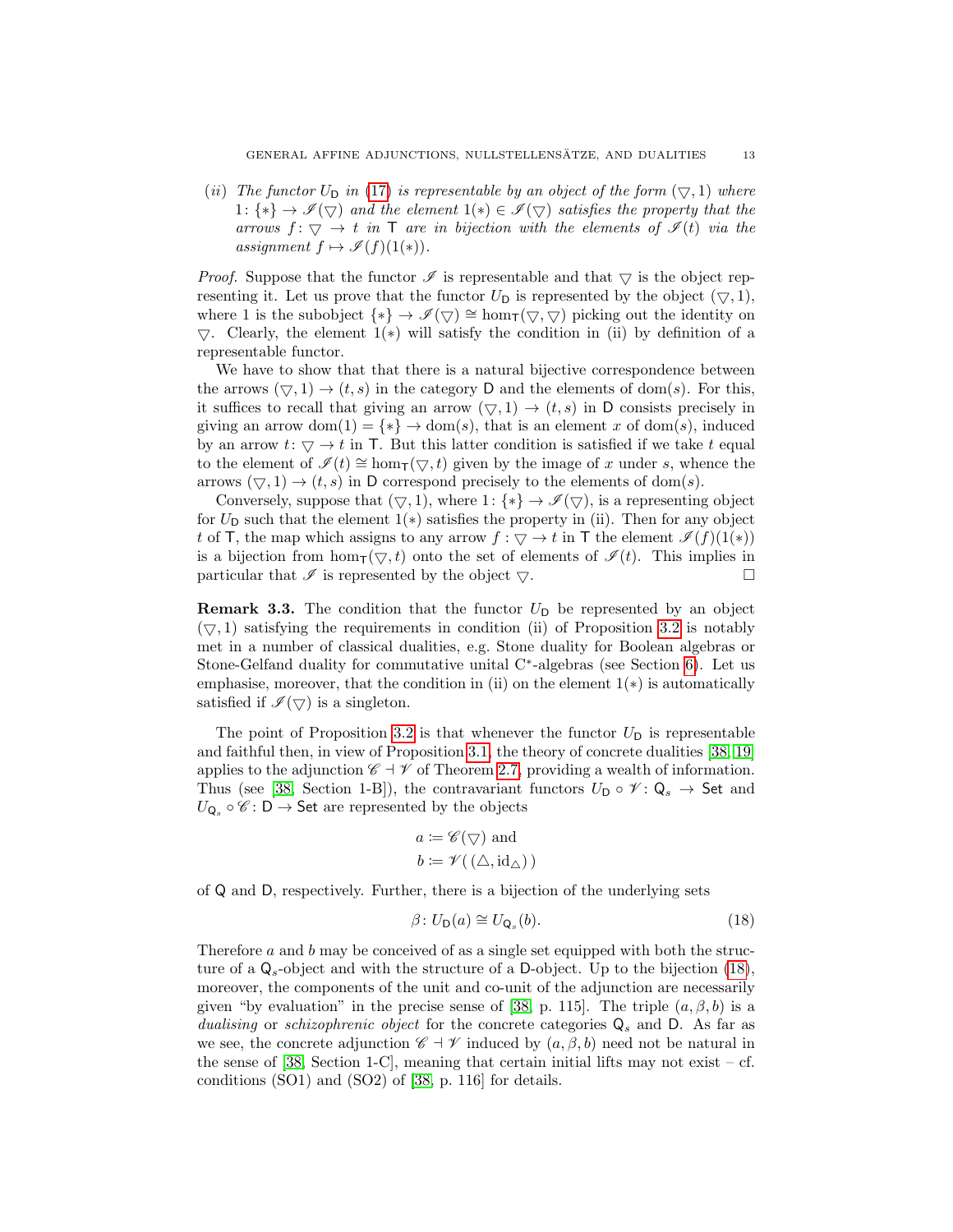3.3. Representable extensions of  $\mathscr I$ . While the representability of the functor  $\mathscr I$  has the important consequence of inducing the structure of a concrete category on D through the functor  $U_D$  of Proposition [3.2,](#page-11-5) in general  $\mathscr I$  will fail to be representable. We will nonetheless see in Remark [4.9](#page-18-2) that  $\mathscr I$  always admits an appropriate extension to a representable functor in the context of varieties. Let us then consider the functor

$$
\hom_{\mathsf{T}}\left(-,\triangle\right)\colon \mathsf{T}^{\mathrm{op}}\longrightarrow \mathsf{Set}.
$$

In order to compare this to the functor  $U_Q$  in [\(16\)](#page-11-2), and motivated by the wellunderstood case of algebraic theories, we define the functor

$$
I^{\operatorname{op}}_{\triangle}\colon \mathsf{T}^{\operatorname{op}}\longrightarrow \mathsf{Q}
$$

that sends an object  $t$  to the Q-object

$$
\frac{\hom_\mathsf{T}(t,\triangle)}{\mathrm{id}_t},
$$

where id<sub>t</sub> is the identity congruence relation on hom<sub>T</sub>(t,  $\triangle$ ). Concerning arrows, note that any T-arrow  $f: t \to t'$  necessarily preserves the identity congruence  $id_t$ , and induces precisely one Q-arrow  $g_f: (t', R) \to (t, R)$ , again because  $id_t$  is the identity relation. We set  $I_{\Delta}^{\text{op}}(f) := g_f$ . Observe moreover that  $I_{\Delta}^{\text{op}}$  is always full, because Q-arrows must be induced by T-arrows, and it is faithful if and only if  $\triangle$ is a coseparator in T.

Note that, by definition of the functors  $U_{\mathbf{Q}}$  and  $I_{\Delta}^{\mathrm{op}}$ , the diagram



commutes.

Now, changing the variance, we consider the functor

$$
I_\triangle\colon \mathsf{T}\longrightarrow \mathsf{Q}^{\mathrm{op}}
$$

determined by  $I^{\operatorname{op}}_{\triangle}$  in the obvious manner. In those cases when  $\mathscr{I} \colon \mathsf{T} \to \mathsf{Set}$  fails to be representable, but does extend to a representable functor  $\mathscr{I}'$  on  $\mathsf{Q}^\mathrm{op}$  along the functor  $I_{\Delta}$ , we can guarantee that the representable extension  $\mathscr{I}'$  still satisfies our basic Assumptions [1–](#page-4-1)[2.](#page-7-1)

<span id="page-13-0"></span>**Proposition 3.4.** Suppose that  $\mathscr{I}' : \mathbb{Q}^{op} \to \mathsf{S}$  is a functor such that  $\mathscr{I}' \circ I_{\Delta} = \mathscr{I}$ . If I and  $\triangle$  satisfy Assumptions [1](#page-4-1) and [2,](#page-7-1) then I' and  $\triangle' := I_{\triangle}(\triangle)$  also do. Moreover, if  $\mathscr I$  is  $\mathcal Z$ -canonical for a given class of sets  $\mathcal Z$ , then  $\mathscr I'$  also is.

*Proof.* We start noticing that for any object  $(t, R)$  of  $Q$ , we have a monic arrow  $i_{(t,R)}$ :  $(t, R) \to \mathscr{I}_{\Delta}(t)$  in  $\mathsf{Q}^{\text{op}}$  which corresponds to the canonical projection  $hom_{\mathsf{T}}(t, \triangle) \to hom_{\mathsf{T}}(t, \triangle)/R$ , and for any arrow  $f: (t, R) \to (t', R')$  in  $\mathsf{Q}^{\mathrm{op}}$ , we have that  $i_{(t',R')} \circ f = I_{\Delta}(f) \circ i_{(t,R)}$  in  $\mathsf{Q}^{\mathrm{op}}$ .

Since the category S does not change in passing from  $\mathscr I$  and  $\triangle$  to  $\mathscr I'$  and  $\triangle'$ , Assumption 1 is satisfied in the latter setup if it is in the former.

Concerning Assumption 2, we observe that, since the functor  $I_{\wedge}$  preserves all existing limits in  $Q^{op}$ , it sends in particular monic arrows to monic arrows. So any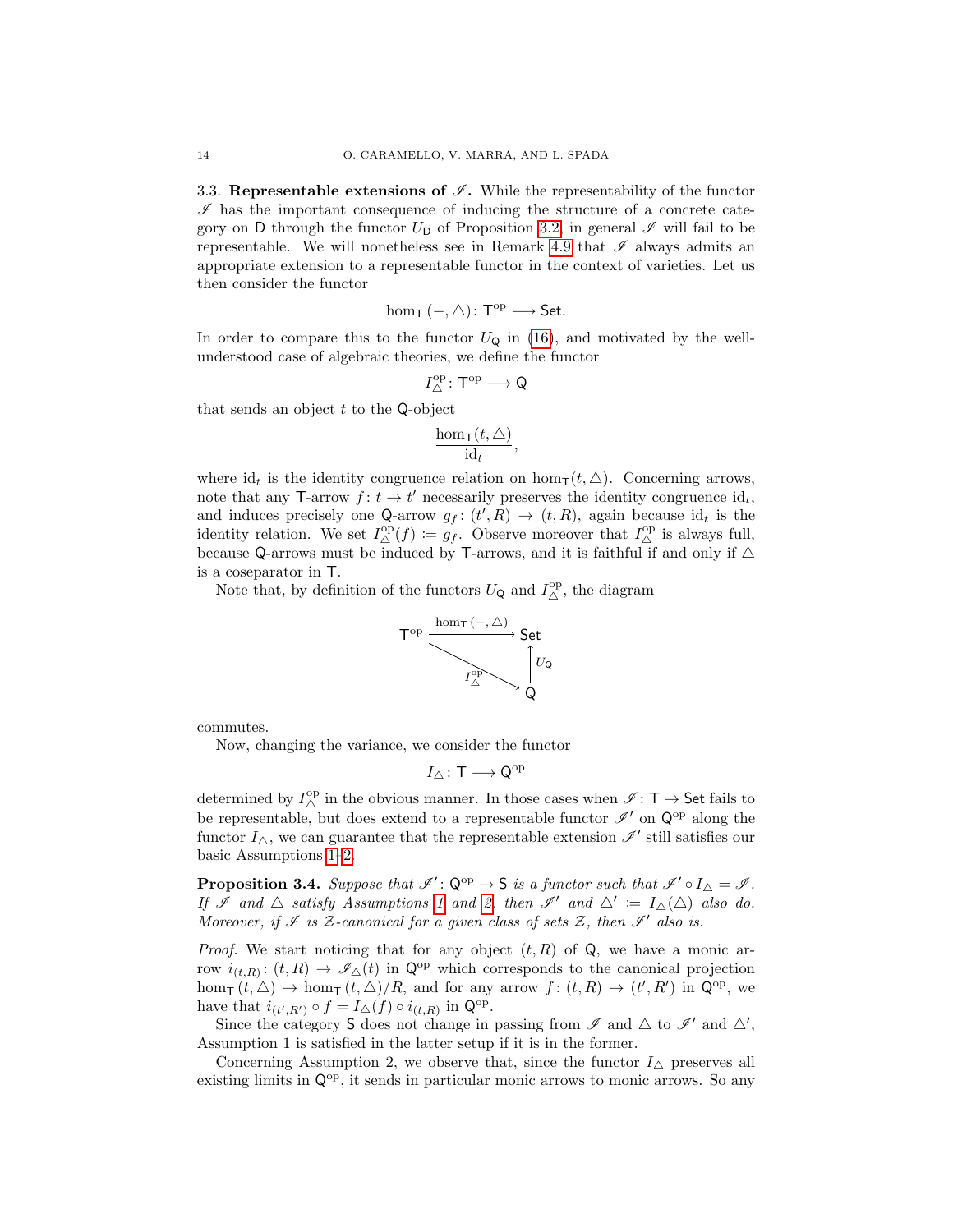arrow of the form  $\mathscr{I}'(i_{(t,R)}) : \mathscr{I}'(t,R) \to \mathscr{I}'(I_{\Delta}(\Delta)) = \mathscr{I}(\Delta)$  is a monomorphism in S. It then follows that, given two arrows  $\alpha, \beta : S \to \mathscr{I}'(t, R)$  in S,  $\alpha = \beta$  if and only of  $\mathscr{I}'(i_{(t,R)}) \circ \alpha = \mathscr{I}'(i_{(t,R)}) \circ \beta$ . Supposing that Assumption 3 holds for  $\mathscr{I}$  and  $\triangle$ , we want to prove that if  $\mathscr{I}'(f) \circ \alpha = \mathscr{I}'(f) \circ \beta$  for every arrow  $f : (t, R) \to \triangle'$ in  $\mathsf{Q}^{\mathrm{op}}$  then  $\alpha = \beta$ . Now, we have that  $f = i_{I_{\Delta}(\Delta)} \circ f = I_{\Delta}(f) \circ i_{(t,R)}$ , whence  $\mathscr{I}'(f) = \mathscr{I}'(I_{\Delta}(f)) \circ \mathscr{I}'(i_{(t,R)}) = \mathscr{I}(f) \circ \mathscr{I}'(i_{(t,R)})$ . So the condition

$$
\mathscr{I}'(f) \circ \alpha = \mathscr{I}'(f) \circ \beta
$$
 for every arrow  $f : (t, R) \to \triangle'$  in  $\mathbb{Q}^{\text{op}}$ 

is equivalent to the condition

 $\mathscr{I}(f) \circ (\mathscr{I}'(i_{(t,R)}) \circ \alpha) = \mathscr{I}(f) \circ (\mathscr{I}'(i_{(t,R)}) \circ \beta)$  for every arrow  $f: t \to \triangle$  in T, which proves our thesis.

Finally, we prove that if  $\mathscr I$  is  $\mathcal Z$ -canonical then also  $\mathscr I'$  is so. This follows from the fact that  $\mathscr{I}' \circ I_{\Delta} = \mathscr{I}$ , indeed, the functor  $I_{\Delta}$  is right adjoint to the canonical projection functor  $\mathsf{Q}^{\mathrm{op}} \to \mathsf{T}$  hence it preserves all existing limits.

<span id="page-14-1"></span>**Proposition 3.5.** If the functor  $I_{\Delta} : \mathsf{T} \to \mathsf{Q}^{\mathrm{op}}$  is (full and) faithful (equivalently, if  $\triangle$  is a coseparator in T), then the adjunction  $\mathscr{C} \dashv \mathscr{V}$  of Theorem [2.7](#page-7-0) induced by If and  $\Delta$  is the restriction of the adjunction  $\mathscr{C}' + \mathscr{V}'$ , where  $\mathscr{C}' : D' \to Q^{op}$  and  $\mathcal{V}' : \mathsf{Q}'^{\mathrm{op}} \to \mathsf{D}'$ , induced by  $\mathscr{I}'$  and  $\triangle'$  along the full embeddings of  $\mathsf{D}$  into  $\mathsf{D}'$  and of  $Q^{op}$  into  $Q'^{op}$  induced by  $I_{\Delta}$ .

*Proof.* The functor  $I_{\Delta}$  being full and faithful, we have full embeddings  $i : D \rightarrow$ D' and  $j: \mathbb{Q}^{op} \to \mathbb{Q}^{op}$  sending respectively any object  $(t, s)$  of D to the object  $(I_{\Delta}(t), s)$  of D' (notice that s can be regarded as a subobject of  $\mathscr{I}'(I_{\Delta}(t))$  since  $\mathscr{I}' \circ I_{\Delta} = \mathscr{I}$  and any object  $(t, R)$  of Q to the object  $(I_{\Delta}(t), R')$  of Q', where R' is the equivalence relation on the set hom<sub>Q'</sub><sup>op</sup> ( $I_{\Delta}(t), \Delta'$ ) corresponding to R under the bijection hom<sub>Q'</sub> $\varphi_P(I_{\Delta}(t), \Delta') \cong \hom_{\mathsf{T}}(t, \Delta)$  induced by  $I_{\Delta}$ . The verifications that  $\mathscr{C}' \circ i = j \circ \mathscr{C}, \mathscr{V}' \circ J = i \circ \mathscr{V}$  and that the adjunction  $\mathscr{C}' \dashv \mathscr{V}'$  restricts to the adjunction  $\mathscr{C} \dashv \mathscr{V}$  along i and j present no difficulties.

### 4. Varieties of algebras

<span id="page-14-0"></span>We henceforth restrict attention to algebraic categories. In particular, we shall work with *varieties of algebras* (i.e., equationally definable classes of algebras) in the sense of Słominsky  $|39|$  and Linton  $|28|$ . Notation:

- V is a variety of algebras, regarded as a category whose objects are the V-algebras and whose morphisms are the V-homomorphisms.
- $\mathscr{U}: V \to \mathsf{Set}$  is the underlying-set functor.
- $\mathscr F$  is the free functor, i.e. the left adjoint to  $\mathscr U$ .
- A is an arbitrary but fixed V-algebra.

We often speak of 'algebras' and 'homomorphisms' (and also 'isomorphisms' etc.) rather than 'V-algebras' and 'V-homomorphisms' etc., the variety V being understood.

If I is any set, the algebra  $\mathscr{F}(I)$  in V is, as usual, a free algebra generated by I. We fix canonical representatives for the isomorphism class of each free algebra in V. To this end, for each cardinal  $\mu$ , we let

 $X_{\mu}$ 

be a specific set (of "variables", or "free generators") of cardinality  $\mu$ . We often write  $\mu$  as a shorthand for  $X_{\mu}$ , and therefore  $\mathscr{F}(\mu)$  as a shorthand for  $\mathscr{F}(X_{\mu})$ . To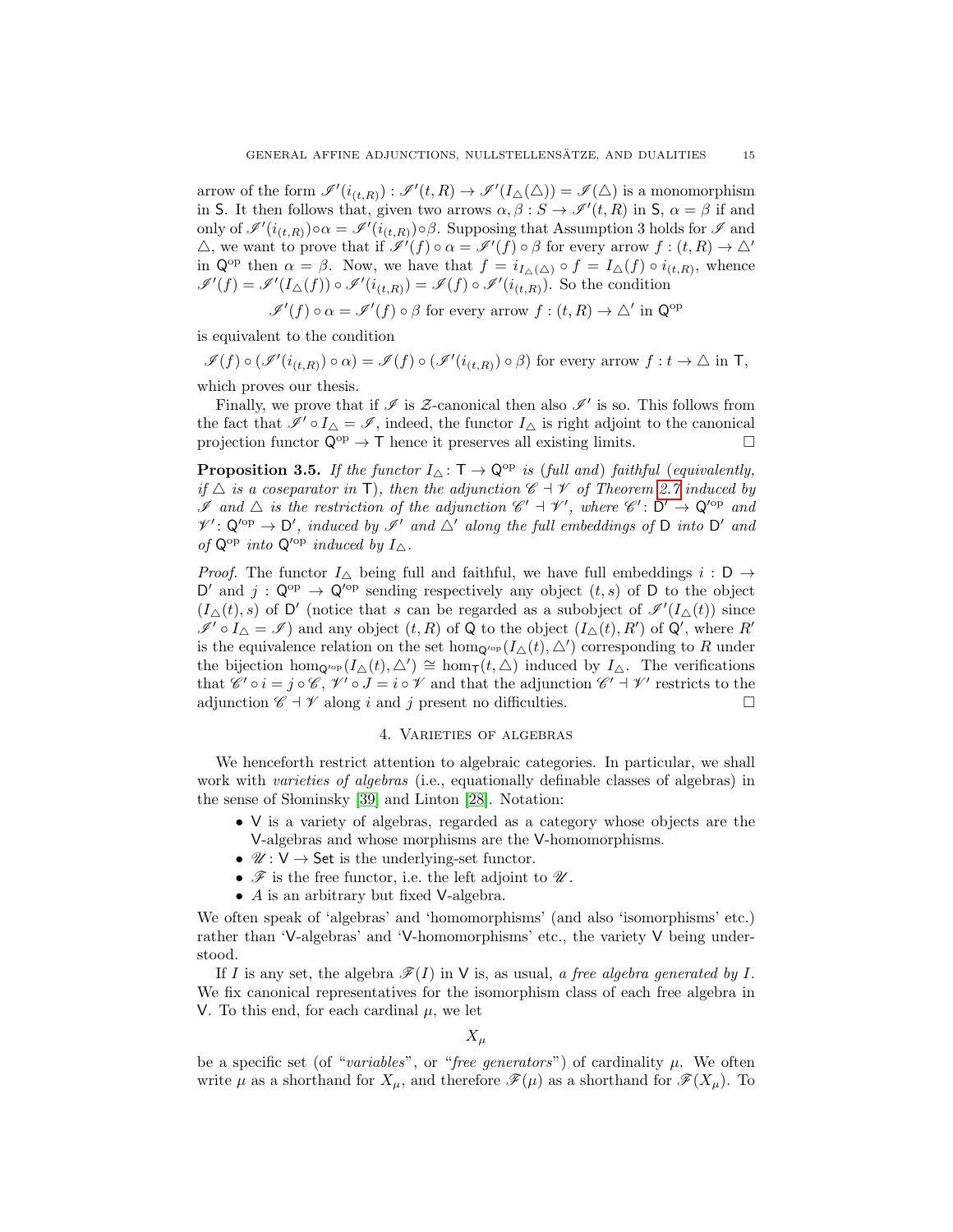stress that we are selecting a specific representative for the isomorphism class of a free algebra  $\mathscr{F}(I)$ , we refer to  $\mathscr{F}(\mu)$  as the free algebra on  $\mu$  generators.

The adjunction relation

<span id="page-15-1"></span>
$$
\frac{\mathcal{F}(\mu) \to A}{\mu \to \mathcal{U}(A)}\tag{19}
$$

shows that  $\mathcal{U}(A)$  may be naturally identified (in Set) with the set of homomorphisms  $\mathscr{F}(1) \rightarrow A$ , i.e.

$$
\mathscr{U}(A) \cong \hom_{\mathsf{V}}(\mathscr{F}(1), A).
$$

In particular, because  $\mathscr F$  is a left adjoint and therefore preserves all existing colimits,

<span id="page-15-0"></span>
$$
\mathscr{F}(\mu) = \coprod_{\mu} \mathscr{F}(1) \tag{20}
$$

i.e.  $\mathscr{F}(\mu)$  is the coproduct in V of  $\mu$  copies of  $\mathscr{F}(1)$ .

With reference to the notation we adopted in the preceding sections, we now assume:

- T is the opposite of the full subcategory of V whose objects are the free V-algebras  $\mathscr{F}(\mu)$ , as  $\mu$  ranges over all cardinals.
- S is the category Set.
- $\triangle$  is the T-object  $\mathscr{F}(1)$ .

It remains to provide an instantiation for the functor  $\mathscr{I} : \mathsf{T} \to \mathsf{S}$ . To this end notice that any algebra A yields a functor

$$
\mathscr{I}_A \cong \hom_\mathsf{V}(-, A) \colon \mathsf{T} \to \mathsf{Set}
$$

that preserves arbitrary products, in the spirit of the Lawvere-Linton functorial semantics of algebraic theories [\[26,](#page-32-13) [28,](#page-32-5) [36,](#page-33-7) [21,](#page-32-14) [29,](#page-32-15) [1,](#page-31-0) [2\]](#page-31-1); henceforth we write simply  $\mathscr{I}$  for  $\mathscr{I}_A$ . We have

<span id="page-15-6"></span>
$$
\mathcal{I}(\mathcal{F}(\mu)) \cong \mathcal{U}(A)^{\mu} \tag{21}
$$

for any  $\mu$  and, given a homomorphism  $\mathscr{F}(\mu) \to \mathscr{F}(\nu)$ , the corresponding function  $\mathscr{U}(A)^{\nu} \to \mathscr{U}(A)^{\mu}$  can be concretely described as follows. First, by [\(20\)](#page-15-0), it suffices to consider the case  $\mu = 1$ . Thus, let

<span id="page-15-2"></span>
$$
p \colon \mathcal{F}(1) \to \mathcal{F}(\nu) \tag{22}
$$

be given. For an element of  $\mathscr{U}(A)^{\nu}$ , i.e. a function

<span id="page-15-5"></span>
$$
a_{\nu} \colon \nu \to \mathcal{U}(A),\tag{23}
$$

by the adjunction [\(19\)](#page-15-1) there is a unique V-arrow

<span id="page-15-4"></span><span id="page-15-3"></span>
$$
\widehat{a_{\nu}} \colon \mathscr{F}(\nu) \to A. \tag{24}
$$

We then have the composition

$$
\mathcal{F}(1) \xrightarrow{p} \mathcal{F}(\nu) \xrightarrow{\widehat{a_{\nu}}} A \tag{25}
$$

of [\(22\)](#page-15-2) and [\(24\)](#page-15-3). Applying again the adjunction [\(19\)](#page-15-1) to [\(25\)](#page-15-4) we obtain an arrow in Set

$$
\operatorname{ev}(p, a_{\nu}) := 1 \to \mathscr{U}(A),
$$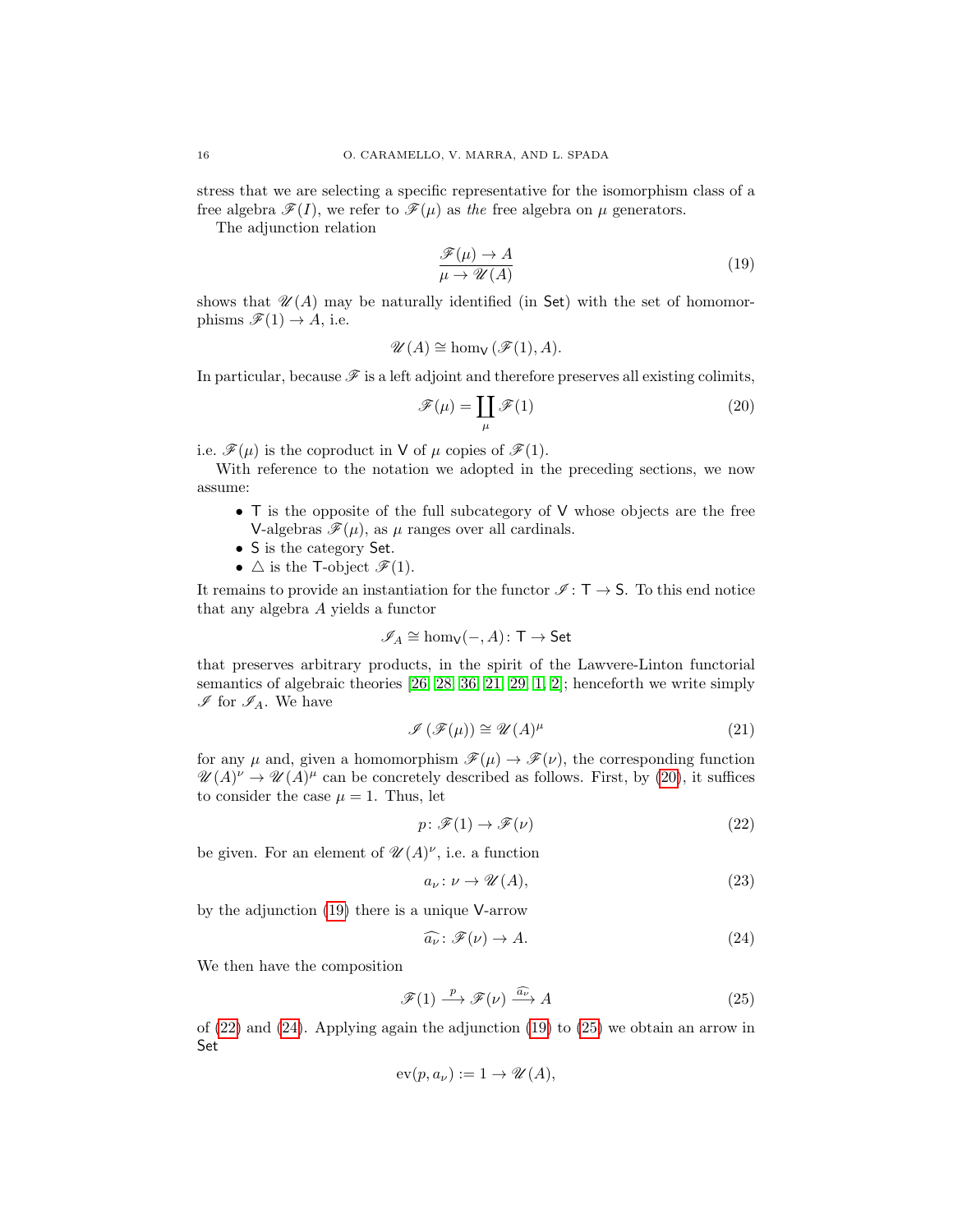i.e. an element of  $\mathscr{U}(A)$ , called the *evaluation of p at*  $a_{\nu}$ . Keeping p fixed and letting  $a_{\nu}$  range over all elements [\(23\)](#page-15-5) of  $\mathscr{U}(A)^{\nu}$ , we thus obtain the *evaluation* map

$$
ev(p,-): \mathcal{U}(A)^{\nu} \to \mathcal{U}(A). \tag{26}
$$

We set

<span id="page-16-2"></span><span id="page-16-0"></span>
$$
\mathcal{I}(p) := \text{ev}(p, -),\tag{27}
$$

and this completes the definition of the functor  $\mathscr{I} : \mathsf{T} \to \mathsf{Set}$ .

<span id="page-16-1"></span>**Definition 4.1.** A function  $\mathscr{U}(A)^{\nu} \to \mathscr{U}(A)^{\mu}$  is called *definable* (*in the language* of V) if it is in the range of  $\mathscr{I}$ , as defined above. In other words, the definable functions  $\mathscr{U}(A)^{\nu} \to \mathscr{U}(A)^{\mu}$  are precisely those that can be obtained by evaluating a  $\mu$ -tuple of elements of  $\mathscr{F}(\nu)$  at the *v*-tuples of elements of A.

Observe that, in the above,  $\mathscr I$  preserves all products in  $\mathsf T$  by construction, so it is  $\mathcal Z$ -canonical for  $\mathcal Z$  the class of all sets (which is admissible). Note also that Set obviously satisfies Assumption [1.](#page-4-1) Concerning Assumption [2,](#page-7-1) we have:

## **Lemma 4.2.** The object  $\Delta = \mathcal{F}(1)$  is an  $\mathcal{I}$ -coseparator for the functor  $\mathcal{I}$  defined in [\(21](#page-15-6)[–27\)](#page-16-0) above.

*Proof.* We need to show that, for any cardinal  $\mu$ , the family of definable functions  $f: A^{\mu} \to A$  is jointly monic in Set. That is, given any two functions  $h_1, h_2: S \to A^{\mu}$ , if  $f \circ h_1 = f \circ h_2$  for all definable f, then  $h_1 = h_2$ . Note that the projections  $A^{\mu} \to A$ are definable: indeed, inspection of the definitions shows that the images under  $\mathscr I$ of the arrows  $\mathcal{F}(1) \to \mathcal{F}(\mu)$  induced by the functions  $X_1 \to X_\mu$  are precisely these projections. If now  $h_1 \neq h_2$ , by the universal property of products there exists at least one projection  $\pi: A^{\mu} \to A$  with  $\pi \circ h_1 \neq \pi \circ h_2$ , as was to be shown.  $\square$ 

For the rest of this paper we follow the standard practice in algebra of omitting the underlying set functor when no confusion can arise. Thus we write, e.g.,  $a \in A$ in place of  $a \in \mathcal{U}(A)$ . Let us now consider the categories D and  $\mathsf{Q}_{\mathcal{Z}}$  (cf. Definition [2.11](#page-9-0) for the notation) in the present algebraic setting. Specialising the definitions in Subsection [2.3,](#page-6-2) we see that the D-objects are all subsets  $S \subseteq A^{\mu}$ , as  $\mu$  ranges over all cardinals. The D-arrows from  $S' \subseteq A^{\nu}$  to  $S \subseteq A^{\mu}$  are the restrictions  $S' \to S$  of the definable functions  $A^{\nu} \to A^{\mu}$ , in the sense of Definition [4.1.](#page-16-1)

Next, we give an explicit algebraic presentation of the category  $Q_{\mathcal{Z}}$  defined in Subsection [2.2.](#page-5-4) A V-operation (or, more simply, an operation) of arity  $\nu$  is a V-homomorphism  $t: \mathscr{F}(1) \to \mathscr{F}(\nu)$ . The operation t is finitary if  $\nu$  is finite, and *infinitary* otherwise. An *operation on the* V-*algebra A* is a function  $h: A^{\nu} \to A$  that is definable in the sense of Definition [4.1,](#page-16-1) that is, such that  $h = \mathscr{I}(t) := \text{ev}(t, -)$ for some  $t: \mathscr{F}(1) \to \mathscr{F}(\nu)$ .

**Remark 4.3.** Since homomorphisms  $t: \mathcal{F}(1) \to \mathcal{F}(\nu)$  are naturally identified with elements  $t \in \mathscr{F}(\nu)$  via the adjunction [\(19\)](#page-15-1), the preceding definition agrees with the usual notion of operations as  $term-defined$  functions; one calls t a defining term for the operation in question. By a classical theorem of G. Birkhoff (see e.g.  $[7,$ Theorem 10.10) the free algebra  $\mathcal{F}(\nu)$  can indeed be represented as the algebra of terms —elements of "absolutely free algebras"— over the set of variables  $X_{\nu}$ , modulo the equivalence relation that identifies two such terms if, and only if, they evaluate to the same element in any V-algebra. For the infinitary case see [\[39,](#page-33-0) Ch. III].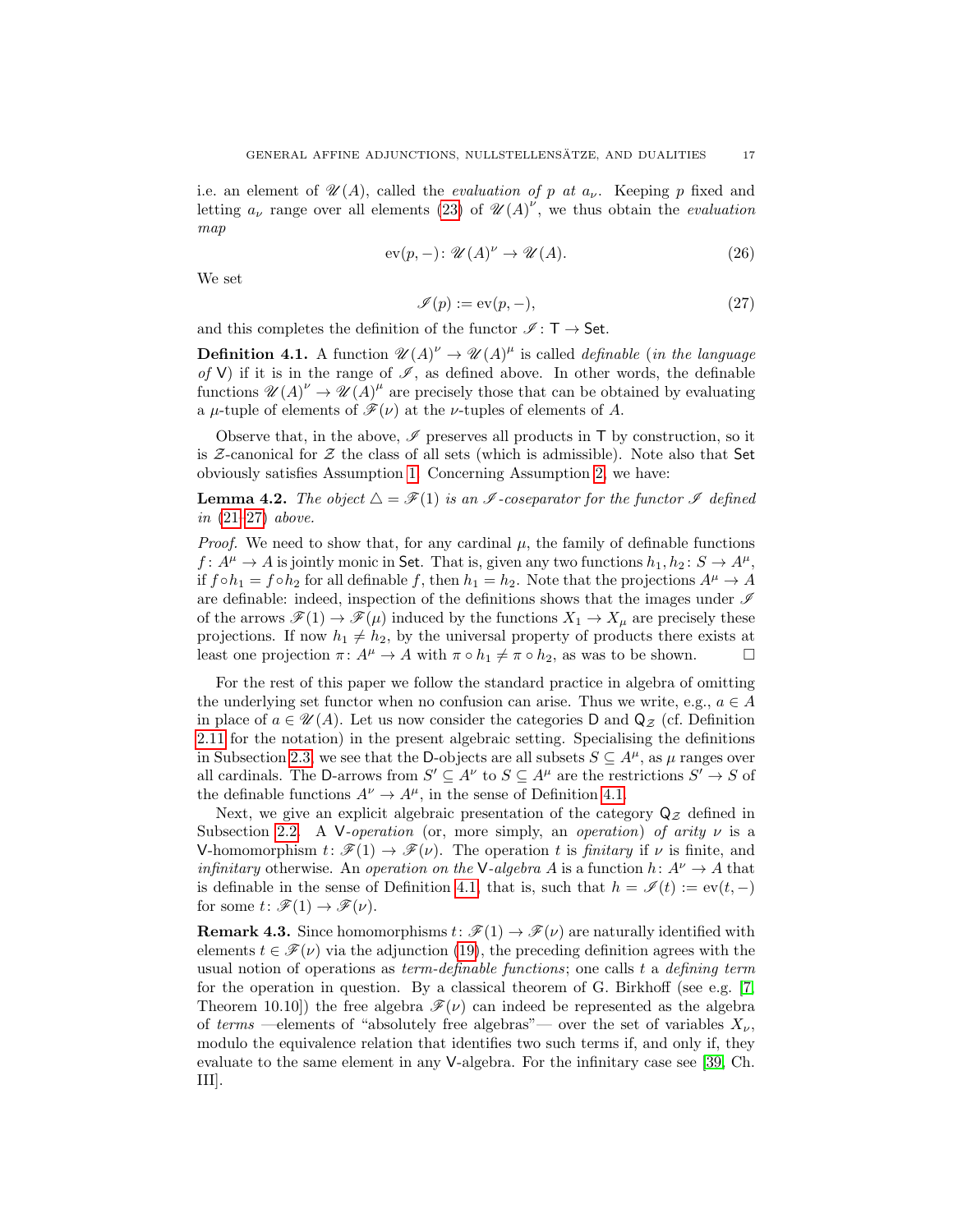Direct inspection of the definitions shows that *homomorphisms commute with operations*: given any V-homomorphism  $h: A \rightarrow B$ , any v-ary operation  $t \in \mathcal{F}(\nu)$ , and any element  $a_{\nu} := (a_i) \in A^{\nu}$ , we have

$$
h(\text{ev}_A(t, a_\nu)) = \text{ev}_B(t, (h(a_i))), \qquad (28)
$$

where  $ev_A(t, -): A^{\nu} \to A$  and  $ev_B(t, -): B^{\nu} \to B$  are the evaluation maps with respect to  $A$  and  $B$ . It is common to write  $(28)$  as

<span id="page-17-0"></span>
$$
h(t(a_{\nu}))=t((h(a_{i}))),
$$

where the algebras  $A$  and  $B$  over which  $t$  is evaluated are tacitly understood. A congruence  $\theta$  on a V-algebra A is an equivalence relation on A that is *compatible* with (or preserved by) all operations, i.e. with all definable maps  $f: A^{\nu} \to A$  (that is, maps of the form  $f = \text{ev}(t, -)$  for some defining term  $t \in \mathcal{F}(\nu)$ . This means that whenever  $x_{\nu} := (x_i), y_{\nu} := (y_i)$  are  $\nu$ -tuples of elements of A,

if 
$$
(x_i, y_i) \in \theta
$$
 for each *i* then  $(f(x_{\nu}), f(y_{\nu})) \in \theta$ .

Remark 4.4. It is a standard fact, even in the infinitary case, that congruences as we just defined them coincide with congruences defined in terms of kernel pairs; see [\[28,](#page-32-5) p. 88 and Proposition 3] and [\[39,](#page-33-0) Ch. II.5].

<span id="page-17-1"></span>**Lemma 4.5.** Consider any pair  $(\mathcal{F}(\mu), R)$ , where R is an equivalence relation on  $hom_{\mathsf{T}}(\mathscr{F}(\mu), \triangle) \cong \mathscr{U}(\mathscr{F}(\mu)).$  Then R is a  $\triangle$ -congruence —that is,  $(\mathscr{F}(\mu), R)$  is an object of  $\mathsf{Q}_{\mathcal{Z}}$  — if, and only if, R is a congruence on  $\mathscr{F}(\mu)$ .

*Proof.* It suffices to notice that the definable arrows  $\mathscr{U}(\mathscr{F}(\mu))^{\nu} \to \mathscr{U}(\mathscr{F}(\mu))$  correspond precisely to the arrows of the form

$$
t \circ - : \hom_{\mathsf{T}}(\mathscr{F}(\mu), \triangle)^{\nu} \cong \hom_{\mathsf{T}}(\mathscr{F}(\mu), \triangle^{\nu}) \to \hom_{\mathsf{T}}(\mathscr{F}(\mu), \triangle)
$$

under the natural identification  $\mathscr{U}(\mathscr{F}(\mu)) \cong \hom_{\mathsf{T}}(\mathscr{F}(\mu), \triangle)$ .

We call a pair  $(\mathscr{F}(\mu), \theta)$ , for  $\theta$  a congruence on  $\mathscr{F}(\mu)$ , a presentation (in the variety V). We call the algebra  $\mathscr{F}(\mu)/\theta$  the algebra presented by  $(\mathscr{F}(\mu), \theta)$ . We write  $V_p$  for the category of *presented*  $V$ -algebras, having as objects all presentations in V, and as morphisms the V-homomorphisms between the V-algebras presented by them. Now  $V_p$  is  $Q_Z$  to within an equivalence:

<span id="page-17-2"></span>**Theorem 4.6.** Let  $V$  be any (finitary or infinitary) variety of algebras,  $V_p$  the associated category of presented V-algebras. Set T to be the opposite of the full subcategory of V whose objects are the free V-algebras  $\mathscr{F}(\mu)$ , set  $\Delta := \mathscr{F}(1)$ , let  $\mathscr{I}: \mathsf{T} \to \mathsf{Set}$  to be the functor defined in Section [4,](#page-14-0) and let  $\mathcal Z$  be the class of all small sets. Then Z is an admissible class, and the  $\mathsf{Q}_{\mathcal{Z}}$  of Definition [2.11](#page-9-0) is equivalent to  $V_p$ .

*Proof.* We already observed above (after Definition [4.1\)](#page-16-1) that  $\mathscr I$  is Z-canonical. Consider the functor that sends an object  $(\mathscr{F}(\mu), \theta)$  in  $V_p$  into the object  $(\mathscr{F}(\mu), \theta)$ of  $\mathsf{Q}_{\mathcal{Z}}$  and any map  $h: (\mathscr{F}(\mu), \theta) \to (\mathscr{F}(\nu), \theta')$  to itself. This functor is well-defined, because by Lemma [4.5](#page-17-1) the congruences on  $\mathscr{F}(\mu)$  correspond to the  $\triangle$ -congruences on hom $\tau(\mathscr{F}(\mu), \triangle)$  under the bijection  $\mathscr{U}(\mathscr{F}(\mu)) \cong \text{hom}_{\tau}(\mathscr{F}(\mu), \triangle)$ , and any homomorphism  $\mathscr{F}(\mu)/\theta \to \mathscr{F}(\nu)/\theta'$  is induced by a homomorphism  $\mathscr{F}(\mu) \to \mathscr{F}(\nu)$ ; moreover, it is clearly fully faithful and essentially surjective, whence it yields an equivalence of categories, as required.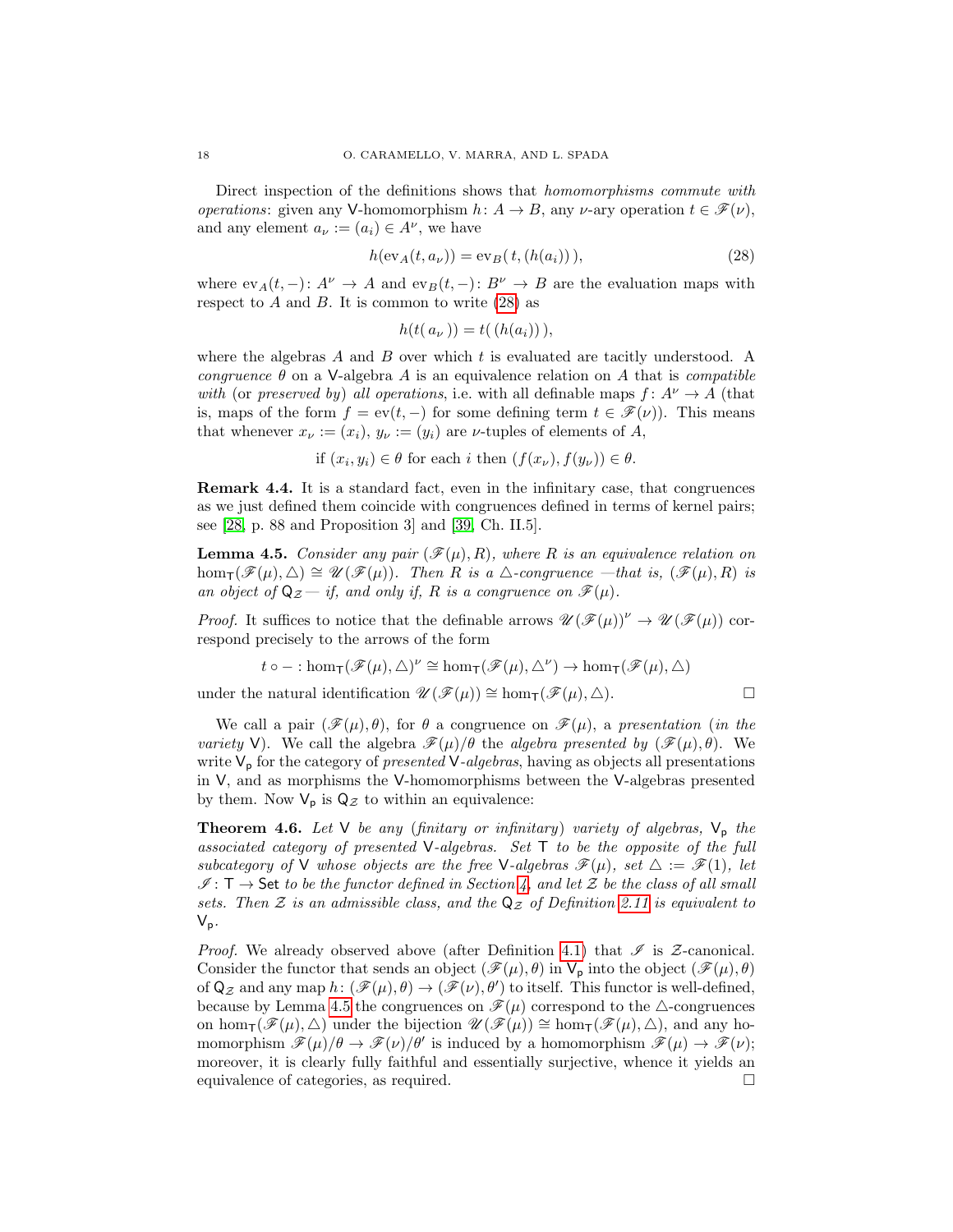<span id="page-18-0"></span>**Remark 4.7.** The category  $V_p$  is equivalent to V. Indeed, we have a functor that sends each presented algebra  $(\mathscr{F}(\mu), \theta)$  into the quotient  $\mathscr{F}(\mu)/\theta$  in V and acts identically on maps. It is elementary that this functor is full, faithful, and essentially surjective.

The Galois connections  $(\mathbb{C}, \mathbb{V})$  of Lemma [2.3](#page-5-0) now read as follows. Given a subset  $S \subseteq A^{\mu}$ , we have

$$
\mathbb{C}(S) = \left\{ (p, q) \in \mathcal{F}(\mu)^2 \mid \forall a \in S : \text{ev}(p, a) = \text{ev}(q, a) \right\},\tag{29}
$$

where  $ev(p, -)$ :  $A^{\mu} \rightarrow A$  is, once more, the evaluation map [\(26\)](#page-16-2).

Given a relation R on  $\mathscr{F}(\mu)$ , we have

<span id="page-18-3"></span>
$$
\mathbb{V}(R) = \bigcap_{(p,q)\in R} \{a \in \mathcal{I}(\mathcal{F}(\mu)) \mid \text{ev}(p,a) = \text{ev}(q,a) \}.
$$
 (30)

Lemma [2.3](#page-5-0) asserts that for any relation R on  $\mathscr{F}(\mu)$ , and any subset  $S \subseteq A^{\mu}$ , we have

$$
R \subseteq \mathbb{C}(S)
$$
 if, and only if,  $S \subseteq \mathbb{V}(R)$ .

In other words, the functions  $V: 2^{\mathscr{F}(\mu)^2} \to 2^{A^{\mu}}$  and  $\mathbb{C}: 2^{A^{\mu}} \to 2^{\mathscr{F}(\mu)^2}$  yield a contravariant Galois connection between the indicated power sets.

Consider subsets  $S' \subseteq A^{\nu}$ ,  $S \subseteq A^{\mu}$ , with  $\mu$  and  $\nu$  cardinals, and a D-arrow  $f: S' \subseteq A^{\nu} \to S \subseteq A^{\mu}$ , i.e. a definable function  $f: A^{\nu} \to A^{\mu}$  that restricts to a function  $S' \to S$ . Recall from [\(21–](#page-15-6)[27\)](#page-16-0) that f is induced by a homomorphism  $h: \mathscr{F}(\mu) \to \mathscr{F}(\nu)$  via evaluation. We have

<span id="page-18-4"></span>
$$
\mathscr{C}(S) = (\mathscr{F}(\mu), \mathbb{C}(S))
$$

with  $\mathbb{C}(S)$  as in [\(29\)](#page-18-3), and similarly for S'. The functor  $\mathscr C$  carries the D-arrow f to the Q-arrow  $(\mathscr{F}(\nu), \mathbb{C}(S')) \to (\mathscr{F}(\mu), \mathbb{C}(S))$  induced by the homomorphism  $h \colon \mathscr{F}(\mu) \to \mathscr{F}(\nu)$ . Consider, conversely,  $\mathsf{Q}_{\mathcal{Z}}$ -objects  $(\mathscr{F}(\nu), R')$  and  $(\mathscr{F}(\mu), R)$ , together with a  $Q_{\mathcal{Z}}$ -arrow  $g: (\mathscr{F}(\mu), R') \to (\mathscr{F}(\nu), R)$  induced by a homomorphism, say  $h: \mathscr{F}(\mu) \to \mathscr{F}(\nu)$ . We have

$$
\mathscr{V}(\mathscr{F}(\mu), R) = \mathbb{V}(R) \subseteq \mathscr{I}(\mathscr{F}(\mu))
$$

with  $\mathbb{V}(R)$  as in [\(30\)](#page-18-4), and similarly for  $(\mathscr{F}(\nu), R')$ . The functor  $\mathscr{V}$  sends g to the restriction  $S' \to S$  of the definable function  $f: A^{\nu} \to A^{\mu}$  induced by h. As an immediate consequence of Theorems [2.7](#page-7-0) and [4.6,](#page-17-2) we have:

<span id="page-18-1"></span>Corollary 4.8 (Algebraic affine adjunction). Consider any (finitary or infinitary) variety V of algebras and its associated category of presented algebras  $V_p$ , and fix any V-algebra A. Then the functors  $\mathscr{C} : D \to V_{p}^{\text{op}}$  and  $\mathscr{V} : V_{p}^{\text{op}} \to D$  defined as in the above are adjoint with  $\mathscr{C} \dashv \mathscr{V}$ .

<span id="page-18-2"></span>**Remark 4.9.** For any V-algebra A, the functor  $\mathscr{I} := \mathscr{I}_A : \mathsf{T} \to \mathsf{Set}$  extends to a representable functor on  $V^{\rm op}$ , namely

$$
\mathscr{I}' \coloneqq \hom_\mathsf{V}(-,A) \colon \mathsf{V}^\mathrm{op} \longrightarrow \mathsf{Set}
$$

This  $\mathscr{I}'$  can be seen as the extension of  $\mathscr{I}$  along the functor  $I_{\triangle} \colon \mathsf{T} \to \mathsf{Q}_{\mathcal{Z}}^{\mathrm{op}}$  that we looked at in Section [3.](#page-11-0) (To replace  $\mathsf{Q}_{\mathcal{Z}}$  with V in the codomain of  $I_{\Delta}$ , use Theorem [4.6](#page-17-2) along with Remark [4.7.](#page-18-0)) Then Proposition [3.4](#page-13-0) and Remark [3.5](#page-14-1) apply to show that the algebraic adjunction is the restriction of a larger dual adjunction to which Proposition [3.2](#page-11-5) applies.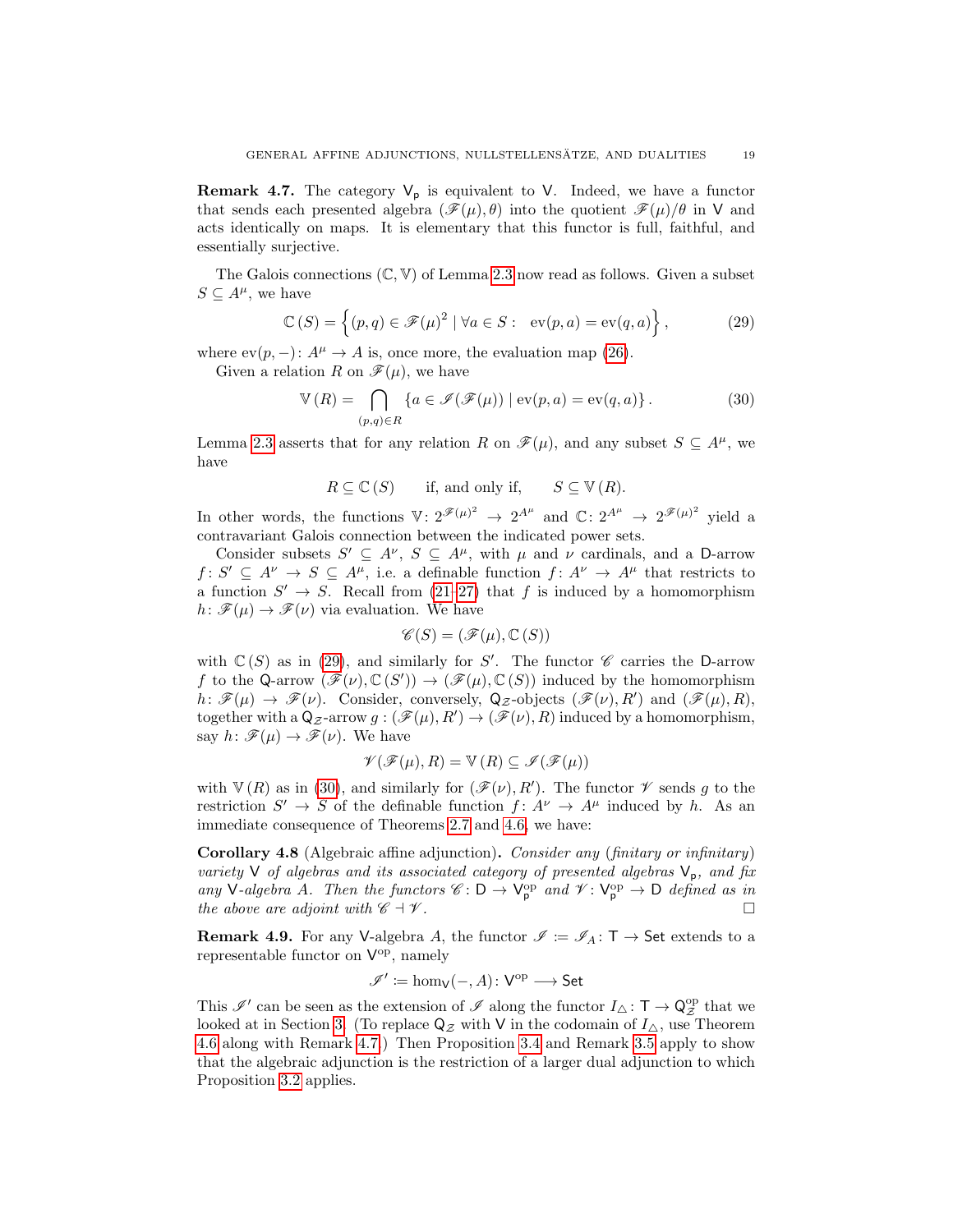4.1. The algebraic Nullstellensatz. It is well known that in any (finitary or infinitary) variety V of algebras we have:

- (1) The monomorphisms are exactly the injective V-homomorphisms, which we also call embeddings.
- (2) The regular epimorphisms (=the coequalisers of some pair of parallel arrows) are exactly the surjective V-homomorphisms, which we also call quotient maps.

(See [\[28,](#page-32-5) pp. 87–88].) We shall use these basic facts often in this section.

Recall from Section [4](#page-14-0) that to any given element  $a \in A^{\nu}$  there corresponds the homomorphism  $\hat{a}: \mathscr{F}(\nu) \to A$  of [\(24\)](#page-15-3). Now, the action of (the underlying function  $\mathscr{U}(\widehat{a})$  of)  $\widehat{a}$  is given by

$$
p \in \mathcal{F}(\nu) \stackrel{\widehat{a}}{\longrightarrow} \text{ev}(p, a) \in A. \tag{31}
$$

For, applying the adjunction  $\mathscr{F} \dashv \mathscr{U}$  to the arrow in [\(25\)](#page-15-4)

<span id="page-19-0"></span>
$$
\mathscr{F}(1) \xrightarrow{p} \mathscr{F}(\nu) \xrightarrow{\widehat{a}} A
$$

we obtain the commutative diagram

$$
1 \xrightarrow{\check{p}} \mathcal{U}(\mathcal{F}(\nu)) \xrightarrow{\mathcal{U}(\widehat{a})} \mathcal{U}(A)
$$
\n
$$
\xrightarrow{\text{ev}(p, a)} \mathcal{U}(A)
$$

where we write  $\widetilde{p}: 1 \to \mathscr{U}(\mathscr{F}(\nu))$  for the unique function corresponding to  $p: \mathscr{F}(1) \to$  $\mathscr{F}(\nu)$  under the adjunction.

We also have the natural quotient homomorphism

<span id="page-19-4"></span>
$$
q_a \colon \mathscr{F}(\nu) \twoheadrightarrow \mathscr{F}(\nu) / \mathbb{C}(\{a\}). \tag{32}
$$

By construction,  $q_a$  preserves the relation  $\mathbb{C}(\{a\})$  on  $\mathscr{F}(\nu)$  with respect to the identity relation on  $\mathscr{F}(\nu)/\mathbb{C}(\lbrace a \rbrace)$ . And  $\widehat{a}$  preserves the relation  $\mathbb{C}(\lbrace a \rbrace)$  on  $\mathscr{F}(\nu)$ with respect to the identity relation on A. Indeed, if  $(p, q) \in \mathbb{C}(\lbrace a \rbrace)$  then, by definition,  $ev(p, a) = ev(q, a)$ , whence  $\hat{a}(p) = \hat{a}(q)$  by [\(31\)](#page-19-0). Therefore, by the universal property of the quotient homomorphism there exists exactly one homomorphism

$$
\gamma_a \colon \mathscr{F}(\nu) / \mathbb{C}(\{a\}) \longrightarrow A \tag{33}
$$

that makes the diagram in Fig. [1](#page-19-1) commute.

<span id="page-19-2"></span>

<span id="page-19-1"></span>FIGURE 1. The Gelfand evaluation  $\gamma_a$ .

<span id="page-19-3"></span>**Definition 4.10** (Gelfand evaluation). Given an element  $a \in A^{\nu}$ , we call the homomorphism in [\(33\)](#page-19-2) the Gelfand evaluation (of  $\mathscr{F}(\nu)$  at a).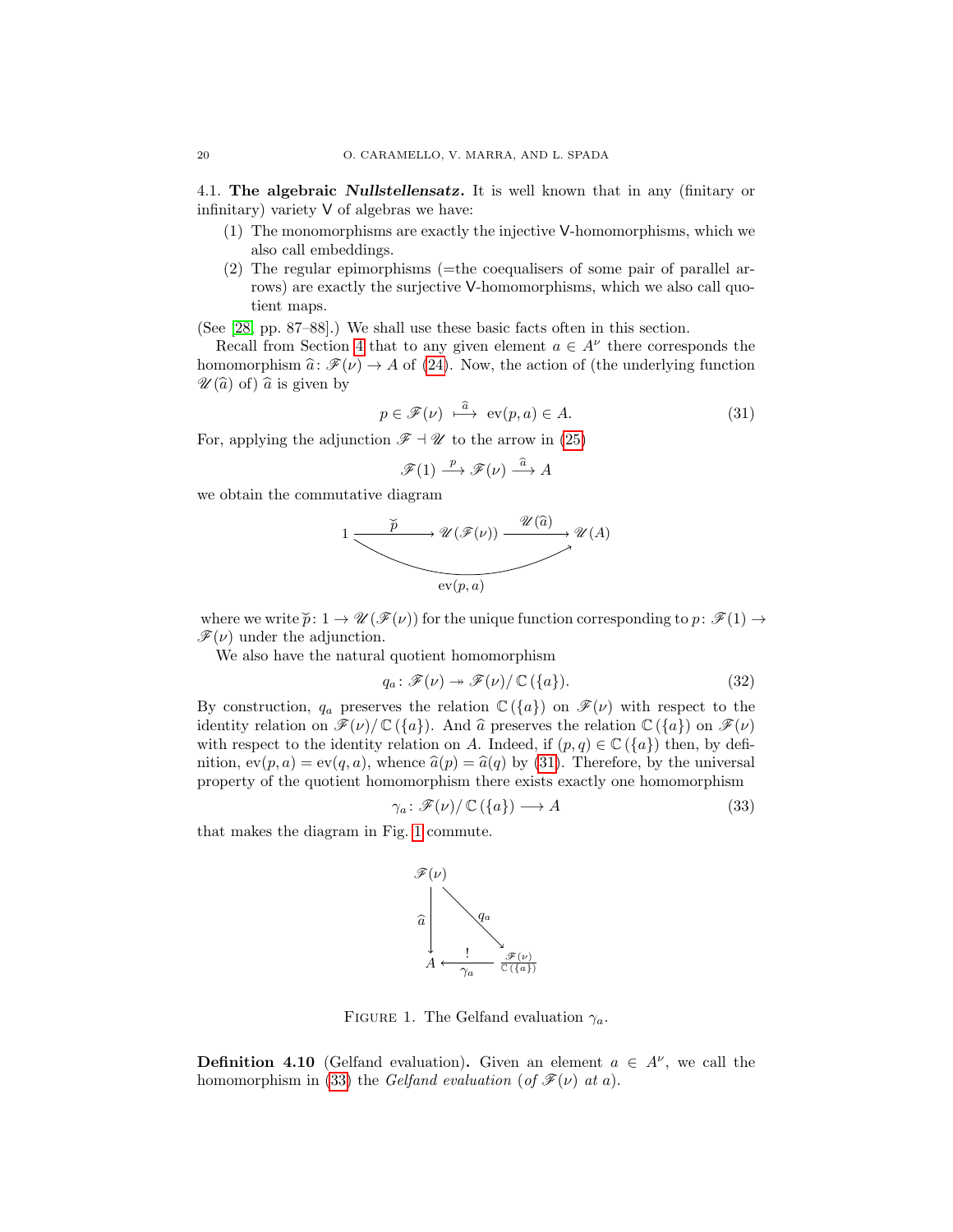### <span id="page-20-3"></span>Lemma 4.11. The following hold.

- (i) For each  $a \in A^{\nu}$ , the Gelfand evaluation  $\gamma_a$  is a monomorphism, and hence it is an injective function.
- <span id="page-20-4"></span>(ii) Conversely, for each congruence relation  $\theta$  on  $\mathcal{F}(\nu)$ , and each homomorphism  $e: \mathscr{F}(\nu)/\theta \to A$ , consider the commutative diagram

<span id="page-20-0"></span>

where  $q_{\theta}$  is the natural quotient homomorphism. Set  $a := (e \circ q_{\theta}(X_i))_{i \in X_{\nu}} \in$  $A^{\nu}$ . If e is a monomorphism, then  $\theta = \mathbb{C}(\{a\})$ , and the commutative diagram above coincides with the one in Fig. [1.](#page-19-1) (That is,  $q_{\theta} = q_a$ ,  $e = \gamma_a$ , and  $e \circ q_{\theta} = \widehat{a}.$ 

*Proof.* (i) It suffices to check that  $\gamma_a$  is injective. Pick  $p, q \in \mathscr{F}(\nu)$  such that  $(p, q) \notin$  $\mathbb{C}(\{a\})$ . Then, by definition,  $ev(p, a) \neq ev(q, a)$ , and therefore  $\widehat{a}(p) \neq \widehat{a}(q)$  by [\(31\)](#page-19-0). But then, by the definition of Gelfand evaluation, it follows that  $\gamma_a(p) \neq \gamma_a(q)$ . (*ii*) Since e is monic, we have ker  $(e \circ q_{\theta}) = \ker q_{\theta} = \theta$ . Explicitly,

$$
\forall s, t \in \mathscr{F}(\nu): (s, t) \in \theta \iff e(q_{\theta}(s)) = e(q_{\theta}(t)). \tag{34}
$$

By the definition of  $a$ , since homomorphisms commute with operations,  $(34)$  yields

$$
\forall s, t \in \mathcal{F}(\nu): (s, t) \in \theta \iff \text{ev}(s, a) = \text{ev}(t, a). \tag{35}
$$

Therefore, by [\(35\)](#page-20-1), we have  $a \in \mathbb{V}(\theta)$ . By the Galois connection [\(6\)](#page-5-3) this is equivalent to  $\theta \subseteq \mathbb{C}(\{a\})$ .

For the converse inclusion, if  $(u, v) \in \mathbb{C}(\{a\})$ , then  $ev(u, a) = ev(v, a)$ , and therefore  $(u, v) \in \theta$  by [\(35\)](#page-20-1). This proves  $\theta = \mathbb{C}(\{a\})$ , and therefore  $q_{\theta} = q_a$ . To show  $\hat{a} = e \circ q_a$ , note that, by the definition of  $\hat{a}$  and the universal property of  $\mathscr{F}(\nu)$ , they both are the (unique) extension of the function  $i \mapsto \text{ev}(i, (e \circ q_{\theta}(i)))$ , for  $i \in X_{\nu}$ .

For a congruence relation  $\theta$  on  $\mathscr{F}(\nu)$ , we now consider the natural quotient homomorphism

<span id="page-20-1"></span>
$$
q_{\theta} \colon \mathscr{F}(\nu) \to \mathscr{F}(\nu)/\theta,\tag{36}
$$

together with the product  $\prod_{a\in V(\theta)} \mathscr{F}(\nu) / \mathbb{C}(\{a\})$  and its projections

$$
\pi_a \colon \prod_{a \in \mathbb{V}(\theta)} \frac{\mathscr{F}(\nu)}{\mathbb{C}(\{a\})} \longrightarrow \frac{\mathscr{F}(\nu)}{\mathbb{C}(\{a\})}. \tag{37}
$$

We also consider the power  $A^{\mathbb{V}(\theta)}$  and its projections

<span id="page-20-2"></span>
$$
p_a \colon A^{\mathbb{V}(\theta)} \longrightarrow A. \tag{38}
$$

The morphisms [\(33](#page-19-2)[–38\)](#page-20-2) yield the commutative diagrams —one for each  $a \in V(\theta)$ — in Fig. [2,](#page-21-1) where  $\sigma_{\theta}$  and  $\iota_{\theta}$  are the unique homomorphisms whose existence is granted by the universal property of the products  $\prod_{a\in V(\theta)} \frac{\mathscr{F}(\nu)}{\mathbb{C}(\{a\})}$  and  $A^{\mathbb{V}(\theta)}$ , respectively.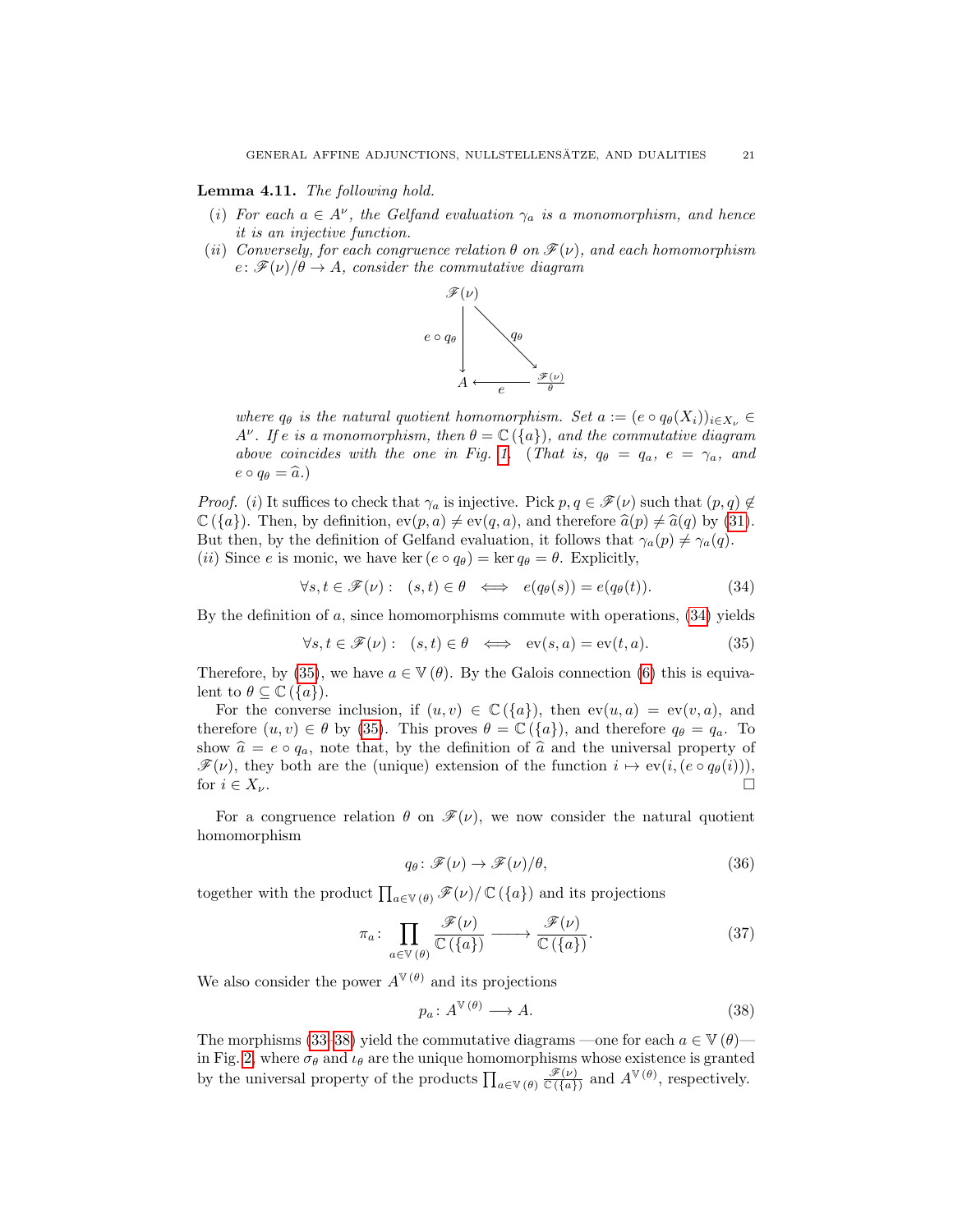

<span id="page-21-1"></span>FIGURE 2. The Gelfand and Birkhoff transforms  $\gamma_{\theta}$  and  $\sigma_{\theta}$ . (An exclamation mark labelling a morphism means that morphism is unique.)

**Definition 4.12** (Gelfand and Birkhoff transforms). Given a congruence  $\theta$  on  $\mathscr{F}(\nu)$ , the homomorphisms  $\gamma_{\theta} := \iota_{\theta} \circ \sigma_{\theta}$  and  $\sigma_{\theta}$  given by the commutative diagram above are called the Gelfand and the Birkhoff transforms (of  $\mathcal{F}(\nu)/\theta$  with respect to A), respectively.

<span id="page-21-2"></span>**Lemma 4.13.** With the notation above, and for each  $a \in A$ , the homomorphisms  $\pi_a \circ \sigma_\theta$  and  $\iota_\theta$  are surjective and injective, respectively.

*Proof.* It is clear that  $\pi_a \circ \sigma_\theta$  is onto, because  $q: \mathscr{F}(\nu)/\theta \to \mathscr{F}(\nu)/\mathbb{C}(\{a\})$  is onto. Concerning  $\iota_{\theta}$ , let  $x, y \in \prod_{a \in V(a)} \mathscr{F}(\nu) / \mathbb{C}(\{a\})$ , and suppose  $\iota_{\theta}(x) = \iota_{\theta}(y)$ . With reference to the commutative diagram in Fig. [2,](#page-21-1) for each  $a \in \mathbb{V}(\theta)$  we have  $p_a(\iota_\theta(x)) = p_a(\iota_\theta(y))$ , and therefore  $\gamma_a(\pi_a(x)) = \gamma_a(\pi_a(y))$ . Since  $\gamma_a$  is a monomor-phism for each a by Lemma [4.13,](#page-21-2) we infer  $\pi_a(x) = \pi_a(y)$  for each a, and hence  $x = y$ by the universal property of the product  $\prod_{a\in V(a)} \mathscr{F}(\nu)/\mathbb{C}(\{a\}).$ 

**Definition 4.14** (Radical). For a cardinal  $\nu$  and a relation R on  $\mathcal{F}(\nu)$ , we call the congruence

$$
\bigcap_{a\in\mathbb{V}\,(R)}\mathbb{C}\left(\{a\}\right)
$$

the radical of R (with respect to the V-algebra A). A congruence  $\theta$  on  $\mathscr{F}(\nu)$  is *radical* (with respect to A) if  $\theta = \bigcap_{a \in \mathbb{V}(\theta)} \mathbb{C}(\{a\}).$ 

Note that the inclusion

$$
\theta \subseteq \bigcap_{a \in \mathbb{V}(\theta)} \mathbb{C}(\{a\}),
$$

always holds, cf. [\(15\)](#page-10-1).

<span id="page-21-0"></span>Theorem 4.15 (Algebraic Nullstellensatz). For any V-algebra A and any congruence  $\theta$  on  $\mathscr{F}(\nu)$ , the following are equivalent.

- <span id="page-21-3"></span>(i)  $\mathbb{C}(\mathbb{V}(\theta)) = \theta$ .
- <span id="page-21-4"></span>(ii)  $\theta = \bigcap_{a \in V(\theta)} \mathbb{C}(\{a\}),$  i.e.  $\theta$  is a radical congruence with respect to A.
- <span id="page-21-5"></span>(iii) The Birkhoff transform  $\sigma_{\theta} \colon \frac{\mathscr{F}(\nu)}{\theta} \longrightarrow \prod_{a \in V(\theta)} \frac{\mathscr{F}(\nu)}{\mathbb{C}(\{a\})}$  is a subdirect embedding.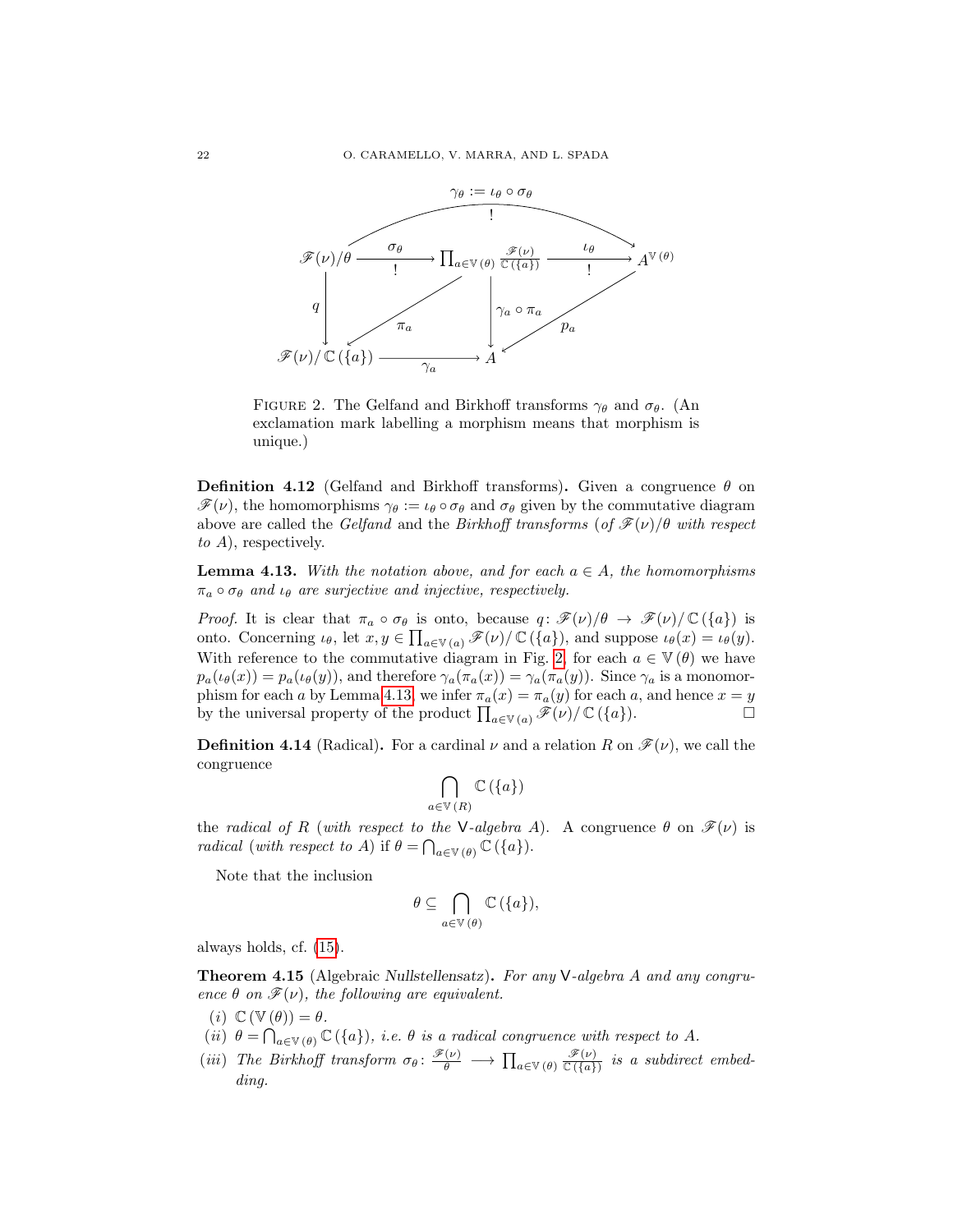Remark 4.16. In the proof that follows we apply three standard results in universal algebra, namely, [\[7,](#page-32-4) Theorems 7.15, 6.15, and 6.20]. Although in [\[7\]](#page-32-4) these results are stated and proved for finitary varieties, the same proofs work for infinitary ones.

Proof. The hypotheses of Theorem [2.14](#page-10-0) are satisfied: the terminal object in Set is a singleton  $\{a\}$ , and the family of functions  $\{a\} \rightarrow \mathbb{V}(R)$  —i.e. the elements of  $\mathbb{V}(R)$ — is obviously jointly epic. This proves the equivalence of [\(i\)](#page-21-3) and [\(ii\)](#page-21-4).

([ii](#page-21-4))  $\Leftrightarrow$  ([iii](#page-21-5)). By [\[7,](#page-32-4) Theorem 7.15], given any algebra B and a family  $\{\theta_i\}_{i\in I}$  of congruences on B, the natural homomorphism  $h: B \to \prod_{i \in I} B/\theta_i$  induced by the quotient homomorphisms  $q_{\theta_i}: B \to B/\theta_i$  is an embedding if, and only if,  $\bigcap_{i \in I} \theta_i$  is the identity congruence  $\Delta$  on B. Taking

$$
B := \mathscr{F}(\nu)/\theta \text{ and } \{\theta_i\} := \{\mathbb{C}\left(\{a\}\right)\}_{a \in \mathbb{V}\left(\theta\right)},
$$

we obtain the natural homomorphism

<span id="page-22-3"></span><span id="page-22-1"></span>
$$
h: \mathscr{F}(\nu)/\theta \longrightarrow \prod_{a \in \mathbb{V}(\theta)} \frac{\mathscr{F}(\nu)/\theta}{\mathbb{C}(\{a\})/\theta},\tag{39}
$$

where  $\mathbb{C}(\{a\})/\theta$  denotes the set  $\{(p/\theta, q/\theta) \in \mathscr{F}(\nu)/\theta \mid (p,q) \in \mathbb{C}(\{a\})\}\)$ , which is easily seen to be a congruence relation on  $\mathcal{F}(\nu)/\theta$ . It is clear by construction that if  $h$  is an embedding, then it is subdirect. Hence we have:

*h* is a subdirect embedding 
$$
\iff \bigcap_{a \in \mathbb{V}(\theta)} \mathbb{C}(\{a\})/\theta = \Delta/\theta
$$
 (40)

For each  $a \in \mathbb{V}(\theta)$ , by the Galois connection [\(6\)](#page-5-3) we have  $\theta \subseteq \mathbb{C}(\{a\})$ . Therefore, by the second isomorphism theorem [\[7,](#page-32-4) Theorem 6.15],

<span id="page-22-2"></span>
$$
\forall a \in \mathbb{V}(a): \quad \frac{\mathscr{F}(\nu)/\theta}{\mathbb{C}(\{a\})/\theta} \cong \mathscr{F}(\nu)/\mathbb{C}(\{a\}).\tag{41}
$$

From  $(40-41)$  $(40-41)$  we see:

h is a subdirect embedding  $\iff \sigma_{\theta}$  is a subdirect embedding.

Finally, upon recalling that, by [\[7,](#page-32-4) Theorem 6.20], the mapping  $\theta' \mapsto \theta'/\theta$  is an isomorphism of lattices between the lattice of congruences of  $\mathscr{F}(\nu)$  extending  $\theta$  and the lattice of congruences of  $\mathscr{F}(\nu)/\theta$ , we have

<span id="page-22-4"></span>
$$
\bigcap_{a\in\mathbb{V}(\theta)}\mathbb{C}\left(\{a\}\right)/\theta=\Delta/\theta \iff \bigcap_{a\in\mathbb{V}(\theta)}\mathbb{C}\left(\{a\}\right)=\theta. \tag{42}
$$

In conclusion,  $(39-42)$  $(39-42)$  amount to the equivalence between  $(ii)$  $(ii)$  $(ii)$  and  $(iii)$  $(iii)$  $(iii)$ .

<span id="page-22-0"></span>Remark 4.17. Since Birkhoff's influential paper [\[4\]](#page-32-16) the theory of algebras definable by operations of finite arity only has been developed extensively. In [\[4,](#page-32-16) Theorem 1] Birkhoff pointed out, by way of motivation for his main result, that the Lasker-Noether theorem [\[35\]](#page-33-8) generalises easily to algebras whose congruences satisfy the ascending chain condition, even in the presence of operations of infinite arity. His main result [\[4,](#page-32-16) Theorem 2] then showed how to extend the Lasker-Noether theorem to any variety of algebras, without any chain condition, provided however that all operations be finitary. In short, Birkhoff's subdirect representation theorem (see e.g. [\[23,](#page-32-3) Theorem 2.6] for a textbook treatment) fails for infinitary varieties of algebras. Much of the remaining general theory, however, carries over to the infinitary case. The two classical references on infinitary varieties are [\[39,](#page-33-0) [28\]](#page-32-5). Linton's paper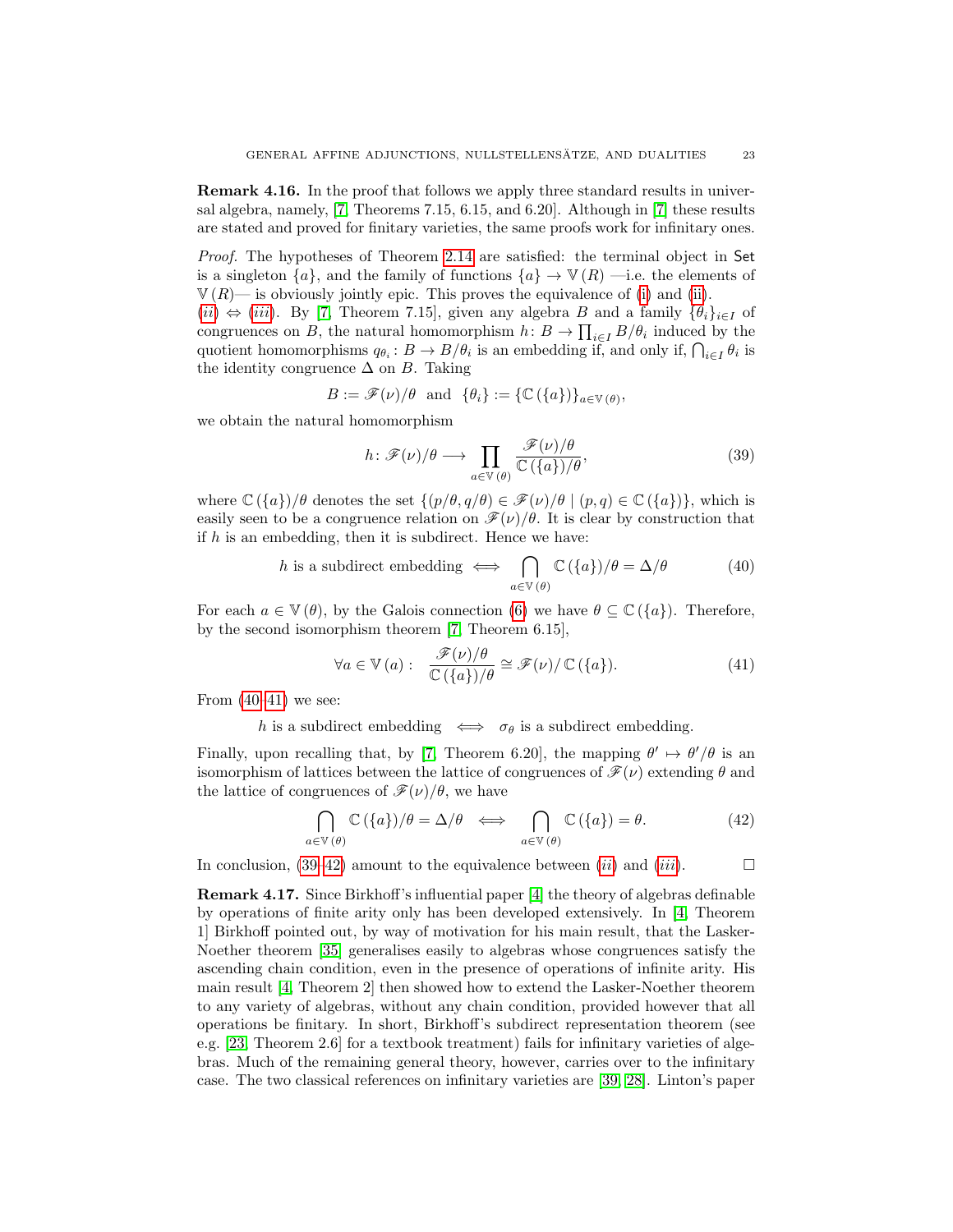[\[28\]](#page-32-5), in particular, extended Lawvere's categorical treatment of universal algebra [\[26,](#page-32-13) [27\]](#page-32-6).

Closing a circle of ideas, let us indicate how to obtain a ring-theoretic Nullstellensatz from Theorem [4.15.](#page-21-0) Continuing the notation in the Introduction, we consider an algebraically closed field k, and finitely many variables  $X := \{X_1, \ldots, X_n\}$ ,  $n \geq 0$  an integer. The k-algebra freely generated by X is the polynomial ring  $k[X]$ . Congruences on any k-algebra are in one-one inclusion-preserving correspondence with ideals. We let V be the variety of k-algebras, and we let  $A := k$ . The details then depend on what definition one takes for the notion of radical ideal. We shall use:

**Definition 4.18.** An ideal of a k-algebra is *radical* if, and only if, it is an intersection of maximal ideals.

We use a classical result from commutative algebra; see e.g. [\[3\]](#page-32-17).

<span id="page-23-1"></span>**Lemma 4.19** (Zariski's Lemma). Let F be any field, and suppose E is a finitely generated F-algebra that is itself a field. Then E is a finite field extension of F.  $\Box$ 

The conjunction of Lemma [4.11](#page-20-3) with Zariski's Lemma entails the following fact, which is the key result in the ring-theoretic setting:

<span id="page-23-2"></span>**Lemma 4.20** (Lemma of Stone-Gelfand-Kolmogorov type). An ideal I of  $k[X]$  is maximal if, and only if, there exists  $a \in k^n$  such that  $I = \mathbb{C}(\{a\}).$ 

*Proof.* Assume  $I = \mathbb{C}(\{a\})$ , and consider the Gelfand evaluation  $\gamma_a : k[X]/\mathbb{C}(\{a\})$  $\rightarrow k$  of Definition [4.10.](#page-19-3) By Lemma [4.11,](#page-20-3)  $\gamma_a$  is an embedding. From the fact that  $\gamma_a$  is a homomorphism of k-algebras it follows at once that it is onto k, and hence an isomorphism. Moreover  $k$ , being a field, is evidently simple in the universalalgebraic sense, i.e. it has no non-trivial ideals. Hence  $\mathbb{C}(\lbrace a \rbrace)$ , the kernel of the homomorphism  $q_a: k[X] \to k[X]/I$  as in [\(32\)](#page-19-4), is maximal (by direct inspection, or using the more general [\[7,](#page-32-4) Theorem 6.20]).

Conversely, assume that  $I$  is maximal, and consider the natural quotient map  $q_I : k[X] \to k[X]/I$ . Then  $k[X]/I$  is a simple finitely generated k-algebra, and hence a field. By Zariski's Lemma [4.19,](#page-23-1)  $k[X]/I$  is a finite field extension of k; since k is algebraically closed, k and  $k[X]/I$  are isomorphic. Applying Lemma [4.11](#page-20-3) with  $e: k[X]/I \to k$  the preceding isomorphism completes the proof.

**Corollary 4.21** (Ring-theoretic *Nullstellensatz*). For any ideal I of  $k[X]$ , the following are equivalent.

- (i)  $\mathbb{C}(\mathbb{V}(I)) = I$ .
- (ii) I is radical.

*Proof.* Immediate consequence of Lemma [4.20](#page-23-2) together with Theorem [4.15.](#page-21-0)  $\Box$ 

It is now possible to functorialise the above along the lines of the affine adjunctions studied in this paper, thereby obtaining the usual classical algebraic adjunction. We do not spell out the details.

### 5. The setting of syntactic categories

<span id="page-23-0"></span>It is important to remark that the abstract categorical framework developed in Section [2](#page-4-0) can be applied well beyond the standard setting of universal algebra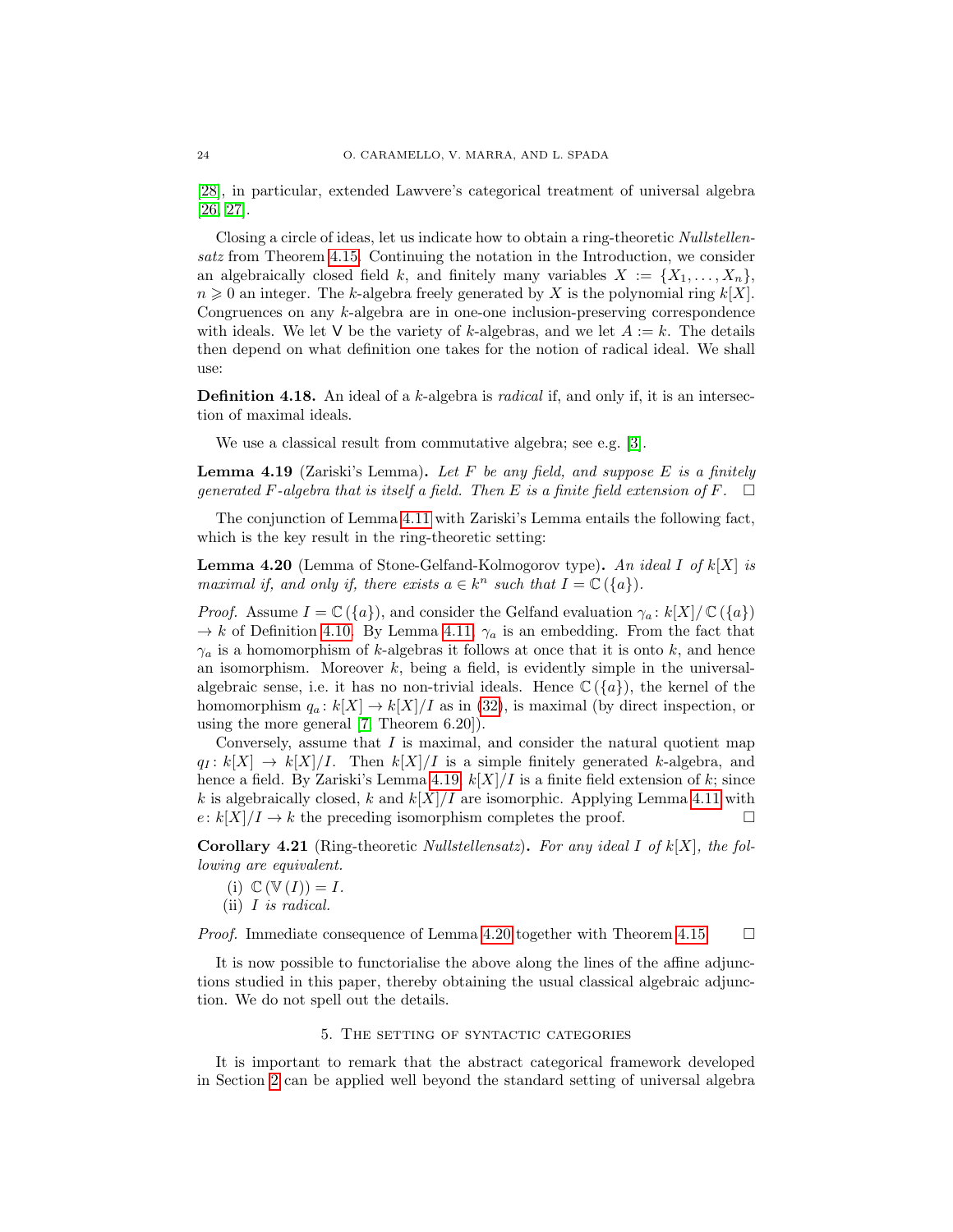investigated in Section [4.](#page-14-0) For the rest of this section, we assume that the reader is familiar with the notions of syntactic category and of classifying topos of a geometric theory. For background, please see [\[30\]](#page-32-18) and the first two chapters of [\[10\]](#page-32-19).

Recall that the syntactic category  $\mathcal{C}_{\mathbb{T}}$  of a geometric theory  $\mathbb{T}$  has as objects the geometric formulas-in-context  $\{\vec{x}, \phi\}$  over the signature of the theory, and as arrows  $\{\vec{x}.\phi\} \rightarrow \{\vec{y}.\phi\}$  the T-provable equivalence classes  $[\theta]$  of geometric formulas  $\theta(\vec{x}, \vec{y})$  which are T-provably functional from  $\phi(\vec{x})$  to  $\psi(\vec{y})$ . The notion of T-provably functional formula naturally generalises the notion of (morphism defined by) a term; indeed, for any term  $t(\vec{x})$ , the formula  $y = t(\vec{x})$  is provably functional from  $\{\vec{x}.\top\}$ to  $\{\vec{y}.\top\}$ . For any geometric theory  $\mathbb T$ , the models of  $\mathbb T$  in any Grothendieck topos  $\mathcal E$  can be identified with functors  $\mathcal C_{\mathbb T}\to \mathcal E$  preserving the geometric structure on the category  $C_T$ . The functor  $F_M : C_T \to \mathcal{E}$  corresponding to a T-model M in  $\mathcal E$  sends  $\{\vec{x},\phi\}$  to (the domain of) its interpretation  $[[\vec{x}. \phi]]_M$  in M and any arrow  $[\theta]: {\{\vec{x}. \phi\}} \to {\{\vec{y}. \psi\}}$  in  $\mathcal{C}_{\mathbb{T}}$  to the arrow  $[[\vec{x}. \phi]]_M \to [[\vec{y}. \psi]]_M$  in  $\mathcal{E}$ , denoted by  $[[\theta]]_M$ abusing notation, whose graph is the interpretation of the formula  $\theta$  in M.

A natural context for applying the categorical framework of Section [2](#page-4-0) is obtained, for a given one-sorted geometric theory T, by taking:

- T to be a full subcategory of  $\mathcal{C}_{\mathbb{T}}$  containing all finite powers  $\{x.\top\}^n \cong$  ${x_1, \ldots, x_n.\top}$  of  ${x.\top}$  in  $\mathcal{C}_T$ ;
- $\Delta$  to be the object  $\{x.\top\};$
- S to be a Grothendieck topos (for instance, the category Set of sets);
- $\mathscr I$  to be the functor  $F_M: \mathsf T \to \mathsf S$  corresponding to an arbitrarily fixed  $\mathbb{T}\text{-model }M$  in **S** as specified above.

We now check that the above instantiation meets the requirements of Assump-tions [1,](#page-4-1) [2,](#page-7-1) and that  $\mathscr I$  is Z-canonical (in the sense of section [2.7\)](#page-8-4), where  $\mathscr Z$  is the collection of finite sets.

Assumption [1](#page-4-1) is satisfied as any Grothendieck topos S has small limits. Clearly,  $\mathscr I$  preserves all finite powers of  $\triangle$ , so it is  $\mathcal Z$ -canonical. We next verify the remaining requirement that  $\triangle$  is an  $\mathscr I$ -coseparator.

One can consider congruences and definable maps in the general setting of (onesorted) geometric theories:

<span id="page-24-0"></span>**Definition 5.1.** Let  $\mathbb{T}$  be a one-sorted geometric theory and M a  $\mathbb{T}$ -model.

- (a) A definable map  $M^k \to M$  is a map of the form  $[[\theta]]_M$  where  $\theta$  is a T-provably functional formula from  $\{x.\top\}^k$  to  $\{x.\top\}$ .
- (b) A *congruence* on  $M$  is an equivalence relation  $R$  on  $M$  such that for any definable map  $d: M^k \to M$ ,  $(x_i, y_i) \in R$  for all  $i = 1, ..., k$  implies that  $(d(x_1, \ldots, x_k), d(y_1, \ldots, y_k)) \in R.$

## **Lemma 5.2.** In the setting defined above, the object  $\triangle$  is always an  $\mathscr I$ -coseparator.

*Proof.* We have to verify that for every object  $\{\vec{x}.\phi\}$  of T, the family of arrows  $[[\theta]]_M : [[\vec{x}, \phi]]_M \to M$ , where  $\theta$  varies among the T-provably functional formulas from  $\{\vec{x}.\phi\}$  to  $\{y.\top\}$ , is jointly monic in S. Now, if  $\vec{x} = (x_1, \ldots, x_n)$ , for any  $i \in \{1, \ldots, n\}$  the formula  $y = x_i \wedge \phi(\vec{x})$  is T-provably functional from  $\{\vec{x} \cdot \phi\}$  to  $\{y.\top\}$ . But the interpretations in M of such formulas are nothing but the canonical projections  $[[\vec{x}. \phi]]_M \subseteq M^n \to M$ , which are obviously jointly monic.

**Remarks 5.3.** (a) If  $\mathbb{T}$  is an algebraic theory, it is natural to take  $\mathsf{T}$  equal to the subcategory of  $C_{\mathbb{T}}$  whose objects are the powers of  $\{x.\top\}$  (that is, the opposite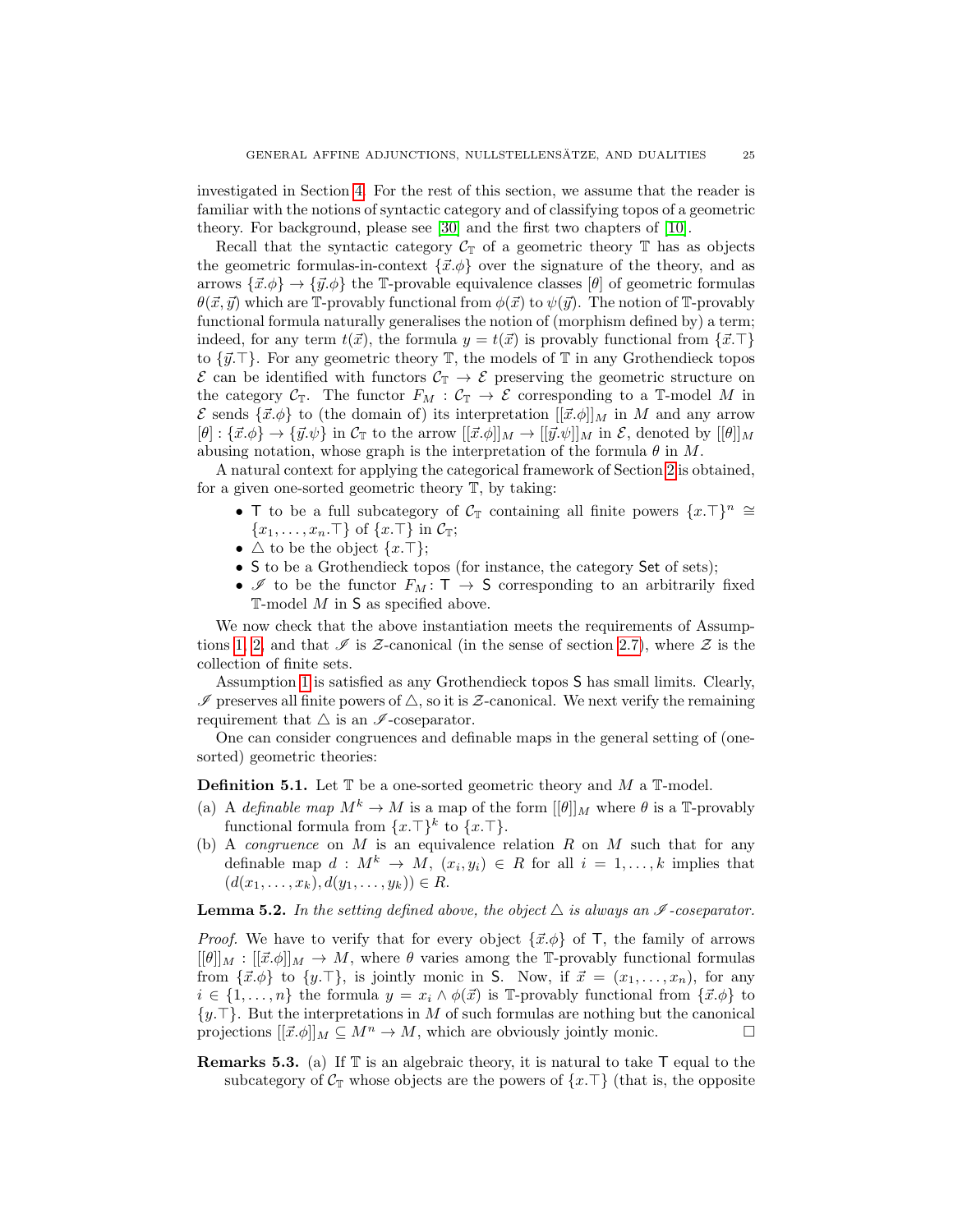of the category of free T-models. One can prove that the T-functional formulas between formulas are all induced by terms, up to T-provable equivalence (see e.g. [\[6,](#page-32-20) p. 120]). In particular, the notions in Definition [5.1](#page-24-0) agree with the corresponding algebraic ones.

(b) If M is a *conservative model* for  $\mathbb T$  (i.e. any geometric sequent over the signature of  $\mathbb T$  which is valid in M is provable in  $\mathbb T$ ) then the arrows  $\{x.\top\}^k \to \{x.\top\}^k$ in T can be identified with the T-model definable maps  $M^k \to M$ , for each k. Indeed, for any two T-provably functional formulas  $\theta_1, \theta_2$  from  $\{x.\top\}^k$  to  $\{x.\top\}$ , we have  $[\theta_1] = [\theta_2]$  if and only if  $\theta_1$  and  $\theta_2$  are T-provably equivalent; but this is equivalent, M being conservative, to the condition that  $[[\theta_1]]_M = [[\theta_2]]_M$ . For example, if T is the algebraic theory of Boolean algebras, the Boolean algebra  $\{0, 1\}$  is a conservative model for  $\mathbb T$  and hence the free Boolean algebra on k generators can be identified with the set of definable maps  $\{0,1\}^k \to \{0,1\}$ .

A particularly natural class of theories to which the above setting can be applied is that of theories of presheaf type. Recall that a geometric theory is said to be of presheaf type if it is classified by a presheaf topos. This class of theories includes all finitary algebraic (or, more generally, cartesian) theories and many other interesting cases, such as the theory of total orders, the theory of algebraic extensions of a base field, the theory of lattice-ordered abelian groups with strong unit [\[11\]](#page-32-21), the theory of perfect MV-algebras or more generally of local MV-algebras in a proper variety of MV-algebras (see [\[12\]](#page-32-22) and [\[13\]](#page-32-23)), etc. In fact, theories of presheaf type represent the 'logical counterpart' of small categories: every small category is, up to idempotent-splitting completion, the category of finitely presentable models of a theory of presheaf type (cf. [\[10,](#page-32-19) Section 6.1]). For a comprehensive study of this class of theories, we refer the reader to [\[10,](#page-32-19) Chapter 6].

Interestingly, while free objects in the category of set-based models of a theory of presheaf type T need not exist, the category is always generated by the finitely presentable (equivalently, finitely presented) T-models. The full subcategory spanned by such models is dual to the full subcategory of the syntactic category of the theory  $\mathbb T$  on the T-irreducible formulas (cf. [\[9,](#page-32-24) Theorem 4.3]), and for each such formula  $\phi(\vec{x})$  presenting a model  $M_{\phi}$ , we have (if T is one-sorted)  $M_{\phi} \cong \text{hom}_{\mathcal{C}_{T}}(\{\vec{x}.\phi\}, \{x.\top\})$  (cf. [\[10,](#page-32-19) Theorem 6.1.17]).

**Proposition 5.4.** Let  $\mathbb{T}$  be a one-sorted theory of presheaf type, and suppose  $\{\vec{x}.\phi\}$  is an object of T presenting a T-model M. Then congruences on M in the sense of Definition [5.1](#page-24-0)(b) are precisely  $\triangle$ -congruences on M (regarding M as  $hom_{\mathsf{T}}(\{\vec{x}. \phi\}, \triangle)$  in the sense of section [2.7.](#page-8-4)

*Proof.* It suffices to notice that, for any arrow  $[\theta] : \Delta^k \to \Delta$  in S,  $[[\theta]]_M$  is precisely the function  $[\theta] \circ - : \hom_{\mathsf{T}}(\{\vec{x}.\phi\}, \triangle)^k \cong \hom_{\mathsf{T}}(\{\vec{x}.\phi\}, \triangle^k) \to \hom_{\mathsf{T}}(\{\vec{x}.\phi\}, \triangle)$ .

Hence, taking  $\mathsf T$  to be the full subcategory of the geometric syntactic category  $\mathcal{C}_{\mathbb{T}}$  of a theory of presheaf type  $\mathbb{T}$  on the formulas which are either  $\{y.\mathbb{T}\}\$ or  $\mathbb{T}$ irreducible and S to be Set yields in particular an adjunction between a category of congruences on finitely presentable T-models and a certain category of definable sets and T-definable maps between them. We also note that the equivalence between the first two items in the algebraic *Nullstellensatz* (Theorem [4.15\)](#page-21-0) holds more generally for any theory of presheaf type  $\mathbb T$  (replacing  $\mathscr F(\mu)$  with any finitely presentable  $\mathbb T$ model), with essentially the same proof. This shows in particular that one can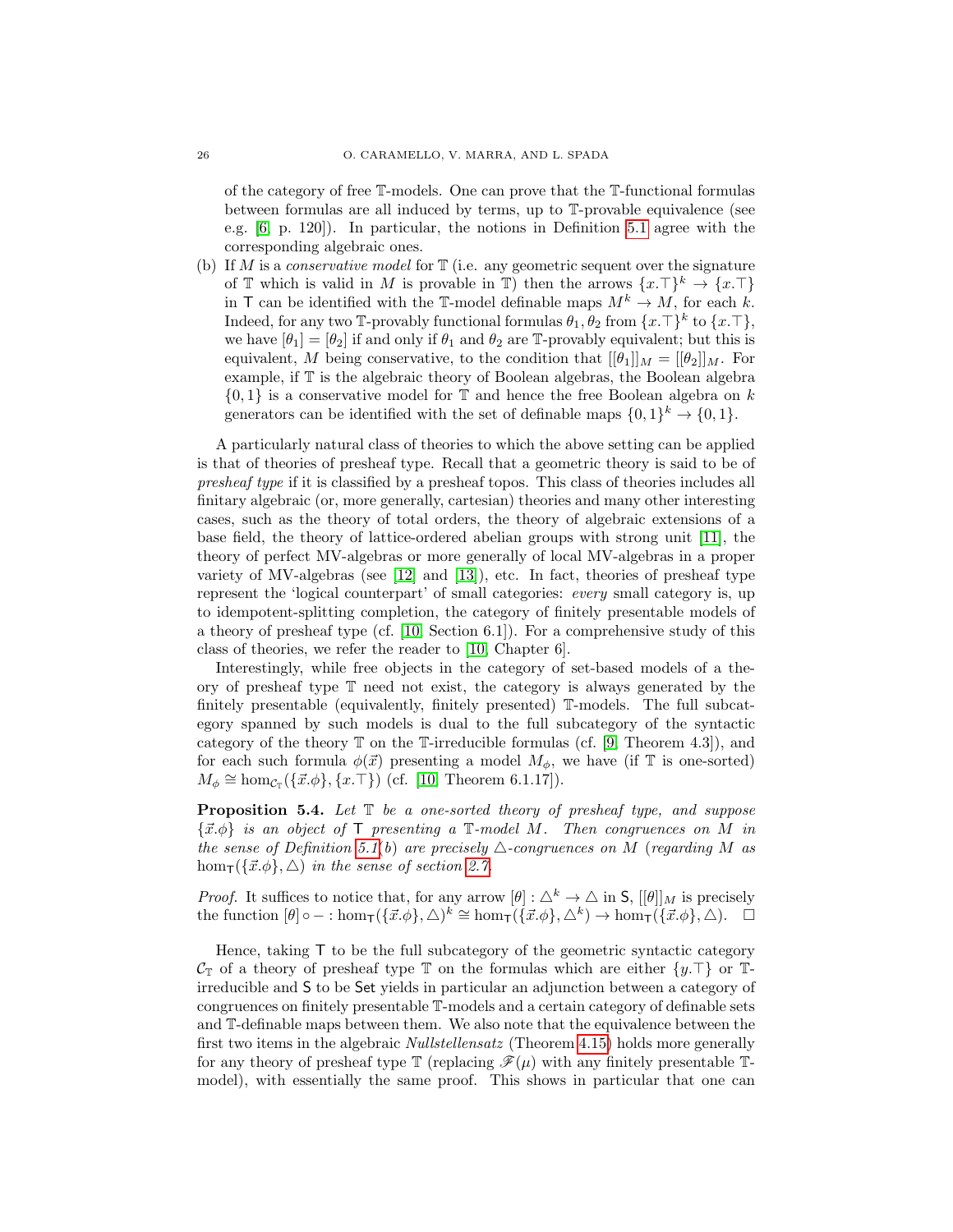construct natural analogues of the affine algebraic adjunctions of Section [4](#page-14-0) also in non-algebraic settings.

### 6. Two classical examples

<span id="page-26-1"></span>In this section we indicate how the algebraic affine adjunction of Section [4](#page-14-0) relates to two classical duality theories, Stone duality for Boolean algebras and Gelfand duality for commutative unital  $C^*$ -algebras. In both cases we will see that the characterisation of the fixed points on the algebraic side of the adjunction is streamlined by the Nullstellensatz. By contrast, at this stage we do not have an informative characterisation of the fixed points of the adjunction on the geometric side. Nonetheless, some preliminary remarks are possible, and we begin with these.

<span id="page-26-0"></span>6.1. Remarks on the dual Nullstellensatz. Considering again the setting of an arbitrary variety, we continue the notation of Section [4.](#page-14-0) Let us henceforth assume that the operator  $\mathbb{V} \circ \mathbb{C}$  is topological, i.e. it commutes with finite unions. This assumption does hold for a number of classical dualities, including in particular Stone and Gelfand dualities.

The set A is naturally equipped with the topology whose closed sets are those of the form  $\mathbb{V} \circ \mathbb{C}(S)$ , for  $S \subseteq A$ . We call this the *Zariski* topology. There are then at least two choices for a topology on the power  $A^{\mu}$ .

- (1) The product topology generated by the Zariski topology on A.
- (2) The Zariski topology on  $A^{\mu}$ , i.e., the one in which the closed sets are those of the form  $\mathbb{V} \circ \mathbb{C}(T)$ , for  $T \subseteq A^{\mu}$ .

The product topology is easier to work with, while the Zariski topology yields the (tautological) characterisation of the subsets fixed by the Galois connection as precisely the closed subsets. It is reasonable to ask for a criterion that ensures the agreement of the two topologies. We begin with an observation.

<span id="page-26-2"></span>**Lemma 6.1.** Definable functions  $A^{\mu} \rightarrow A$  are continuous with respect to the Zariski topology.

*Proof.* Let f be a definable function from  $A^{\mu}$  into A, with defining term  $\lambda(X_{\mu})$ . We prove that the inverse image of every closed set in A is closed in  $A^{\mu}$ . Arbitrary closed sets in A are of the form  $\mathbb{V} \circ \mathbb{C}(S)$  for  $S \subseteq A$ . Consider the set

$$
\theta := \{ (s(\lambda(X_{\mu})), t(\lambda(X_{\mu}))) \mid (s, t) \in \mathbb{C}(S) \};
$$

we claim that  $f^{-1}[\mathbb{V} \circ \mathbb{C}(S)] = \mathbb{V}(\theta)$ . Indeed  $d_{\mu} \in f^{-1}[C]$  if, and only if, there is  $c \in \mathbb{V} \circ \mathbb{C}(S)$  such that  $f(d_{\mu}) = c$ . By definition  $c \in \mathbb{V} \circ \mathbb{C}(S)$  if, and only if, for all  $(s, t) \in \mathbb{C}(S)$ ,  $s(c) = t(c)$ . Now, since  $\lambda$  is a defining term for f, we have  $c = f(d_\mu) = \lambda(d_\mu)$ . So for all  $(s, t) \in \mathbb{C}(S)$ ,  $s(\lambda(d_\mu)) = t(\lambda(d_\mu))$ , and this is equivalent to saying that  $d_{\mu} \in \mathbb{V}(\theta)$ .

This leads to the following.

<span id="page-26-3"></span>**Lemma 6.2.** Assume that the Zariski topology on  $A$  is Hausdorff and that each definable function  $A^{\mu} \rightarrow A$  is continuous with respect to the product topology on the domain and the Zariski topology on the codomain. Then the product and the Zariski topologies on  $A^{\mu}$  coincide.

Proof. By definition the product topology is the coarsest topology that makes all projections continuous [\[25,](#page-32-25) p. 89], and projections are clearly definable; hence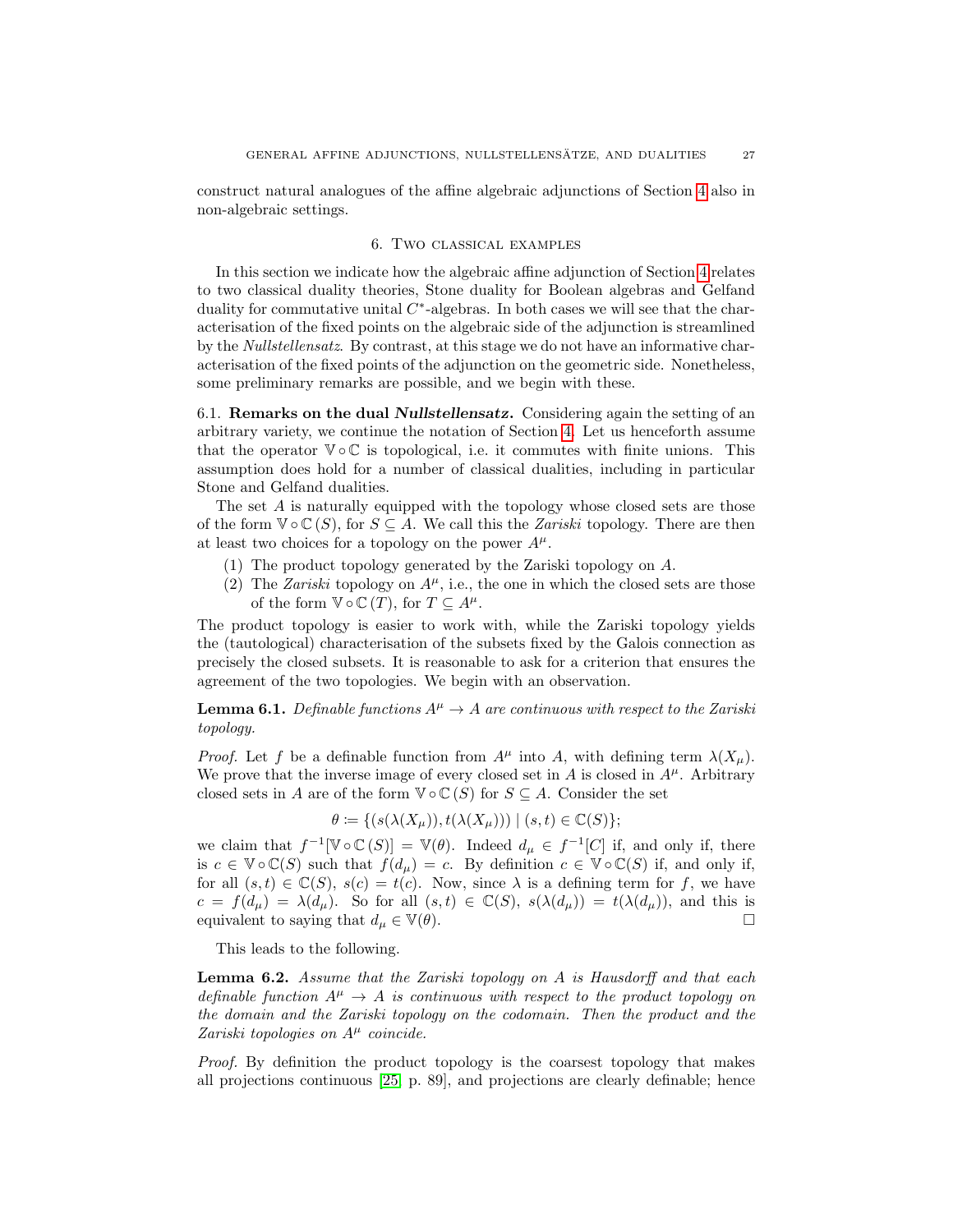Lemma [6.1](#page-26-2) guarantees that the product topology is always coarser than the Zariski topology. For the converse inclusion, if  $X$  is any space, and  $Y$  is Hausdorff, then for any two continuous functions  $f, g: X \to Y$  the solution set of the equation  $f = g$  is closed in  $X$  [\[20,](#page-32-26) 1.5.4]. By assumption  $A$  is Hausdorff in the Zariski topology, and definable functions are continuous with respect to the product topology on  $A^{\mu}$  and the Zariski topology on A, so for any pair  $(s,t) \in \mathscr{F}(\mu) \times \mathscr{F}(\mu)$  the set  $\mathbb{V}(s,t)$  is closed in the product topology. On the other hand,  $\mathbb{V}(R) = \mathbb{V}(\bigcup_{(s,t)\in R}\{(s,t)\}) =$  $\bigcap_{(s,t)\in R} \mathbb{V}(s,t)$  holds by Lemma [2.3.](#page-5-0) We conclude that  $\mathbb{V}(R)$  is closed in the product topology of  $A^{\mu}$  for any subset R of  $\mathscr{F}(\mu) \times \mathscr{F}(\mu)$ .

<span id="page-27-1"></span>**Remark 6.3.** Under the further assumption that the variety  $V$  is finitary, Lemma [6.2](#page-26-3) affords a connection with the theory of natural dualities [\[14\]](#page-32-11). In that setting it is common to work with a finite dualising object equipped with the discrete topology, and to use the product topology on powers to characterise the dual spaces. In our algebraic framework, too, the discreteness assumption on A simplifies matters. Indeed, if the Zariski topology on A is discrete, so that all finite products are also discrete, then since the variety is finitary the definable functions  $A^{\mu} \to A$  are continuous with respect to the product topology on  $A^{\mu}$ , for any cardinal  $\mu$ . Thus the assumptions of Lemma [6.2](#page-26-3) are met, ensuring that the Zariski topology and the product topology coincide.

6.2. Stone duality for Boolean algebras. We indicate how to derive Stone duality for the variety  $V$  of Boolean algebras from the general adjunction. Take A to be the two-element Boolean algebra  $\{0, 1\}$ . To characterise the algebras fixed by the adjunction we only need one piece of information about V, which is the content of next lemma.

<span id="page-27-0"></span>**Lemma 6.4** ([\[4,](#page-32-16) Lemma 1]). To within an isomorphism, the only subdirectly irreducible Boolean algebra is  $\{0, 1\}.$ 

By Corollary [4.8](#page-18-1) we have a dual adjunction between  $V_p$  and D given by the functors  $\mathscr C$  and  $\mathscr V$ . We are interested in characterising the fixed points of this adjunction.

<span id="page-27-2"></span>**Lemma 6.5.** With  $V$  and A as above and with reference to the functors of Corollary [4.8,](#page-18-1) one has that all algebras in  $\mathsf{V}_p$  are fixed by the composition  $\mathscr{C} \circ \mathscr{V}$ .

*Proof.* By Lemma [6.4](#page-27-0) all subdirectly irreducible Boolean algebras embed into  $A$ , hence by Lemma [4.11](#page-20-3) (item [ii\)](#page-20-4), all congruences presenting a subdirectly irreducible Boolean algebra are of the form  $\mathbb{C}(a)$  for a suitable a. Since V is a finitary variety, the congruences that present a subdirectly irreducible algebra are exactly the completely meet irreducible ones in the lattice of congruences of  $\mathscr{F}(\mu)$  (see e.g. [\[34,](#page-33-9) Lemma 4.43]). Since lattices of congruences are algebraic, all congruences are intersections of completely meet irreducible elements (see e.g. [\[34,](#page-33-9) Theorem 2.19]), hence by the algebraic Nullstellensatz (Theorem [4.15\)](#page-21-0) we obtain that all algebras in  $V_p$  are fixed by the composition  $\mathscr{C} \circ \mathscr{V}$ .

We now turn to the side of affine subsets. The category D is given by subsets of  $\{0,1\}^{\mu}$ , for  $\mu$  ranging among all cardinals, and definable maps between them.

<span id="page-27-3"></span>**Lemma 6.6.** The closure operator  $\mathbb{C} \circ \mathbb{V}$  is topological. The Zariski topology on  ${0,1}$  is the discrete topology. For any cardinal  $\mu$ , a set  $S \subseteq \{0,1\}^{\mu}$  is closed in the product topology if, and only if,  $\nabla (\mathbb{C}(S)) = S$ .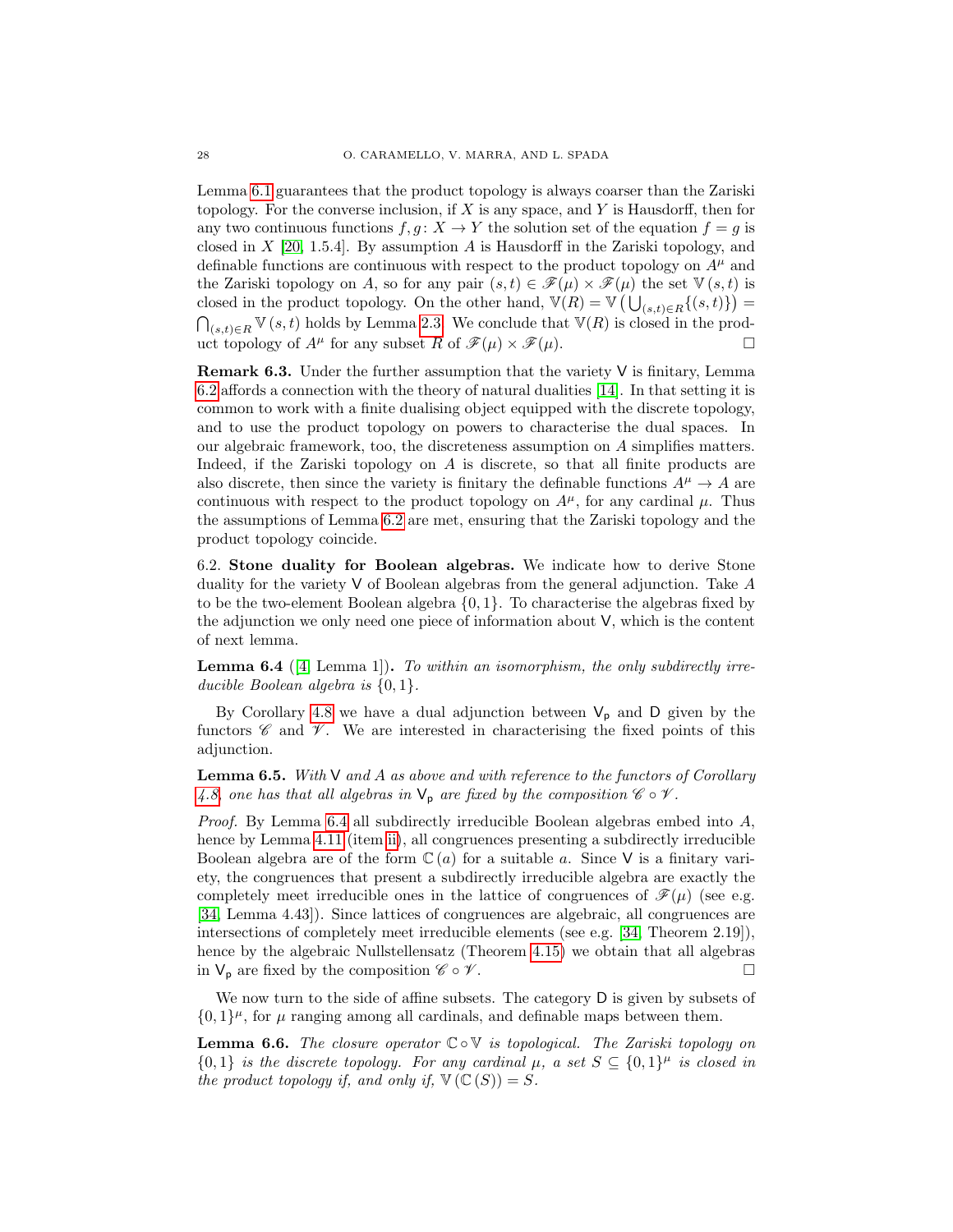*Proof.* The first statement is an easy direct verification, using for instance the  $\wedge$ operation of Boolean algebras. The Zariski topology on  $A = \{0, 1\}$  is discrete as  $\{0\} = \mathbb{V}(0, x)$  and  $\{1\} = \mathbb{V}(1, x)$ . The second statement follows from Lemma [6.2](#page-26-3) and Remark [6.3.](#page-27-1)  $\Box$ 

Combining Lemma [6.5](#page-27-2) with Lemma [6.6,](#page-27-3) we obtain:

<span id="page-28-0"></span>Corollary 6.7. Let  $V_p$  be the category of presented Boolean algebras and their homomorphisms, and let A be the Boolean algebra  $\{0, 1\}$ . The functors of Corollary [4.8](#page-18-1) form a dual equivalence between  $V_p$  and the category of closed subsets of the Cantor cubes  $\{0,1\}^\mu$  (=powers of the discrete two-point space  $\{0,1\}$ ) with definable maps between them.

To recover Stone duality in its classical form, further specific work is needed on the spatial side. Specifically, one needs (a) an intrinsic characterisation of the definable maps between closed subspaces of Cantor cubes, and (b) an intrinsic characterisation of the closed subspaces of  $\{0,1\}^{\mu}$ .

<span id="page-28-1"></span>Lemma 6.8. The definable maps between closed subsets of Cantor cubes are precisely the continuous maps.

Proof. First, we claim that the definable maps between Cantor cubes are exactly the maps that are continuous with respect to the product topology. One direction is given by Lemmas [6.1](#page-26-2) and [6.6.](#page-27-3) To prove that all continuous maps are definable, it suffices to show that each continuous function  $f: \{0,1\}^{\mu} \to \{0,1\}$  is definable. Using the definition of product topology, one first shows that the continuity of  $f$ entails that f depends on finitely many coordinates only. It then suffices to show that any (automatically continuous) function  $f: \{0,1\}^n \to \{0,1\}$  is definable, for each natural number n. But this amounts to exhibiting a term over the operations  $\wedge, \vee, \neg$  that, when interpreted in  $\{0,1\}^n$ , yields f. This can be done using, e.g., the disjunctive normal form. We omit the details of this standard exercise.

It now suffices to show that any continuous function  $K \to \{0,1\}$ , with  $K \subseteq$  $\{0,1\}^{\mu}$  a closed subset, has at least one continuous extension to  $\{0,1\}^{\mu}$ . This is the zero-dimensional analogue of the Tietze-Urysohn Theorem [\[20,](#page-32-26) Theorem 2.1.8], and can be proved along the same lines, mutatis mutandis.  $\square$ 

Problem (b) above is a specific instance of a much-studied question in general topology: given a topological space  $E$ , characterise the (closed, open, or arbitrary) topological spaces which are subspaces of  $E^{\mu}$  [\[41,](#page-33-10) Section 1.4].

<span id="page-28-2"></span>Lemma 6.9. A space is compact, Hausdorff, and totally disconnected precisely when it is homeomorphic to some closed subset of some Cantor cube.

*Proof.* [\[20,](#page-32-26) Theorem 6.2.16].

We can now conclude:

Corollary 6.10 (Stone Duality for Boolean algebras). The categories of Boolean algebras and their homomorphisms and that of compact, Hausdorff, totally disconnected spaces and their continuous maps, are dually equivalent.

Proof. Combine Corollary [6.7](#page-28-0) with Lemmas [6.8](#page-28-1) and [6.9,](#page-28-2) together with the fact that  $V_{\rm p}$  is equivalent to V (Remark [4.7\)](#page-18-0).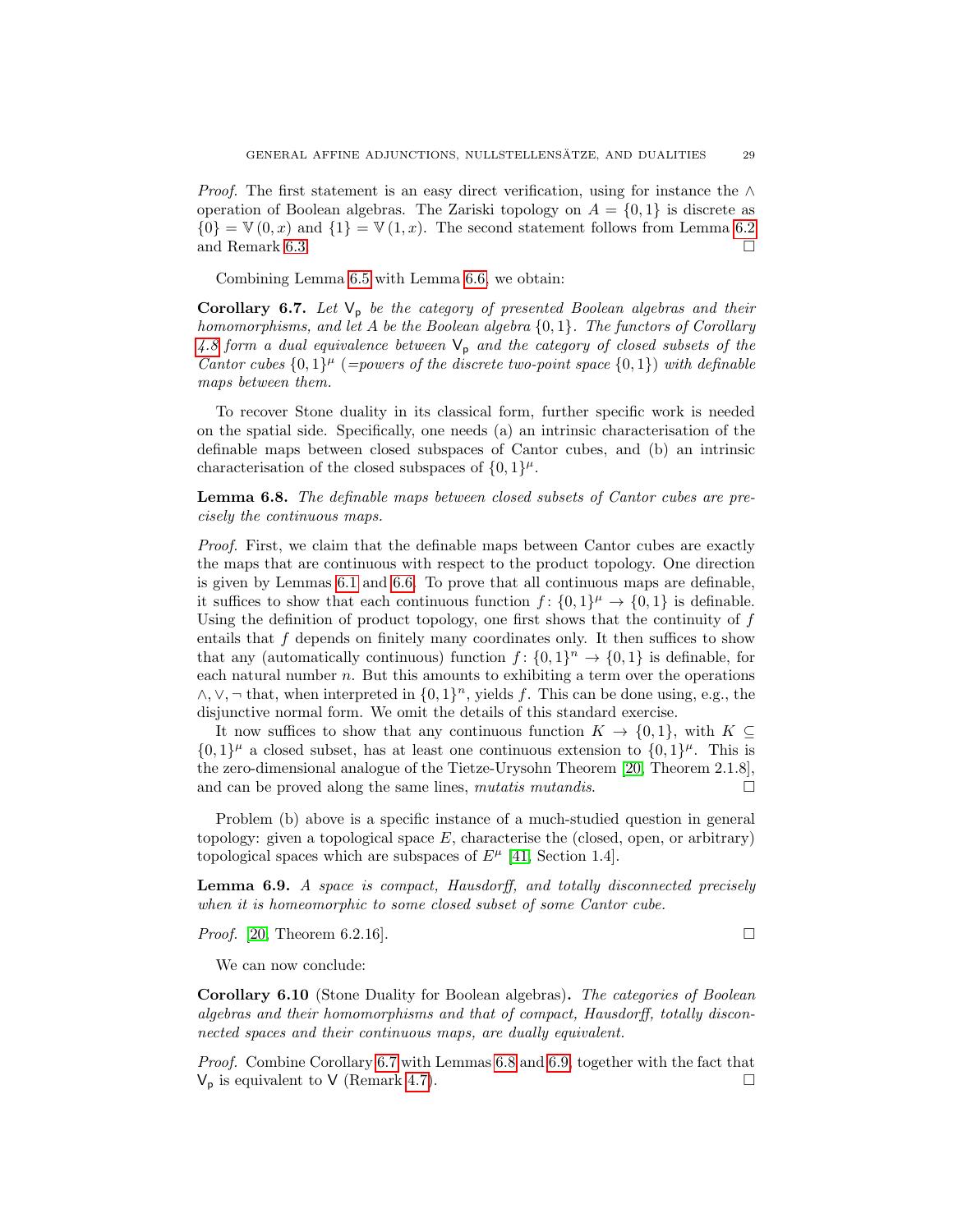6.3. Gelfand duality for  $C^*$ -algebras. A (complex, commutative, unital)  $C^*$ algebra is a complex commutative Banach algebra  $A$  (always unital, with identity element written 1) equipped with an involution  $f: A \to A$  satisfying  $||x^*x|| = ||x||^2$ for each  $x \in A$ . Henceforth, 'C<sup>\*</sup>-algebra' means 'complex commutative unital C<sup>\*</sup>algebra'. The category  $\mathsf{C}^*$  has as objects  $C^*$ -algebras, and as morphisms their ∗ -homomorphisms, i.e. the complex-algebra homomorphisms preserving the involution and 1. The Gelfand duality theorem asserts that the category  $C^*$  is dually equivalent to the category of compact Hausdorff spaces and continuous maps. We indicate how Gelfand duality fits in the framework of affine adjunctions developed above. The first important fact is that we can work at the level of the algebraic adjunction. For this, recall that  $x \in A$  is self-adjoint if it is fixed by \*, i.e. if  $x^* = x$ . Further, recall that self-adjoint elements carry a partial order which may be defined in several equivalent ways; see e.g. [\[16,](#page-32-27) Section 8.3]. For our purposes here it suffices to define a self-adjoint element  $x \in A$  to be *non-negative*, written  $x \ge 0$ , if there exists a self-adjoint  $y \in A$  such that  $x = y^2$ . There is a functor  $U: \mathbb{C}^* \to \mathsf{Set}$ that takes a  $C^*$ -algebra A to the collection of its non-negative self-adjoint elements whose norm does not exceed unity:

$$
U(A) := \{ x \in A \mid x^* = x, 0 \leq x, ||x|| \leq 1 \}.
$$

In particular, writing **C** for the C<sup>\*</sup>-algebra on the complex numbers,  $U(\mathbf{C}) = [0, 1]$ , the real unit interval. It is elementary that the restriction of a <sup>∗</sup> -homomorphism  $A \to B$  to  $U(A)$  induces a function  $U(A) \to U(B)$ , so that U is indeed a functor.

The following theorem puts together a number of known results; we shall take it as our starting point. Further details and relevant references can be found in [\[31\]](#page-33-3).

<span id="page-29-3"></span>**Theorem 6.11.** The category  $C^*$  is a variety with respect to the functor  $U: C^* \to$ Set. This variety is not finitary, but can be presented using finitely many operations of countable arity. Writing F for the category of algebras in this variety that are freely generated by the sets  $X_{\mu}$ , where  $\mu$  ranges over cardinals, we have that  $\mathsf{F}^{\rm op}$  is equivalent to the category whose objects are the Tychonoff cubes  $[0, 1]^{\mu}$ , and whose morphisms are all continuous maps between them, and moreover this equivalence is concrete, meaning that it commutes with the functor U and with the functor that sends a Tychonoff cube to its underlying set.

We set  $V := C^*$ , and  $A := C$ . Corollary [4.8](#page-18-1) yields a dual adjunction between  $V_p$ , the category of presented  $C^*$ -algebras, and the category of subsets of  $[0,1]^\mu$  —with  $\mu$  ranging over all cardinals— and definable maps. The characterisation of the fixed points of the adjunction on the algebraic side is now similar to the one in Stone duality; the only specific piece of information we need on the class of  $C^*$ -algebras is the following.

## <span id="page-29-2"></span><span id="page-29-0"></span>Lemma 6.12.

- (1) The only simple  $C^*$ -algebra is **C**.
- <span id="page-29-1"></span>(2) The variety  $C^*$  is semisimple.

*Proof.* The first item amounts to the standard fact that a quotient of a  $C^*$ -algebra modulo an ideal I is isomorphic to  $C$  if, and only if, I is maximal. The second item amounts to the equally well-known fact that each  $C^*$ -algebra has enough maximal ideals to separate elements, and thus is a subdirect product of copies of  $\mathbf{C}$ .  $\Box$ 

**Corollary 6.13.** Every C<sup>\*</sup>-algebra is fixed by the composition  $\mathscr{C} \circ \mathscr{V}$ .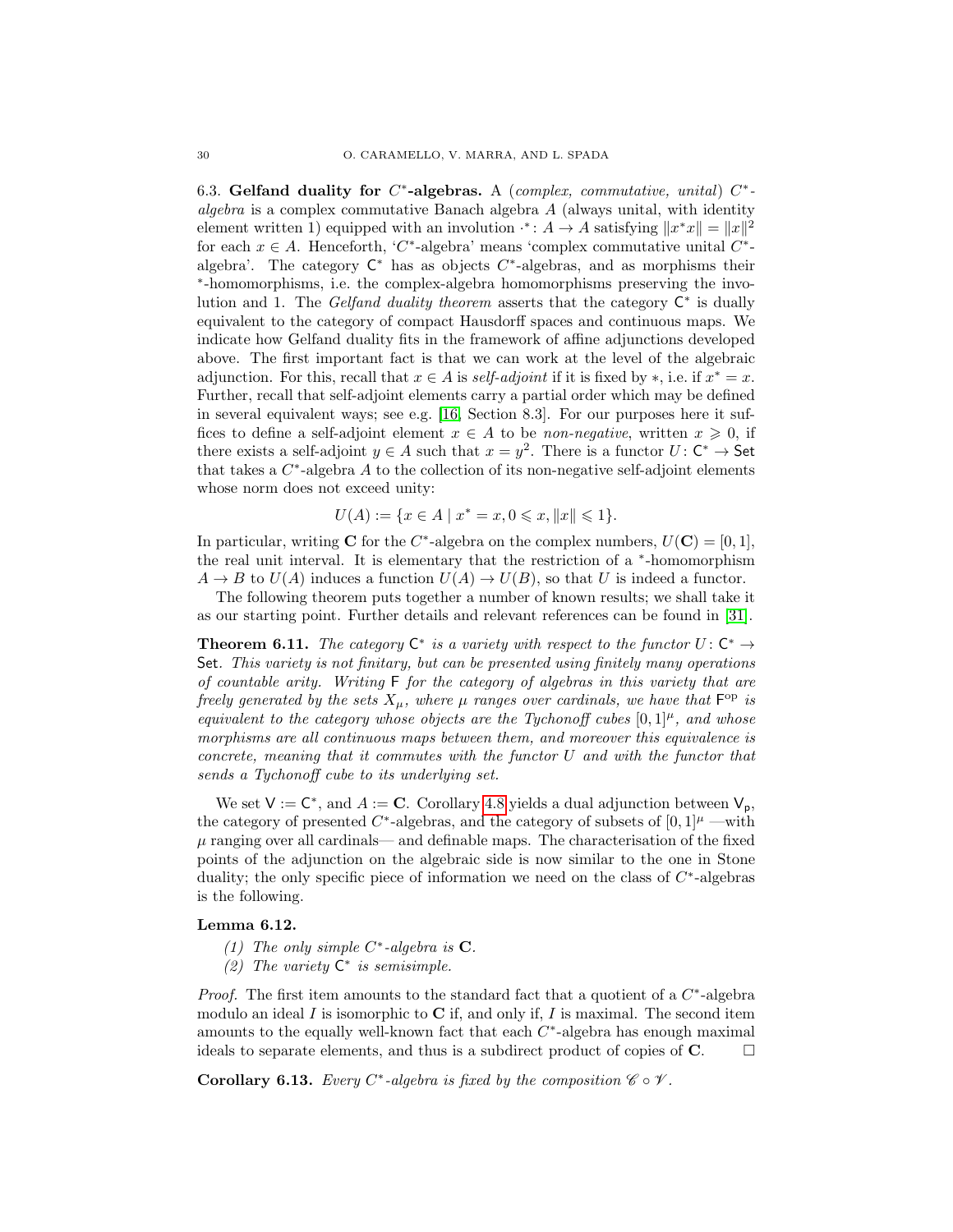*Proof.* Let  $F(\mu)/\theta$  be any presented algebra in  $V_p$ . By Lemma [6.12](#page-29-0) (item [2\)](#page-29-1),  $F(\mu)/\theta$  is semisimple, so by definition there is a subdirect embedding of  $F(\mu)/\theta$ into a product of simple algebras. By Lemma [6.12](#page-29-0) (item [1\)](#page-29-2), each simple algebras in the decomposition is isomorphic to  $C$ . So, by Lemma [4.11,](#page-20-3) each simple algebra is isomorphic to  $F(\mu)/\mathbb{C}(\lbrace a \rbrace)$  for suitable a's. Since the decomposition is subdirect  $\theta \subseteq \mathbb{C}(\{a\})$ , so by the Galois connection [\(6\)](#page-5-3) we have  $a \in \mathbb{V}(\theta)$ . Thus we have a subdirect embedding  $F(\mu)/\theta$  into  $\prod_{a \in \mathbb{V}(\{a\})} F(\mu)/\mathbb{C}(\{a\})$ , and this embedding is verified to coincide with the Birkhoff transform by the uniqueness property of the latter. Thus, Theorem [4.15](#page-21-0) applies to yield that the congruence  $\theta$  is fixed by  $\mathbb{C} \circ \mathbb{V}$ , from which the thesis follows at once.  $\hfill \square$ 

We thus have, as a consequence of Corollary [4.8](#page-18-1) (and of Remark [4.7\)](#page-18-0):

<span id="page-30-1"></span>Corollary 6.14. The category  $C^*$  is dually equivalent to the category of subsets of the Tychonoff cubes  $[0, 1]^{\mu}$  that are fixed by  $\mathbb{V} \circ \mathbb{C}$ , as  $\mu$  ranges over all cardinals, and definable maps between them.

Passage from this affine adjunction to classical Gelfand duality is conceptually analogous to what we have seen for Boolean algebras. We begin by observing that Theorem [6.11](#page-29-3) entails that the definable maps between Tychonoff cubes are precisely the continuous maps.

<span id="page-30-0"></span>**Lemma 6.15.** A function  $[0,1]^{\mu} \rightarrow [0,1]^{\nu}$  is definable if, and only if, it is continuous with respect to the product topologies, where  $[0, 1]$  has the Euclidean topology.

*Proof.* By Theorem [6.11.](#page-29-3) the underlying set  $U(F(\mu))$  of the algebra in V freely generated by a set of cardinality  $\mu$  may be identified with the collection of all continuous functions  $[0,1]^\mu \to [0,1]$ . A function  $f: [0,1]^\mu \to [0,1]^\nu$  is definable if, and only if, there exists a family of elements of  $U(F(\mu))$  that defines f in the sense of Definition [4.1,](#page-16-1) which is equivalent to saying that  $f$  has continuous scalar components, i.e., that it is continuous. This proves the lemma.  $\Box$ 

We can then characterise the definable subsets of Tychonoff cubes, for which we take advantage of Lemma [6.2.](#page-26-3)

<span id="page-30-2"></span>**Lemma 6.16.** A subset of  $[0,1]^{\mu}$  is closed in the Zariski (=V  $\circ$  C) topology if, and only if, it is closed in the Euclidean topology.

*Proof.* We start by proving the claim for subsets S of  $[0, 1]$ . If S is closed in the Zariski topology, there exists a set of pairs of definable functions  $\theta$  such that

$$
S = \mathbb{V}(\theta) = \bigcap_{(f,g)\in\theta} \{ s \in [0,1] \mid f(s) = g(s) \}.
$$

It is then enough to prove that for any  $(f, g) \in \theta$  the set  $\{s \in [0, 1] \mid f(s) = g(s)\}\$ is closed in the Euclidean topology. By Lemma  $6.15$  both  $f$  and  $g$  are continuous, so by  $[20, 1.5.4]$  $[20, 1.5.4]$  S is closed. Conversely, if S is closed in the Euclidean topology then there is a function  $f : [0, 1] \rightarrow [0, 1]$  that vanishes exactly on S, because [0, 1] is perfectly normal, and thus e.g. [\[20,](#page-32-26) Theorem 1.5.19] applies. Hence  $S = V(f, 0)$ is closed in the Zariski topology. Thus the Zariski and the Euclidean topologies coincide on [0, 1].

Since [0, 1] is Hausdorff, and since by Lemma [6.15](#page-30-0) all definable functions are continuous, by Lemma [6.2](#page-26-3) the product and the Zariski topologies coincide, and the proof is complete.  $\Box$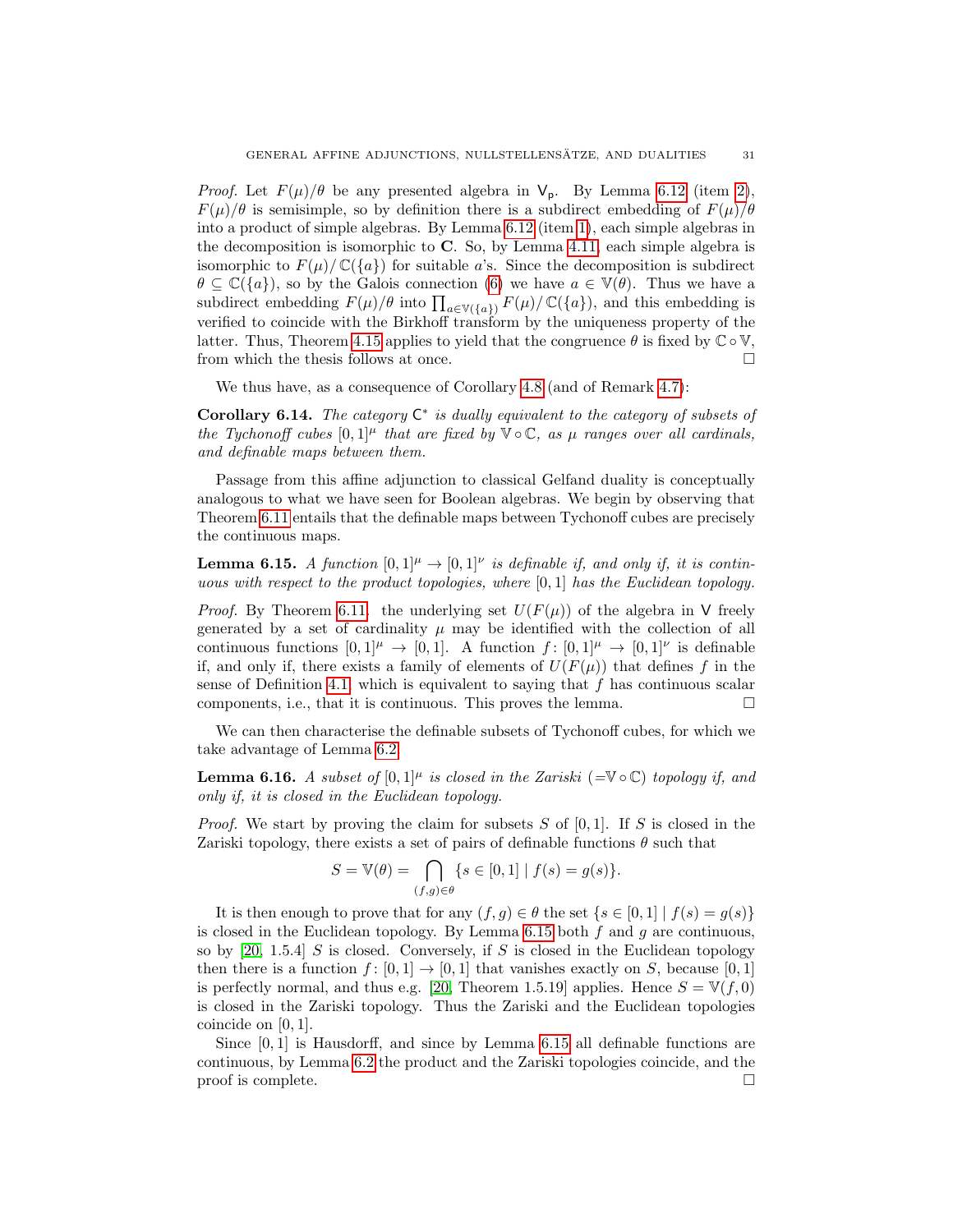Next we can generalise Lemma [6.15](#page-30-0) to all definable subsets. This requires the Tietze-Urysohn Extension Theorem.

<span id="page-31-2"></span>**Lemma 6.17.** Let  $S \subseteq [0,1]^{\mu}$  and  $T \subseteq [0,1]^{\nu}$  be closed subsets. A function  $S \to T$ is definable if, and only if, it is continuous with respect to the subspace topologies inherited from the Tychonoff cubes.

Proof. In light of Lemma [6.15,](#page-30-0) only the right-to-left implication requires proof. It suffices to show that any continuous map  $S \to T$  has a continuous extension to a map  $[0,1]^\mu \to [0,1]^\nu$ . This is achieved by applying [\[20,](#page-32-26) Theorem 2.1.8].

Finally, we need to characterise the closed subsets of the Tychonoff cubes. This is one more standard result in topology:

<span id="page-31-3"></span>Lemma 6.18. A topological space is compact and Hausdorff if, and only if, it is homeomorphic to a closed subset of  $[0,1]^{\mu}$  for some  $\mu$ .

Proof. See e.g. Kelly's embedding lemma [\[25,](#page-32-25) Lemma 4.5, pag. 116], or [\[20,](#page-32-26) Theorem 2.3.23.  $\Box$ 

We can conclude:

Corollary 6.19 (Gelfand Duality for commutative unital  $C^*$ -algebras). The category  $\mathsf{C}^*$  is dually equivalent to the category of compact Hausdorff spaces and continuous maps.

*Proof.* Apply Corollary [6.14](#page-30-1) and Lemmas [6.16,](#page-30-2) [6.17,](#page-31-2) and [6.18.](#page-31-3)

Acknowledgements. We wish to thank the referee for her/his thoughtful and careful reading of a preliminary version of this document. Her/his suggestions led to several improvements. The second author wishes to express his gratitude to Dirk Hofmann for a useful conversation on the subject of this paper, and for his most valuable bibliographic and mathematical suggestions related to the general theory of concrete dual adjunctions.

The first author thankfully acknowledges partial support from a Research Fellowship at Jesus College, Cambridge, a CARMIN Fellowship at IHES-IHP, a Marie ´ Curie INdAM-COFUND-2012 Fellowship, and a Rita Levi-Montalcini position of MIUR. The second author gratefully acknowledges partial support by the Italian FIRB "Futuro in Ricerca" grant RBFR10DGUA. The second and third authors further acknowledge partial support from the Italian National Research Project (PRIN2010–11) entitled Metodi logici per il trattamento dell'informazione. Parts of this article where written while the second and third authors were kindly hosted by the CONICET in Argentina within the European FP7-IRSES project MaToMUVI (GA-2009-247584). The third author gratefully acknowledges partial support by the Marie Curie Intra-European Fellowship for the project "ADAMS" (PIEF-GA-2011-299071).

### **REFERENCES**

- <span id="page-31-0"></span>[1] J. Adámek and J. Rosický. Locally presentable and accessible categories, volume 189 of London Mathematical Society Lecture Note Series. Cambridge University Press, Cambridge, 1994.
- <span id="page-31-1"></span>J. Adámek, J. Rosický, and E. M. Vitale. Algebraic theories: a categorical introduction to general algebra, volume 184 of Cambridge Tracts in Mathematics. Cambridge University Press, Cambridge, 2011.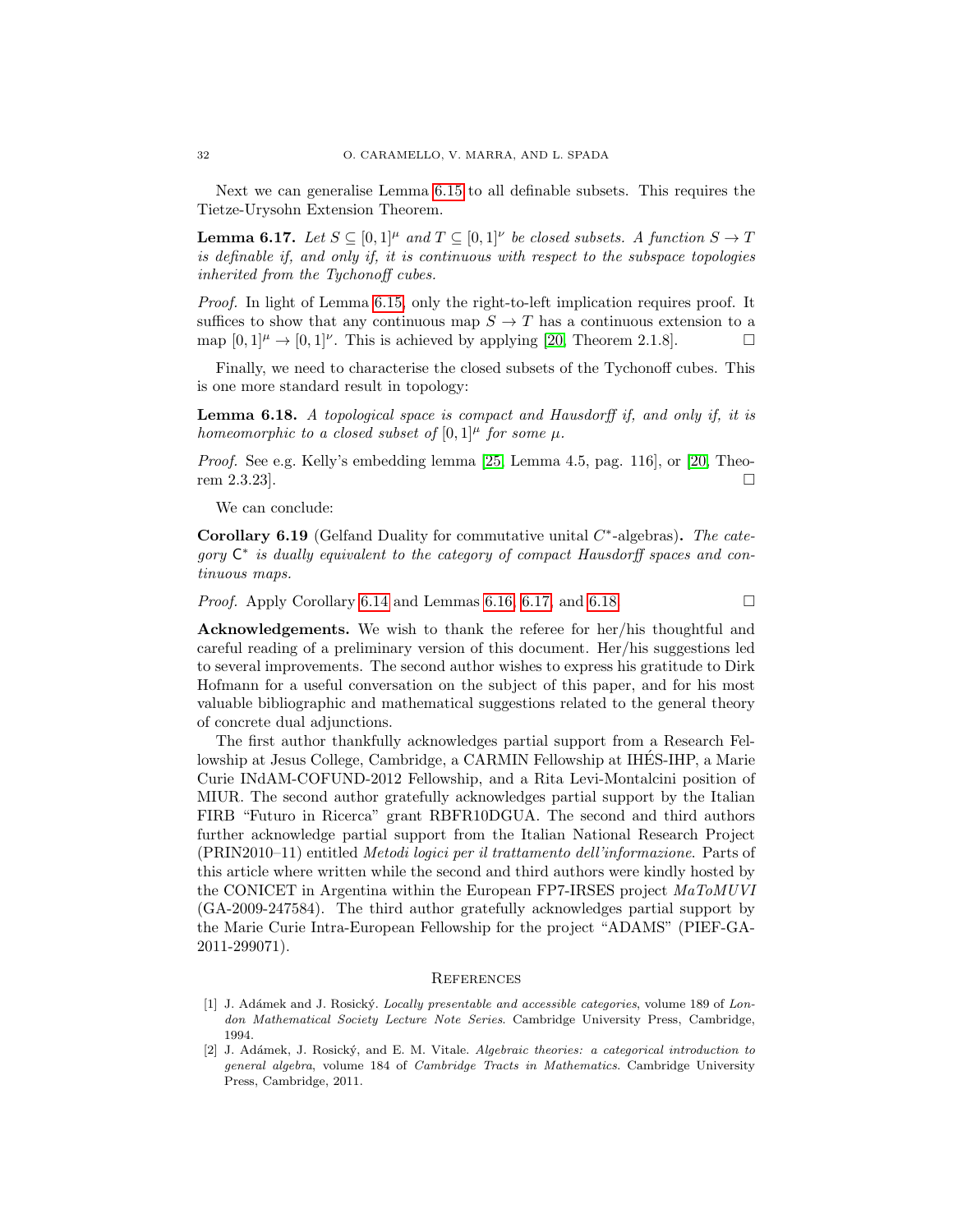- <span id="page-32-17"></span>[3] M. F. Atiyah and I. G. Macdonald. Introduction to commutative algebra. Addison-Wesley Publishing Co., Reading, Mass.-London-Don Mills, Ont., 1969.
- <span id="page-32-16"></span>[4] G. Birkhoff. Subdirect unions in universal algebra. Bulletin (New Series) of the American Mathematical Society, 50(10):764–768, 1944.
- <span id="page-32-1"></span>[5] G. Birkhoff. Lattice theory, volume 25 of American Mathematical Society Colloquium Publications. American Mathematical Society, Providence, R.I., third edition, 1979.
- <span id="page-32-20"></span>[6] A. Blass and A. Ščedrov. Classifying topoi and finite forcing. Journal of Pure and Applied Algebra, 28(2):111–140, 1983.
- <span id="page-32-4"></span>[7] S. Burris and H. P. Sankappanavar. A course in universal algebra. Graduate texts in Mathematics. Springer-Verlag, 1981.
- <span id="page-32-9"></span>[8] L. Cabrer and L. Spada. MV-algebras, infinite dimensional polyhedra, and natural dualities. Archive for Mathematical Logic, 56(1), 21–42. 2017
- <span id="page-32-24"></span>O. Caramello. Syntactic characterizations of properties of classifying toposes. Theory and Applications of Categories, 26(6):176–193, 2012.
- <span id="page-32-19"></span>[10] O. Caramello. Theories, Sites, Toposes: Relating and studying mathematical theories through topos-theoretic 'bridges'. Oxford University Press, 2017.
- <span id="page-32-21"></span>[11] O. Caramello and A. C. Russo. The Morita-equivalence between MV-algebras and abelian  $\ell$ -groups with strong unit. Journal of Algebra, 422: 752–787, 2015.
- <span id="page-32-22"></span>[12] O. Caramello and A. C. Russo. Lattice-ordered abelian groups and perfect MV-algebras: a topos-theoretic perspective. Bulletin of Symbolic Logic, 22(2): 170–214, 2016.
- <span id="page-32-23"></span>[13] O. Caramello and A. C. Russo. On the geometric theory of local MV-algebras. Journal of Algebra, 479: 263–313, 2017.
- <span id="page-32-11"></span>[14] D. M. Clark and B. A. Davey. Natural dualities for the working algebraist, volume 57. Cambridge University Press, 1998.
- <span id="page-32-2"></span>[15] P. M. Cohn. Universal algebra, volume 6 of Mathematics and its Applications. D. Reidel Publishing Co., Dordrecht-Boston, Mass., second edition, 1981.
- <span id="page-32-27"></span>[16] J. B. Conway. A course in functional analysis, volume 96 of Graduate Texts in Mathematics. Springer-Verlag, New York, second edition, 1990.
- <span id="page-32-8"></span>[17] E. Y. Daniyarova, A. G. Myasnikov, and V. N. Remeslennikov. Algebraic geometry over algebraic structures II: Foundations. Journal of Mathematical Sciences, 185(3):389–416, 2012.
- <span id="page-32-7"></span>[18] Y. Diers. Affine algebraic sets relative to an algebraic theory. Journal of Geometry, 65(1-2):54–76, 1999.
- <span id="page-32-12"></span>[19] G. Dimov and W. Tholen A characterization of representable dualities. In Categorical topology and its relation to analysis, algebra and combinatorics (Prague, 1988), pages 336–357. World Sci. Publ., Teaneck, NJ, 1989.
- <span id="page-32-26"></span>[20] R. Engelking. General topology, volume 6 of Sigma Series in Pure Mathematics. Heldermann Verlag, Berlin, second edition, 1989. Translated from the Polish by the author.
- <span id="page-32-14"></span>[21] P. Gabriel and F. Ulmer. Lokal präsentierbare Kategorien. Lecture Notes in Mathematics, Vol. 221. Springer-Verlag, Berlin-New York, 1971.
- <span id="page-32-0"></span>[22] R. Hartshorne. Algebraic geometry. Springer, 1977.
- <span id="page-32-3"></span>[23] N. Jacobson. Basic algebra. II. W. H. Freeman and Co., San Francisco, Calif., 1980.
- <span id="page-32-10"></span>[24] P. T. Johnstone. Stone spaces, volume 3 of Cambridge Studies in Advanced Mathematics. Cambridge University Press, Cambridge, 1982.
- <span id="page-32-25"></span>[25] J. L. Kelley. General topology. 1955, volume 27 of Graduate Texts in Mathematics. Springer-Verlag, 1955.
- <span id="page-32-13"></span>[26] F. W. Lawvere. Functorial semantics of algebraic theories. Proc. Nat. Acad. Sci. U.S.A., 50:869–872, 1963.
- <span id="page-32-6"></span>[27] F. W. Lawvere. Functorial semantics of algebraic theories and some algebraic problems in the context of functorial semantics of algebraic theories. Repr. Theory Appl. Categ., 5:1–121, 2004. Reprinted from Proc. Nat. Acad. Sci. U.S.A. 50 (1963), 869–872 and Reports of the Midwest Category Seminar. II, 41–61, Springer, Berlin, 1968 .
- <span id="page-32-5"></span>[28] F. E. J. Linton. Some aspects of equational categories. In Proc. Conf. Categorical Algebra (La Jolla, Calif., 1965), pages 84–94. Springer, New York, 1966.
- <span id="page-32-15"></span>[29] E. G. Manes. Algebraic theories. Springer-Verlag, New York-Heidelberg, 1976. Graduate Texts in Mathematics, No. 26.
- <span id="page-32-18"></span>[30] M. Makkai and G. Reyes. First-order categorical logic Springer-Verlag, 1977 Lecture Notes in Mathematics, vol. 611.